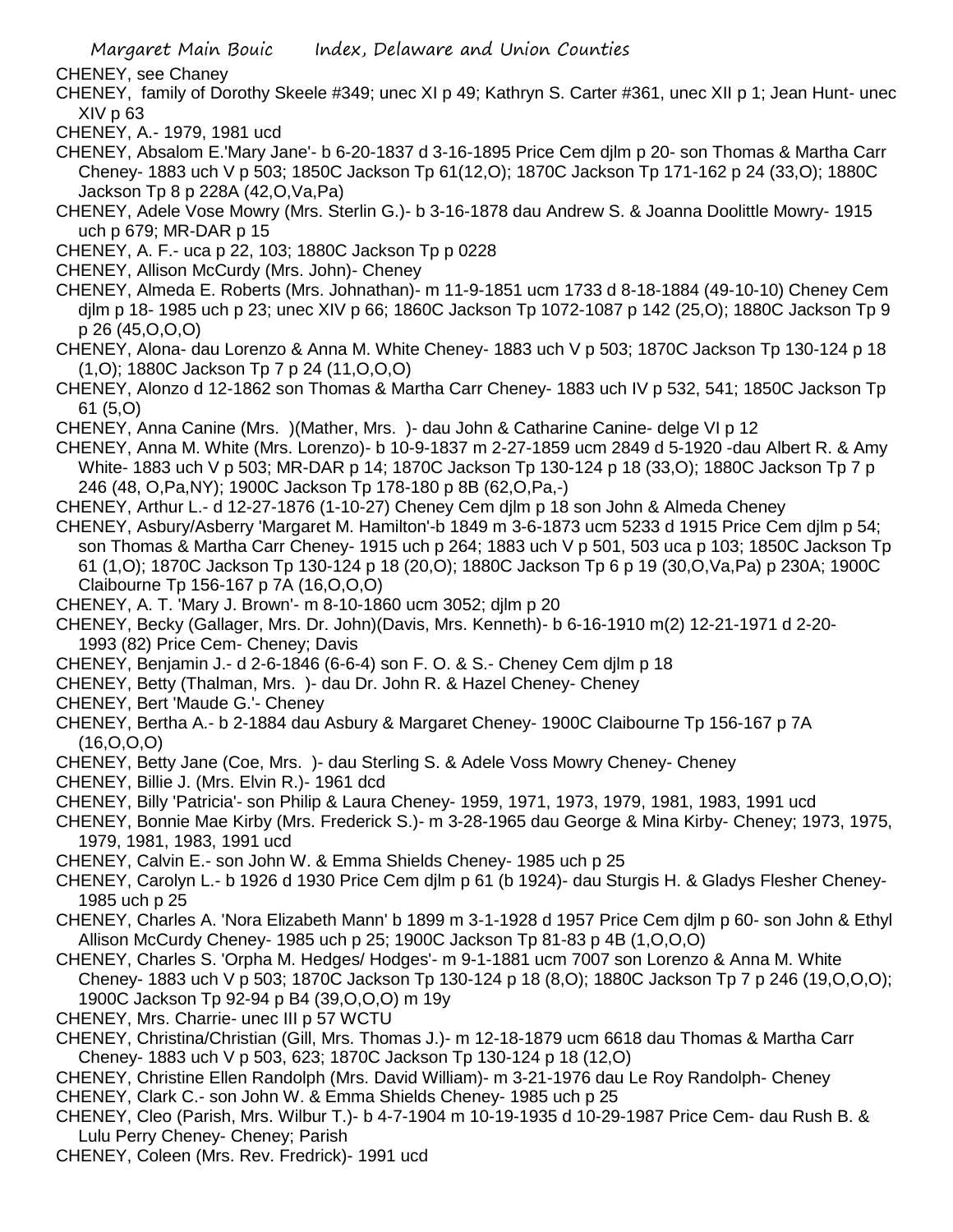- CHENEY, Connie- dau Elvin R. & Billie J. Cheney- 1961 dcd (1)
- CHENEY, Cort L. 'Susan Gutzler'- b 8-16-1952 m 1979 son John W. & Emma Shields Cheney- 1985 uch p 25
- CHENEY, Daniel E. 'Tina'- d 8-26-1978 (72) Somerford Cem- son Joseph A. & Lottie Earnest Cheney- Cheney
- CHENEY, David- son Elvin R. & Billie J. Cheney- 1961 dcd (9)
- CHENEY, David J.'Elzina'- b 3-2-1840 d 1-24-1899 31st Reg OVI Price Cem R 13 djlm p 50; 1883 uch IV p 469, 470
- CHENEY, David William 'Christine Ellen Randolph'- m 3-21- 1976- Cheney
- CHENEY, D. D.- 1869 wsc p 2,4; wsc Grah p 13, 21, 60; Pabst 8 p 13, 15
- CHENEY, Dirk- b 1954 son Robert T. & Eloise R. Cheney- 1967, 1981 ucd
- CHENEY, Dolly M.- b 1880 d 1948 Price Cem djlm p 20
- CHENEY, Donald- son Elvin R. & Billie J. Cheney- 1961 dcd (2)
- CHENEY, Donna (McAllister, Mrs. Robert)- dau Charles A. & Nora Elizabeth Mann Cheney- Cheney
- CHENEY, Dorcas (Garrard, Mrs. Wesley)- m 5-12-1859 ucm 2894 mt 6-15-1859- dau Thomas & Martha Carr Cheney- 1883 uch V p 503; 1850C Jackson Tp 61 (9,O)
- CHENEY, Doris (Stooksbury, Mrs. )- dau Bert & Maude G. Cheney- Cheney
- CHENEY, Dorothy (Cameron, Mrs. Sewell)- dau Obed Upton & Leona L. White Cheney- Cheney
- CHENEY, Dottie (Wall, Mrs. Nicholas)- dau Charles A. & Nora Elizabeth Mann Cheney- Cheney
- CHENEY, Ebenezer 'Elizabeth Owen'- b 1-15-1777 d 7-17/15-1833 (55-6-2) Cheney Cem djlm p 19; son Thomas & Keturah Owen Cheney- 1883 uch V p 132, 484, 485, 487, 488, 494, 495, 496, 498; 1985 uch p 23, 25; uca p 19; Maugans Anc p 115; MR-DAR p 14; 1830C Jackson Tp 472 p 297 (50)
- CHENEY, Ebenezer 'Harriet James'- m 3-11-1857 ucm 2534-son Thomas & Martha Carr Cheney- 1915 uch p 218, 272, 466, 467, 468, 469; 1883 uch IV p 433, 434 1850C Jackson Tp 61 (16,O); delge VI p 50 (1864); unec XII p 11
- CHENEY, Ebenzer T.- d 2-15-1834 (2 mos)- Cheney Cem djlm p 18
- CHENEY, Elenor (Ward, Mrs. David)- m 10-15-1869 ucm 4618
- CHENEY, Elenora L. Swartz (Mrs. J. M.)- m 7-29-1856 ucm 2444; 1883 uch V p 497; unec VIII p 65
- CHENEY, Elizabeth- d 1828- 1883 uch V p 497; 1985 uch p 23
- CHENEY, Elizabeth H.- d 1825 (36-6-6) Cheney Cem djlm p 19 (Mrs. Ebenezer C.?)
- CHENEY, Elizabeth J.- dau Thomas & Martha Carr Cheney 1850C Jackson Tp 61 (20,O)
- CHENEY, Elizabeth M. Babcock (Mrs. John D.)- b 6-13-1830 dau Ira Leonard & Nancy Arnold Babcock- Asp (492-1)
- CHENEY, Elizabeth Owen (Mrs. Ebenezer)- 1883 uch V p 132, 487; Maugans Anc p 115
- CHENEY, Elizabeth (Pierce, Mrs. )- delge III p 38
- CHENEY, Elizabeth (Price, Mrs. Simpson)- m 6-27-1855 ucm 2302
- CHENEY, Elizabeth (Randall, Mrs. Tabor)- m 1-1-1832 ucm 255 d 2-1854 dau Ebenezer & Elizabeth Owen Cheney- 1915 uch p 470; 1883 uch V p 123, 487, 491, 495; Maugans Anc p 115
- CHENEY, Elmer E. 'Luella M.'- b 1-16-1861 d 1-17-1899 York Tp Cem p 69- son Absalom F. & Mary Jane Cheney- 1870C Jackson Tp 171-162 p 24 (8,O); 1880C Jackson Tp 8 p 228A (18,O,O,ILL)
- CHENEY, Eloise R. (Mrs. Robert T.)- 1949, 1959, 1967 ucd
- CHENEY, Elva R.- dau Lorenzo & Anna M. White Cheney- 1883 uch V p 503; 1870C Jackson Tp 130-124 p 18 (6,O); 1880C Jackson Tp 7 p 24 (15,O,O,O)
- CHENEY, Elvin R. 'Billie J.'- 1961 dcd
- CHENEY, Elzina (Mrs. David J.)- b 6-13-1849 d 5-23-1919 Price Cem R 13 djlm p 50; 1900C Jackson Tp 141- 143 p 7A (50,O,O,O) wd, 4 ch
- CHENEY, Emily E.- dau Thomas & Martha Carr Cheney- 1883 uch V p 503; 1850C Jackson Tp 61 p 10 (3,O)
- CHENEY, Emma Shields (Mrs. John W.)- m 1949 dau Charles & Celia Knapp Shields- 1985 uch p 25, 94, 126 CHENEY, Dr. Enoe Ralph 'Mary Belle Hestwood'- m 6-15-1892 Maugans Anc p 164
- CHENEY, Erwood- 1880C Delaware Town p 535C
- CHENEY, Esther E.- dau Absalom F. & Mary Jane Cheney- 1870C Jackson Tp 171-162 p 24 (2,O); 1880C Jackson Tp 8 p 228A (12,O,O,ILL)
- CHENEY, Ethel/Ethyl Allison McCurdy/Allie (Mrs. John W.)- b 1-21-1875 m 6-25-1893 d 11-5-1959 Price Cem djlm p 60 dau Charles & Frances Thurston McCurdy- 1985 uch p 25; Cheney; unec IV p 53; 1900C Jackson Tp 81-83 p 4A (26,O,O,O) m 7y, 3ch
- CHENEY, C. Eugene 'Isabel'- son Sturgis & Gladys L. Flesher Cheney- Cheney; 1985 uch p 25, 180; 1959 ucd CHENEY, Eupha- ch John & Ethyl Allison McCurdy Cheney- 1985 uch p 25; 1900C Jackson Tp 7 p 24

(17,O,O,O)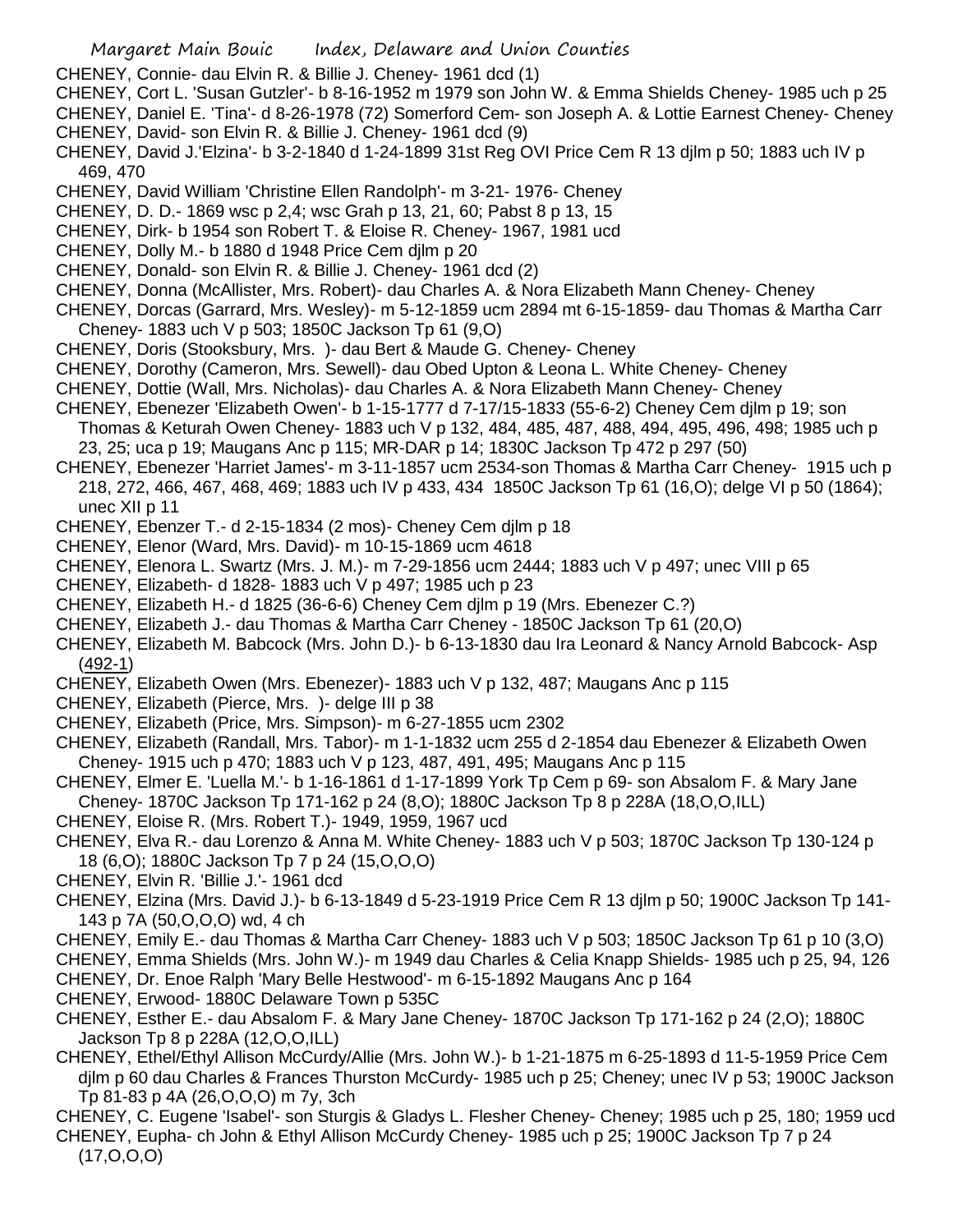- CHENEY, Eva (Handley, Mrs. George G.)- m 3-2-1882 ucm 7138 dau Lorenzo & Anna M. White Cheney- 1883 uch V p 503, 506; 1870C Jackson Tp130-124 p 18 (7,O)
- CHENEY, F. M.- 1883 uch IV p 557
- CHENEY, F. O. M.- d 3-10-1897 (34y14d) Price Cem djlm p 36
- CHENEY, F. O. 'S.'- Cheney Cem djlm p 18
- CHENEY, Frances (Bowers, Mrs. )- dau John W. & Ethyl McCurdy Cheney-
- **Cheney**
- CHENEY, Francis Alma- d 7-20-1871 (18-7-11) dau Thomas & Martha Cheney- Price Cem djlm p 32; 1870C Jackson Tp 130-124 p 18 (14,O)
- CHASE, Francis- son John & Ethyl/Allie Allison McCurdy Cheney- 1985 uch p 25
- CHENEY, Francis O.- unec XI p 41
- CHENEY, Francis 'Roxey'- djlm p 18
- CHENEY, Francis 'Sarah Jones'- m 1-24/30-1839 ucm 524; son Ebenezer & Elizabeth Owen Cheney- 1883 uch  $V$  p 487 unec III p 37
- CHENEY, Frank- 1915 uch p 255; 1883 uch V p 495
- CHENEY, Frank J.- dg 1-27-1908, delge VIII p 12
- CHENEY, Frank M. (Weisz) 'Nellie R. Flanders- m 8-24-1881 ucm 7005
- CHENEY, Frank V.- 1870C Jackson Tp 135-129 p 19 (10,O) lived with David & Elnora L. Ward
- CHENEY, Frank W.- son Asbury & Margaret Hamilton Cheney 1880C Jackson Tp 6 p 19 (6,O,O,O); 1900C Claibourne Tp 156-167 p 7A (25,O,O,O)
- CHENEY, Franz M.- 1870C Jackson Tp 135-129 p 19 (8,O) lived with David & Elnora L. Ward
- CHENEY, Fred DeEitt- b 1-3-1897 son Dr. Enoe Ralph & Mary Belle Hestwood Cheney- Maugans Anc p 164
- CHENEY, Fred S.- b 5-1888 d 1955 Price Cem djlm p 54 son Asbury & Margaret M. Hamilton Cheney- 1900C Claibourne Tp 156-167 p 7A (12,O,O,O)
- CHENEY, Rev. Frederick C.'Coleen'- son Robert T. & Eloise Fry Cheney- 1985 uch p 26, 98, 175; 1991 ucd
- CHENEY, Frederick S. 'Bonnie Mae Kirby'- m 3-28-1965 son Robert & Elouise Cheney- 1949, 1959, 1973, 1975, 1979, 1981, 1983 ucd
- CHENEY, Garrett Ryan- b 1984 son Cort L. & L. Susan Sutzler Cheney- 1985 uch p 25CHENEY, George- son Rev. Thomas B. & 2nd wife Cheney- unec XIV p 44
- CHENEY, Gladys L. Flesher(Mrs. Sturgis H.)- b 8-18-1898 m 1923 d 2-20-1980 Price Cem djlm p 61- dau Arthur & Nellie Wollard Flesher- Cheney; 1975, 1979, 1981 ucd
- CHASE, Grant Harlan- b 3-1982 son Cort L. & L. Susan Sutzler Cheney- 1985 uch p 25
- CHENEY, Granville- son John W. & armelia Sanders Cheney- 1860c Jackson Tp 1052-1067 pp 140 (6,O)

CHENEY, Gloria- Sbc p 25

- CHENEY, Harriet James (Mrs. Ebenezer O.)- unec XII p 11
- CHENEY, Hazel (Mrs. Dr. John R.)- Cheney
- CHENEY, Hazel (Mrs. Dr. Paul)- Cheney
- CHENEY, Helen (Fellows, Mrs. )- dau John W. & Ethyl McCurdy Cheney- Cheney
- CCHENEY, Helen Jeanine- dau Sterling S. & Adele Vose Mowry Cheney- 1915 uch p 679
- CHENEY, Howard 'Susan A. Keigley'- son Robert & Elouise Cheney- Cheney; 1949, 1959 ucd
- CHENEY, Ida F. (McElroy, Mrs. Charles A.)- m 12-4-1882 ucm 7089
- CHENEY, Ida T.- dau Absalom F. & Mary Jane Cheney- 1870C Jackson Tp 171-162 p 24 (5,O); 1880C Jackson Tp 8 p 228A (15,O,O,ILL)
- CHENEY, Inez Victoria Gum (Mrs. Dr. W. D.)- dau George R. & Jennie E. Moore Gum- 1915 uch p 892
- CHENEY, Isabel (Mrs. C. Eugene)- 1959 ucd
- CHENEY, Izora V. (Parish, Mrs. Thomas)- m 10-9-1873 ucm 5346
- CHENEY, James- son John W. & Permilia Sanders Cheney- 1860C Jackson Tp 1052-1067 p 140 (3,O)
- CHENEY, James R.- son Johnathan & Almeda Cheney- 1860C Jackson Tp 1072-1087 p 142 (2,O); 1880C Jackson Tp 9 p 26 (21,O,O,O)
- CHENEY, Jane- d 7-9-1855 (31-5-20) Cheney Cem djlm p 19; 1850C Jackson Tp 34 (26,O)
- CHENEY, Jane- d 1-5-1835 (5m22d) Cheney Cem djlm p 18
- CHENEY, Jane- dau Ebenezer & Elizabeth Owen Cheney- 1883 uch V p 487
- CHENEY, Jeanine (Lee, Mrs. Charles C. D.)- b 2-2-1905 Jackson Tp m 3-15-1935 d 1-9-1988 dau Sterling S. & Adele Mowry Cheney- MR-DAR p 15
- CHENEY, Jennifer- dau Sturgis Howard Cheney- Cheney
- CHENEY, Jeremy- b 1975 son Frederick & Coleen Cheney- 1991 ucd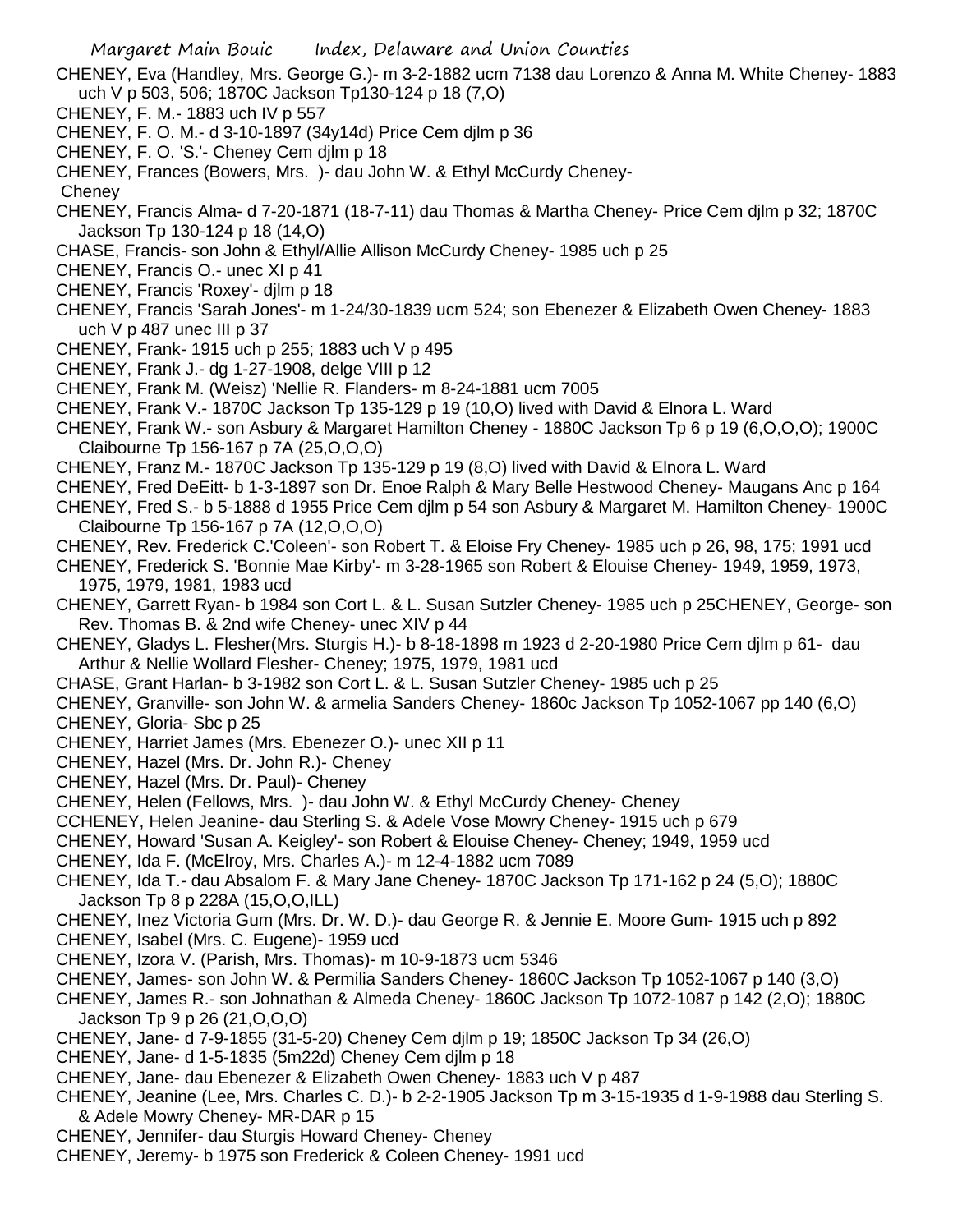- CHENEY, Jessie Scheumann, Mrs. )- dau Absalom & Mary Jane Cheney- Cheney
- CHENEY, J. P.- unec VI p 34, V p 23, 37
- CHENEY, John- 1915 uch p 133, 223, 468, 471; 1883 uch V p 194, 485, 495, 498
- CHENEY, John 'Allison McCurdy'- Cheney
- CHENEY, John- unec XII p 50, 67
- CHENEY, John C.- b 11-1869 son David & Elzina Cheney- 1900C Jackson Tp 141-143 p 7A (30,O,O,O)
- CHENEY, John- son Ebenezer & Elizabeth Owen Cheney- 1883 uch V p 372, 487, 497; uca p 103
- CHENEY, John K.- son Johnathan & Almeda Cheney- 1860C Jackson Tp 1072-1087 p 142 (6,O); 1880C Jackson Tp 9 p 26 (18,O,O,O)
- CHENEY, John 'Lydia Brown'- 1985 uch p 19
- CHENEY, John M. 'Elenora Swarts'- m 7-29-1856 ucm 2444 consent unec V p 9; 1883 uch IV p 541; unec VIII p 65
- CHENEY, John P. 'Mildred Brooks'- b 1880 d 1957 Price Cem R 12 djlm p 49
- CHENEY, Dr. John R. 'Hazel'- d 11-15-1966 (68) Cheney
- CHENEY, John M.- d 9-7-1863 (28y11d) Price Cem djlm p 32; 1883 uch IV p 459
- CHENEY, John 'Sarah'- 1985 uch p 160; 1850C Jackson Tp 34 (38,O); 1860C Jackson Tp 1070-1087 p 142 (46,O); mt 3 p 24
- CHENEY, John- father of Rev. Thomas B. Cheney- unec XIV p 44
- CHENEY, John Thomas- d 7-27-1861 (10-11-22) son William & Rebecca Cheney- Price Cem djlm p 27
- CHENEY, John- son Thomas & Martha Carr Cheney- 1850C Jackson Tp 61 (14,O)
- CHENEY, John W.- son Absalom & Mary Jane Cheny- 1880C Jackson Tp 8 p 228A (6,O,O,ILL)
- CHENEY, John W. 'Emma Shields'- b 11-4-1928 son Sturgis H. & Gladys Flesher Cheney- uca 19, 25, 94, 160
- CHENEY, John W. 'Ethyl Allison McCurdy'- b 1873 d 1925 Price Cem djlm p 60; Cheney; m consent 1893 unec IV p 53; 1900C Jackson Tp 81-83 p A4 (26,O,O,ILL)
- CHENEY, John Will 'Permilla/Parmelia Sanders' m 3-7-1855 ucm 2251- son Ebenezer Cheney- 1985 uch p 143; 1860C Jackson Tp 1052-1067 p 140 (24,O); unec VIII p 34
- CHENEY, Johnathan 'Almeda E. Roberts'- 11-9-1851 ucm 1733 d 10-24-1868 (56y4m) Cheney Cem djlm p 18; 1985 uch p 23; 1883 uch V p 496, 501; unec XI p 66; uca p 45; 1880C Jackson Tp 9 p 26 (47,O,O,Va) p 234A
- CHENEY, Joseph F.- b 10-1867 son David & Elzina Cheney- 1900C Jackson Tp 141-143 p 7A (32,O,O,O) wd CHENEY, Julia (Johns, Mrs. Elias)- m 2-8-1857 ucm 2519
- CHENEY, Keith- b 1976 son Bill & Patricia Cheney- 1979, 1981, 1991 ucd
- CHENEY, Kent- b 1979 son Bill & Patricia Cheney- 1991 ucd
- CHENEY, Keturah (Allen, Mrs. David S.)- m 3-22-1821 d 12-19-1834 dau Ebenezer & Elizabeth Owen Cheney- 1883 uch V p 487
- CHENEY, Keturah Owen (Mrs. Thomas)- b 1748 m 1767- MR-DAR p 14
- CHENEY, Kevin- b 1972 son Robert L. & Melva J. Cheney- 1980 dcd
- CHENEY, Laura, Miss- unec III p 58
- CHENEY, Laura E.Somerlot (Mrs. Philip B.)- b 1924 m 11-12-1944 Price Cem djlm p 67; Cheney; 1959 ucd
- CHENEY, Lawrence H.- b 5-1886 son Asbury & Margaret M. Cheney- 1900C Claibourne Tp 156-157 p 7A (14,O,O,O)
- CHENEY, Leona L. White (Mrs. Obed Upton)- b 10-10-1875 m 8-31-1898 d 12-31-1966 Price Cem djlm p 60 dau John & Sarah Williams White- m cons. unec V p 10; 1900C Jackson Tp 1 p A1 (23,O,O,O)
- CHENEY, Leora/Leota Blue (Mrs. Sherman L.)- b 5-1-1883 m 6-22-1905 d 6-20-1963 Price Cem djlm p 58 dau Jonah & Nora Bogart Blue- Cheney
- CHENEY, Lewellen- son Thomas B. & Margaret Swartz Cheney- 1860C Jackson Tp 1071-1086 p 142 (1,O)
- CHENEY, Lincoln- son Rev. Thomas B. & Margaret Swartz Cheney- unec XIV p 44
- CHENEY, Lorenzo- d inf 1875- mt 3 p 29
- CHENEY, Lorenzo 'Anna M. White'- b 9-27-1831 m 2-27-1859 d 4-2-1897- son Thomas & Martha Carr Cheney- 1883 uch V picture p 372, 487, 491, 496; MR-DAR p 14; 1850C Jackson Tp 61 (18,O); uca p 22, 103; 1870C Jackson Tp 130-124 pp 18 (39,O); 1880C Jackson Tp 7 p 24 (48, O,Pa,Pa) p 233A; picture unec X p 70
- CHENEY, Luella M. (Mrs. Elmer E.)- b 12-14-1862 d 1-15-1898 York Tp Cem p 69
- CHENEY, Lula Perry (Mrs. Rush B.)- b 1-25-1880 m 10-8-1901 d 3-7-1968 dau Thomas & Mary Atkinson Perry- Cheney
- CHENEY, Lulu M. (Mrs. Rush B.)- b 1880 d 1968 Price Cem djlm p 58; 1949 ucd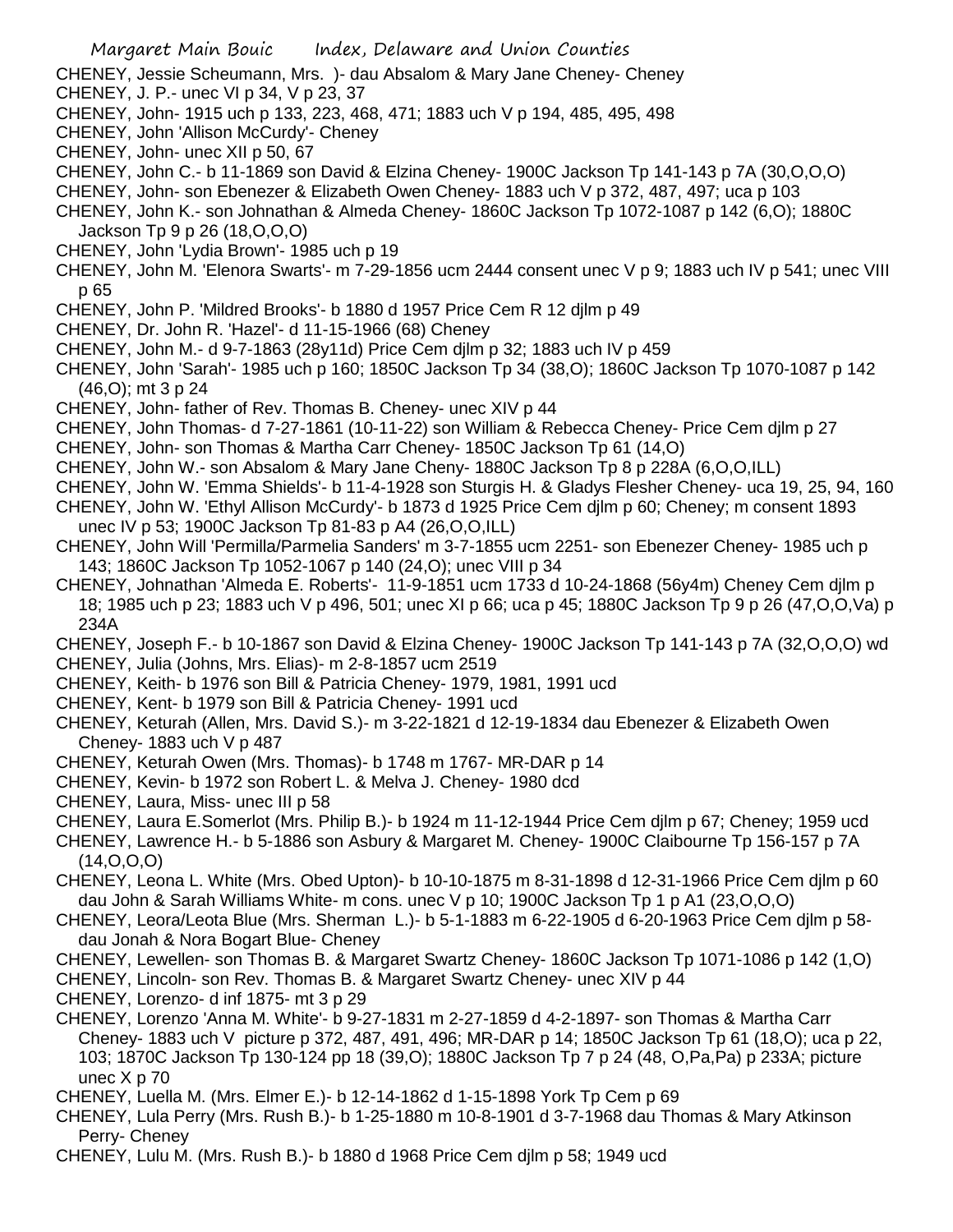CHENEY, Lydia A. (Baldwin, Mrs. Elmer L.)- m consent 1889- unec IV p 10

- CHENEY, Lydia A.- b Aug 1869 dau Absalom F. & Mary Jane Cheney- 1870C Jackson Tp 171-162 p 24 (10/12,O); 1880C Jackson Tp 8 p 228A (10,O,O,ILL)
- CHENEY, Lydia Brown (Mrs. John)- dau Christopher C. Brown- 1985 uch p 19
- CHENEY, Lydia M. (Sidle, Mrs. Fred C.)- b 7-11-1894 d 3-7-1980 Price Cem dau John W. & Ethyl McCurdy Cheney- Cheney; 1985 uch p 25; 1900c jackson Tp 81-83 p A4 (4,O,O,O)
- CHENEY, McClelland- son Rev. Thomas B. & Margaret Swartz Cheney- unec XIV p 44
- CHENEY, Margaret M. Hamilton (Mrs. Asbury)- b 1853 m 3-6-1872 ucm 5233 d 1913 Price Cem djlm p 54; 1900C Claibourne Tp 156-167 p 7A (46,O,Va,O); m 27y, 8 ch 7 living
- CHENEY, Margaret Swartz (Mrs. Thomas)- m 2-7-1858 ucm 2680 mt 3-17-1858 unec V p 9, XII p 29, XIV p 44; 1860C Jackson Tp 1071-1086 p 142 (19,O)
- CHENEY, Martha (Blake, Mrs. dau Lorenzo & Anna M. White Cheney- 1870C Jackson Tp 130-124 p 18 (4,O); 1880C Jackson Tp 7 p 24 (14,O,O,O)
- CHENEY, Martha Carr (Mrs. Thomas)- b 5-16-1813 m 3-1829 d 8-12/14-1896 Price Cem djlm p 31, 32- dau Absalom & Dorcas Carr- 1883 uch V p 503; MR-DAR p 14; 1850C Jackson Tp 61 (37, Pa); 1870C Jackson Tp 130-124 p 18 (57, Penn); 1880C Jackson Tp 7 p 24 (67, Pa,NY,NY)
- CHENEY Martha J.- b 9-1897 dau Chalres Sumner & Orpha M. Hedges Cheney- 1900C Jackson Tp 92-94 p 4B (2,O,O,O)
- CHENEY, Mary Belle Hestwood (Mrs. Dr. Enoe Ralph)- b 6-26-1869 dau Rev. William & Matilda Wingfield Hestwood- Maugans Anc p 164
- CHENEY, Mary (Carr, Mrs. David)- dau Ebenezer & Elizabeth Owen Cheney- 1915 uch p 469; 1883 uch V p 487
- CHENEY, Mary Eloise Fry (Mrs. Robert T.)- b 6-23-1913 Price Cem djlm p 60- dau Royal Sanny & Hazel Hooper Fry- 1985 uch p 26; 1971, 1973, 1975, 1979, 1981, 1983, 1991 ucd
- CHENEY, Mary- dau Elvin R. & Billie J. Cheney- 1961 dcd (4)
- CHENEY, Mary Jane (Mrs. Absalom)- b 8-3-1842 d 4-10-1899 Price Cem djlm p 20; unec V p 10; 1870C Jackson Tp 171-162 p 24 (27, Ill); 1880C Jackson Tp 8 p 228A (27,ILL,Va,,O)
- CHENEY, Mary Jane (Mather, Mrs. Thomas)- m 10-31-1861 ucm 3242 dau Thomas & Martha Carr Cheney-1883 uch V p 503; 1850C Jackson Tp 61 (7,O)
- CHENEY, Mary J. Brown (Mrs. A. R.)- m 8-10-1860 ucm 3052
- CHENEY, Mary (Obee, Mrs. John)- b 6-2-1912 m 1939 d 2-15-1988 Price Cem- dau Rush B. & Lula M. Perry Cheney- Cheney
- CHENEY, Mary R.- b 1895 d 1977 Price Cem djlm p 54
- CHENEY, Melva J. (Mrs. Robert L.)- 1969, 1971, 1980 dcd
- CHENEY, Michael- b 1975 son Robert L. & Melva J. Cheney- 1980 dcd
- CHENEY, Michelle- b 1978 dau Fredrick & Coleen Cheney- 1991 ucd
- CHENEY, Mildred (Brooks, Mrs. John P)- b 1884 d 1948 Price Cem djlm p 49- dau Charles Sumner & Orpha M. Hedges Cheney- 1900C Jackson Tp 92-94 p 4B (16,O,O,O)
- CHENEY, Millard D.- son Absalom F. & Mary Jane Cheney- 1870C Jackson Tp 171-162 p 24 (7,O); 1880C Jackson Tp 8 p 228A (17,O,O,ILL)
- CHENEY, Nellie R. Flanders (Mrs. Frank M.)- m 8-24-1881 ucm 7005
- CHENEY, Nerva, Miss- unec III p 58
- CHENEY, Nora Elizabeth Mann (Mrs. Charles A.)- b 9-15-1905 m 3-1-1928 d 7-12-1992 (86) Price Cem djlm p 60- dau Charles C. & Mary Savage Mann; Cheney; 1975, 1983 ucd Norbell- 1973, 1991 ucd
- CHENEY, Obed Upton 'Leona L. White'- b 2-9-1877/8 m 8-31-1898 d 8-8-1959 Price Cem djlm p 60- son Absalom & Mary Jane Cheney- m consent by Mary Jane Cheney unec V p 10; 1949 ucd; Cheney; 1880C Jackson Tp 8 p 228A (2,O,O,ILL); 1900C Jackson Tp 1 p A1 (22,O,O,ILL)
- CHENEY, Orpha M. Hedges (Mrs. Charles Sumner)- b 1861 m 9-1-1881 ucm 7007 d 1929 Price Cem djlm p 49; 1900C Jackson Tp 92-94 p 4B (38,O,O,O) m 19y 3 ch
- CHENEY, Owen M.- b 10-1877 son asbury & Margaret M. Hamilton Cheny- 1880C Jackson Tp 6 p 19 (2,O,O,O); 1900C Claibourne Tp 156-167 p 7A (22,O,O,O)
- CHENEY, Patricia (Mrs. Bill)- 1971, 1973, 1975, 1979, 1981, 1991 ucd
- CHENEY, Peggy- dau Elvin R. & Billie Cheney- 1961 dcd (11)
- CHENEY, Permilla/Parmelia Sanders (Mrs. John Will)- m 3-7-1855 ucm 2251; 1985 uch p 143; 1860C Jackson Tp 1-52-1067 p 140 (28,O); unec VIII p 34
- CHENEY, Philip B. 'Laura E.Somerlot'- b 12-5-1923 m 11-12-1944 d 12-1959 Price Cem R 9 djlm p 67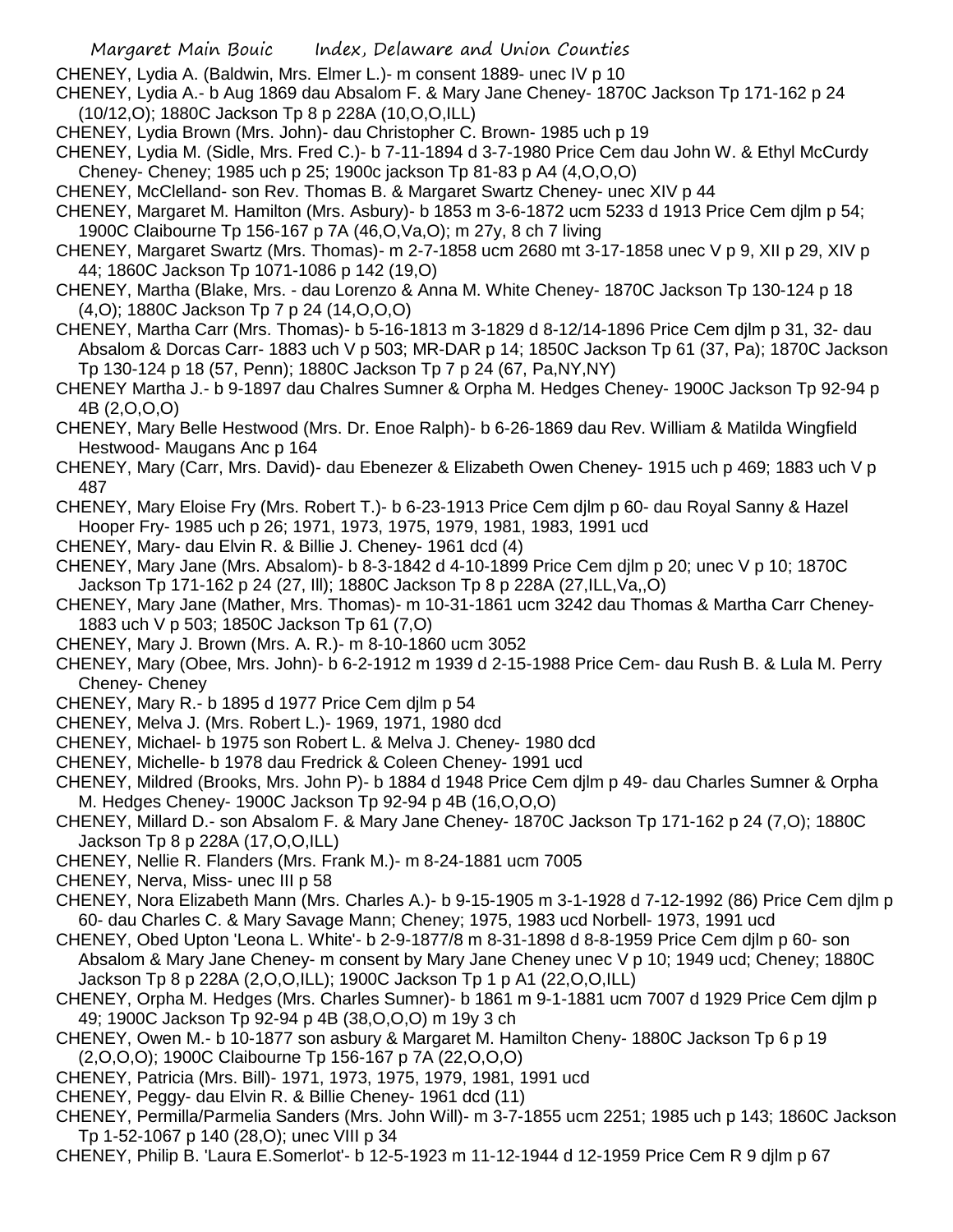CHENEY, Phyllis J. (Oman, Mrs. Glenn)- m 1946 dau Sturgis & Gladys L. Flesher Cheney- Cheney; 1985 uch p 25

- CHENEY, Rachel, Mrs. unec III p 57
- CHENEY, Ralph Edwin (Ned)- b 1-15-1895 son Dr. Enoe Ralph & Mary Belle Hestwood Cheney- Maugans Anc p 164
- CHENEY, Ralph E.- b 6-1882 son Asbury & Margaret M. Hamilton Cheney- 1900C Claiborune Tp 156-167 p 7A (17,O,O,O)
- CHENEY, Randy Kirk- b 1953 son Robert T. & Mary Eloise Fry Cheney- 1985 uch p 26; 1971, 1973, 1991 ucd
- CHENEY, Rebecca (Davis, Mrs. Kenneth)- dau John W. & Ethyl McCurdy Cheney- Cheney
- CHENEY, Rebecca (Gallagher, Mrs. )- dau John W. & Ethyl Allison McCurdy Cheney- Cheney- 1985 uch p 25; 1949 ucd
- CHENEY, Rebecca (Mrs. William)- djlm p 27
- CHENEY, Richard- son Dr. John R. Cheney- Cheney
- CHENEY, Robert Edward- b 1970 ch Frederick C & Bonnie Mae Kirby Cheney- 1985 uch p 26; 1973, 1975, 1979, 1981, 1991 ucd
- CHENEY, Robert L. 'Melva J.'- 1969, 1971, 1980 dcd
- CHENEY, Robert L.- son Sturgis & Gladys L. Flesher Cheney- Cheney; 1985 uch p 25. 173, 174, 175
- CHENEY, Robert T. 'Mary Eloise'- b 10-25-1913 Price Cem djlm p 60 son John & Ethyl Allison McCurdy Cheney- 1985 uch p 25, 26; 1971, 1973, 1975, 1979, 1981, 1983, 1991 ucd
- CHENEY, Roderick- son Sturgis Howard Cheney- 1985 uch p 26
- CHENEY, Rollo Hestwood- b 3-29-1893 son Dr. Enoe Ralph & Mary Belle Hestwood Cheney- Maugans Anc p 164
- CHENEY, Roxey (Mrs. francis)- d 9-3-1838 (20) Cheney Cem djlm p 18
- CHENEY, Roxey- dau John W. & Permilia Sanders Cheney- 1860C Jackson Tp 1052-1067 p 140 (4,O)

CHENEY, Rush B. 'Lulu M. Perry'- b 1-30-1879 m 10-8-1901 d 1959 (80) Price Cem djlm p 69- son Lorenzo & Anna White Cheney- 1883 uch V p 503; 1949 ucd; 1880C Jackson Tp 7 p 24 (1,O,O,O); 1900C Jackson Tp 178-180 p 8B (21,O,O,O)

- CHENEY, Ruth Eastman (Mrs. William)- b 4-23- d 10-10-1756 MR-DAR p 14
- CHENEY, Sally (Mrs. S. H.)- 1973 ucd
- CHENEY, Sara Juanita (Shields, Mrs. Thomas Howard) b 9-1936 m 12-28-1958- dau Sturgis & Gladys L. Flesher Cheney- 1985 uch p 25, 26; Cheney
- CHENEY, Sarah F.- dau Johnathan & Almeda Cheney 1860C Jackson Tp 1072-1087 p 142 (4/12,O)
- CHENEY, Sarah (Mrs. John)- 1883 uch V p 496; 1985 uch p 160; 1850C Jackson Tp 34 (39, Penn); 1860C Jackson Tp 1070-1085 p 142 (49, Pa); 1880C Jackson Tp 9-10-p 26 (70,O,O,O)
- CHENEY, Sarah- dau John W. & Permilia Sanders Cheney- 1860C Jackson Tp 1052-1067 pp 140 (1,O)
- CHENEY, Sarah Jones (Mrs. Francis)- m 1-24-1839 ucm 524; unec III p 37
- CHENEY, Sarah Louise (Hoffman, Mrs. James Franklin)- m 3-6-1879 ucm 6445; 1985 uch p 132; 1880C Jackson Tp 10 p 26 (19,O,O,O)
- CHENEY, Sarah (Watkins, Mrs. Ephraim Hubbell)- b 6-13-1838 m 9-11-1856 granddau Ebenezer Cheney-1985 uch p 143
- CHENEY, S. H. 'Sally'- 1971, 1973 ucd
- CHENEY, Shur/Sherman L. 'Leota B.'- b 1882 m 6-22-1905 d 1956 Price Cem djlm p 58- son Charles & Orpha M. Hedges Cheney- Cheney; 1900C Jackson Tp 92-94 p 4B (17,O,O,O)
- CHENEY, Stella M.- b 9/11-1879 dau Asbury & Margaret M. Hamilton Cheney- 1880C Jackson Tp 6 p 19 (8/12,O,O,O); 1900C Claibourne Tp 156-167 p 7A (20,O,O,O)
- CHENEY, Sterling S. 'Adele Vose Mowry'- b 4-14-1876 m 8-14-1900- 1915 uch p 679; MR-DAR p 15
- CHENEY, Steven R.- b 6-22-1966 d 4-29-1989 Claibourne Cem p 108
- CHENEY, Sturgis Howard 'Gladys Flesher'- b 7-26-1896 d 7-20-1960 Price Cem djlm p 61 son John W. & Ethyl McCurdy Cheney- 1985 uch p 25, 26, 181; 1971 ucd; 1900C Jackson Tp 81-83 p 4B (3,O,O,O)
- CHENEY, Sumner 'Orpha H.'- b 1860 d 1929 Price Cem R 12 djlm p 49
- CHENEY, Susan A. Keigley (Mrs. Howard)- Cheney
- CHENEY, L. Susan Gutzler (Mrs. Cort L.)- 1985 uch p 25
- CHENEY, Sylvester- d 1-16-1865 (12-7-21) son Thomas & Martha Cheney- Price Cem djlm p 32
- CHENEY, Sylvester S.- son Lorenzo & Anna M. White Cheney- 1883 uch V p 503; 1880C Jackson Tp 7 p 24 (5,O,O,O)
- CHENEY, T. B.- 1883 uch IV p 459; uca p 100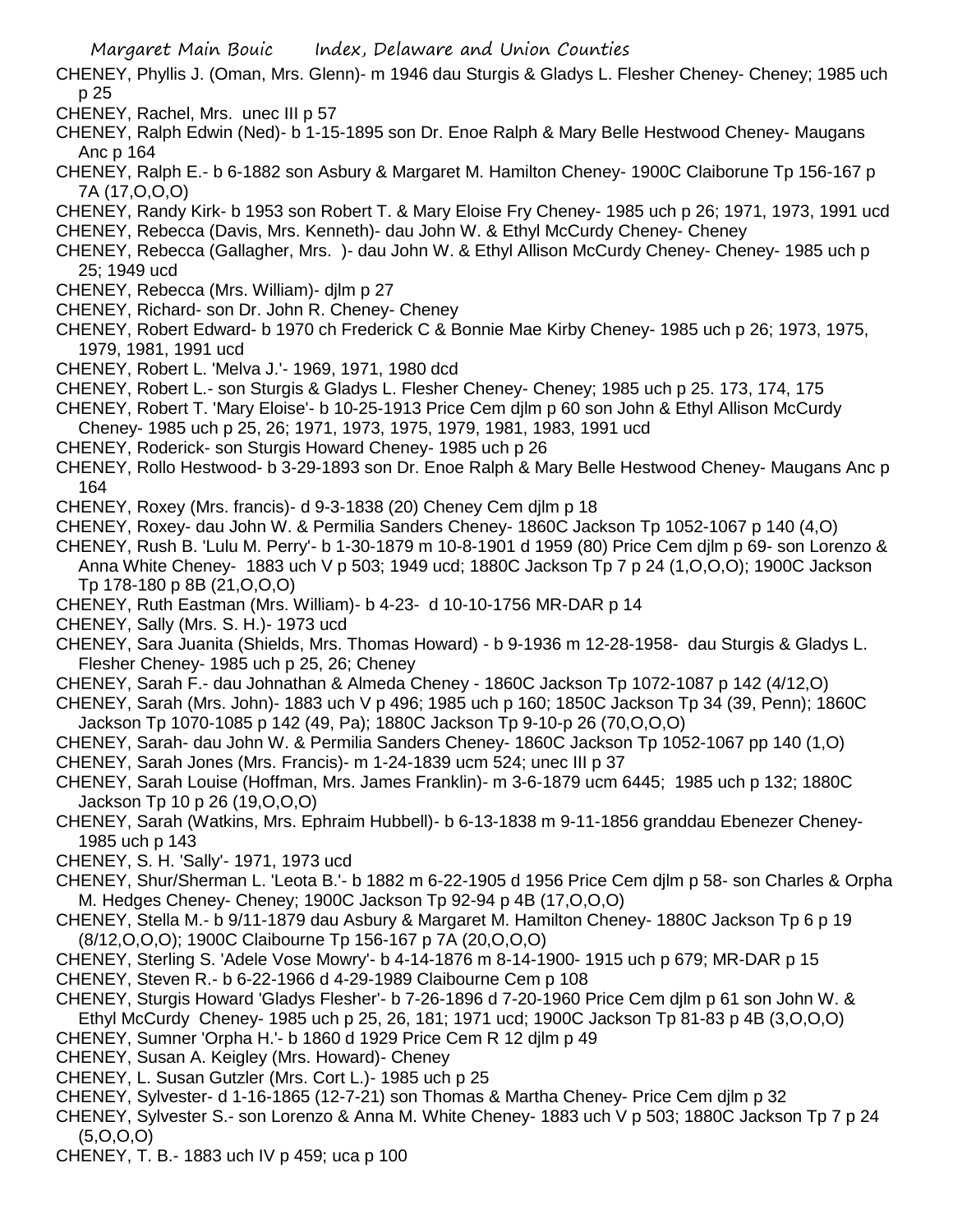- Margaret Main Bouic Index, Delaware and Union Counties
- CHENEY, Teresa L.- dau F. O. & H?S- Cheney Cem djlm p 18
- CHENEY, Thomas- 1830C Jackson Tp 474 p 197 (80-90)
- CHENEY, Rev. Thomas B. 'Margaret Swartz'- m 2-7-1858 ucm 2680 mt 3-17-1858; d age 65, son John Cheney- 1883 uch V p 496, 498; unec V p 9l, XII p 29, XIV p 44
- CHENEY, Thomas J. .- unec II p 35
- CHENEY, Thomas- son John & Sarah Cheney- 1850C Jackson Tp 34 (14,O); 1860C Jackson Tp 1071-1086 p 142 (24,O)
- CHENEY, Thomas 'Keturah Owen'- b 7-1-1742 m 1767 d 1827 son William & Ruth Eastman Cheney- MR-DAR p 14
- CHENEY, Thomas 'Martha'- b 5-4-1804 m 3-1829 d 3-19-1865 Price Cem djlm p 31, 32; unec III p 7 (JP) son Ebenezer & Elizabeth Owen Cheney- 1915 uch p 218, 472, 496; MR-DAR p 14; 1883 uch V p 394, 485, 487, 495, 496, 498, 503, 621; 1850C Jackson Tp 61 (46, Va); uccp p 32
- CHENEY, Thomas- J. P.- unec II p 35
- CHENEY, Tina Zimmerman (Mrs. Dan E.)-b 10-30-1908 d 2-3-1991 bur Madison Co- dau Frank E. & Sarah A. Dillard Zimmerman- Cheney
- CHENEY, Tracey- b 1966/7 ch Frederick C & Bonnie Mae Kirby Cheney- 1973, 1975, 1979, 1981 ucd; 1985 uch p 26
- CHENEY, T. S.- 1915 uch p 200; 1883 uch III p 374
- CHENEY, Mrs. T. S.- unec III p 58
- CHENEY, Dr. W. D. 'Inez Victoria Gum'- 1915 uch p 892
- CHENEY, Wesley G.- son Lorenzo & Anna M. White Cheney- 1883 uch V p 503; 1880C Jackson Tp 7 p 24 (7,O,O,O)
- CHENEY, W. F.- 1915 uch p 467; 1883 uch V p 494
- CHENEY, William- unec XI p 10, 1844, Jackson tp
- CHENEY, William- son Ebenezer & Elizabeth Owen Cheney- 1915 uch p 255; 1883 uch V p 487, 495; unec XII p 22
- CHENEY, William K./Bill 'Patricia J.'- 1975 ucd
- CHENEY, William 'Rebecca'- djlm p 27
- CHENEY, William 'Ruth Eastman'- b 1718 m 3-14-1738/9- MR-DAR p 14
- CHENNELS, Amy- b 1973 dau Roy D. Jr. & Fran Chennells- 1980 dcd
- CHENNELS, Benjy- b 1968 son Roy d. Jr. & Fran Chennells- 1980 dcd
- CHENNELS, Danielle- b 1977 ch Roy D. Jr. & Fran Chennells- 1980 dcd
- CHENNELS, Fran C. (Mrs. Roy D. Jr.)- 1980 dcd
- CHENNELS, Roy D. Jr. 'Fran'- 1980 dcd
- CHENNELS, Scott- b 1970 son Roy D. Jr. & Fran Chennells- 1980 dcd
- CHENNEY, Emma A.- d 11-4-1867 (1-1-9) Price Cem djlm p 32
- CHENNEY, John- unec XII p 50
- CHENNEY, Mary J.- dau J. W. & P. d 2-11-1868 Price Cem djlm p 32
- CHENNEY, Orrie V.- d 9-23-1891 Price Cem djlm p 32
- CHENNEY, Sarah O.- d 12-5-1862 (3y22d) Price Cem djlm p 32
- CHENNINGTON, William- Ekelberry Ledger- delge X p 52
- CHENOS, Joy (Loveless, Mrs. Steven)- m 4-5-1975 Longbrake p 97
- CHENOWETH, Ben (5-1980)- son Don & Diane McWilliams Chenoweth Chenoweth
- CHENOWETH, Diane McWilliams (Mrs. Don)- b 9-17-1945 Iowa d 11-5-1991 dau Patrick O. & Mildred Hurd McWilliams- Chenoweth
- CHENOWETH, Don 'Diane McWilliams'- Chenoweth
- CHENOWETH, Eliza Foster (Mrs. Jermeiah B.)- m 9-23-1841 Madison Co unec IX p 55
- CHENOWETH, Emily (8-1980) dau Dan & Diane McWilliams Chenoweth- Chenoweth
- CHENOWETH, Hezekiah 'Lucretia Sidenor'- m 4-25-1839 Madison Co unec IX p 17
- CHENOWETH, Isabel (Warner, Mrs. Charles)- m 12-2-1846 Madison Co unec X p 28
- CHENOWETH, Jennetta (Dunkin, Mrs. David)- m 9-22-1845 Madison Co unec X p 18
- CHENOWETH, Jeremiah B. 'Eliza Foster'- m 9-23-1841 Madison Co unec IX p 55
- CHENOWETH, Lewis H.- b 10-22-1899 Delaware Tp son Wallace & Frances Sollars Chenoweth- dcb
- CHENOWETH, Lucretia Sidenor (Mrs. Hezekiah)- m 4-25-1839 Madison Co unec IX p 17
- CHENOWITH, Clarissa (Mrs. John W.)- 1850C Paris Tp 723-739 p 109 (59, NY)
- CHENOWITH, Emily Lawrence (Mrs. John)- dau Joseph & Mary Cochran Lawrence- dcw Bk 3 p 412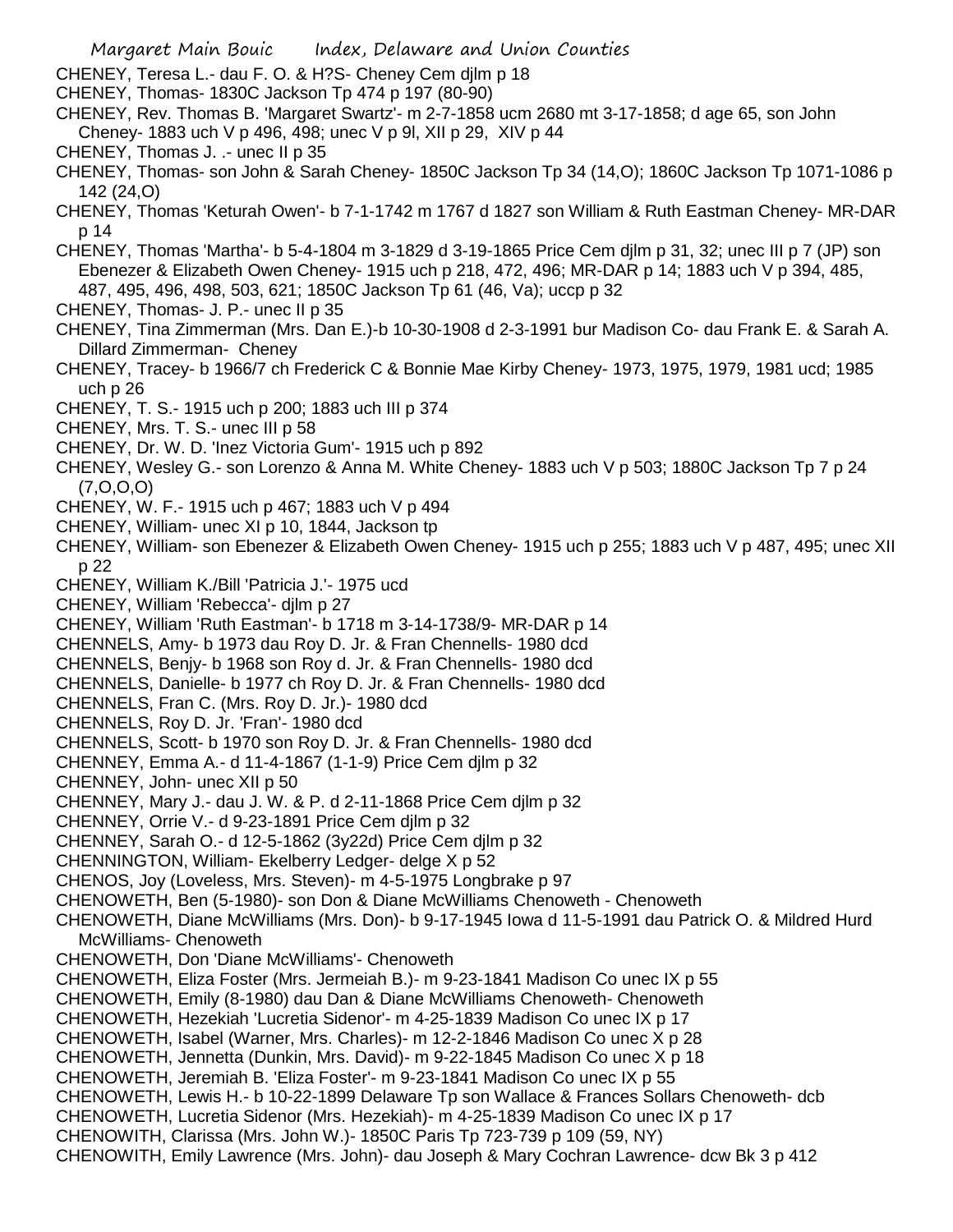Margaret Main Bouic Index, Delaware and Union Counties CHENOWITH, John 'Emily Lawrence'- dcw Bk 3 p 412 CHENOWITH, John F.- unec X p 53 CHENOWITH, John 'Margaret Ferguson'- m 3-10-1811 onwq I CHENOWITH, John T.- 1915 uch p 131; 1883 uch III p 371 CHENOWITH, Joseph H. 'Mary Morgan'- m 10-16-1850 Madison Co- unec XI p 46 CHENOWITH, Lulu (Wood, Mrs. Willis D.)- m 9-28-1904- 1985 uch p 149 CHENOWITH, Malinda (Farrer, Mrs. Henry)- m 12-14-1837 Madison Co unec IX p 5 CHENOWITH, Margaret Ferguson (Mrs. John)- m 3-10-1811 onwq I CHENOWITH, Mary Morgan (Mrs. Joseph H.)- m 10-16-1850 Madison Co unec XI p 46 CHENOWITH, Mary (Warner, Mrs. Dennis)- m 11-10-1847 Madison Co unec X p 63 CHENOWITH, Narcissa- b 2-10-1839 d 10-22-1905 Price Cem djlm p 45 CHENWORTH, Festus H.- son Joe & Narcisa Chenworth- 1870C Darby Tp 160-148 (2,O) CHENWORTH, Joe 'Narcisa'- 1870C Darby Tp 160-148 p 21 (28,O) CHENWORTH, Narcisa (Mrs. Joe)- 1870C Darby Tp 160-148 p 21 (31,O) CHENY, Almeda Roberts (Mrs. Jonathan)- m 11-9-1851 ucm 1733 CHENY, Elizabeth 9Kennedy, Mrs. Oliver0- m 3-2-1847 ucm 1204 CHENY, Elizabeth (Randall, Mrs. Tabor)- m 1-1-1832 ucm 255; unec II p 34 CHENY, George W. 'Mary L. Lee'- m 11-24-1841 ucm 753 unec V p 59 CHENY, John - (JP) unec V p 23, 37 CHENY, John 'Sarah Brannen'- m 7-28-1831 ucm 232 unec II p 27 CHENY, Jonathan 'Almeda Roberts;- m 11-9-1851 ucm 1733 CHENY, Mary L. Lee (Mrs. George W.)- m 11- 24-1841 ucm 753 unec V p 59 CHENY, Rachel Comer (Mrs. Ralph)- lic 4-4-1827 ucm 132 CHENY, Ralph 'Rachel Comer'- lice 4-4-1827 ucm 132 CHENY, Sarah Brannen (Mrs. John)- m 7-28-1831 ucm 232; unec II p 27 CHERARD, Frederick- Pabst - CHERBUN, Mary (Mrs. Peter)- 1850C Genoa Tp 340 p 35 (20,O), CHERBUN, Peter 'Mary'- 1850C Genoa Tp 340 p 35 (22, Pa) CHERINGTON, Edgar H.- 1880c Delaware Town p 510C CHERMAN, Catherine (Mrs. Thomas)- 1880C Paris Tp 396-438 p 19 (26,Eng,Eng,Eng) CHERMAN, Joseph b 12-1879- son Thomas & Catherine Cherman- 1880C Paris Tp 396-438 p 19 (6/12,O,Eng,Eng) CHERMAN, Lizzie- dau Thomas & Catherine Cherman- 1880C Paris Tp 396-438 p 19 (3,Eng,Eng,Eng) CHERMAN, Mary- dau Thomas & Catherine Cherman- 1880C Paris Tp 396-438 p 19 (7,Eng,Eng,Eng) CHERMAN, Thomas- 1880C Paris Tp 396-438 p 29 (29,Eng,Eng,Eng) p 0100 CHERNEK, Helen Miller (Mrs. William J.)- m 8-27-1939- Chernek CHERNEK, Joseph 'Zuzanna Zachar'- Chernek CHERNEK, Joseph- son Joseph & Zuzanna Zachar Chernek- Chernek CHERNEK, Margaret Sue (Acton, Mrs. )- dau William J. & Helen Miller Chernek- Chernek CHERNEK, Olga M.- dau Joseph & Zuzanna Zachar Chernek- Chernek; 1959, 1967, 1971, 1973, 1975, 1981, 1983 ucd CHERNEK, Susan- 1959 ucd CHERNEK, William J. 'Helen Miller'- b 2-11-1910 m 8-27-1939 d 10-28-1983 son Joseph & Zuzanna Zachar Chernek- Chernek CHERNEK, Zuzanna Zacher (Mrs. Joseph)- Chernek CHERNER, O. M.- 1979 ucd CHERNEY, Anna Marie Muhlenberg (Mrs. Marvin)- b 10-17-1929 m 1-7-1949 dau Charles Henry & Marie Wilhelmina Thun Muhlenberg- Weiser p 216 CHERNEY, Christopher- b 1-31-1953 son Marvin & Anna marie Muhlenberg Cherney- Weiser p 216 CHERNEY, Marvin 'Anna Marie Muhlenberg'- m 1-7-1949- Weiser p 216 CHERNEY, Mary Gabrielle- b 11-13-1956 dau Marvin & Anna Marie Muhlenberg Cherney- Weiser p 216 CHERRINGTON, Candy- dau Chester & Rosalie Cherrington- 1961 dcd (3) CHER(R)INGTON, Charles- 1869 wsc P 13; Pabst 8 p 25 CHERRINGTON, Chester 'Rosalie'- 1961 dcd CHER(R)INGTON, Eddie- 1869 wsc p 12; Pabst 8 p 24

CHERINGTON, Edgar H.- 1880C Delaware Town p 510C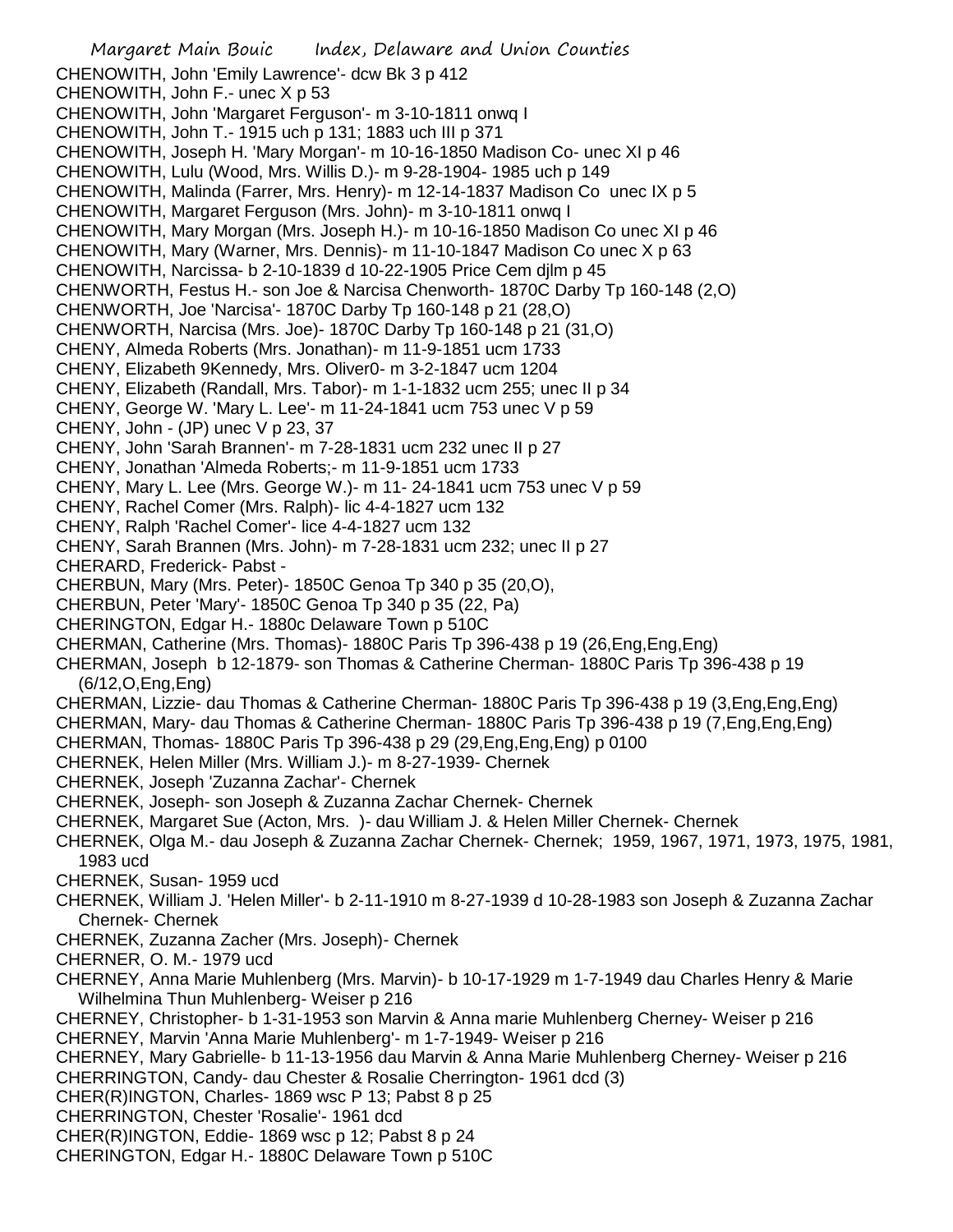CHERRINGTON, Mrs. Edgar H.- Pabst 8 p 30

CHERINGTON, Esther Freese (Goble, Mrs. John)(Mrs. Dr. Maynard S.)- d 7-17-1972 (75) dau Mathias & Ida Euphasia Lindner Freese- dcq Esther Freese Goble Cherington 1; Pabst 8 p 30, 38, 42

CHERRINGTON, Eva Barnes- b d 1876 Oak Grove Cem Powell p 430

CHER(R)INGTON, Fletcher B.- 1869 wsc p 13; Pabst 8 p 15, 25

CHERRINGTON, F. J. 'Hattie Strong'- b 1845 m 1874 son Jefferson & Mary Hank Cherrington- 1883 uch V p 86

CHERRINGTON, George N.- son F. J. & Hattie Strong- 1883 uch V p 86

CHERRINGTON, Grace- dau Chester & Rosalie Cherrington- 1961 dcd (14\_

CHERINGTON, Hattie J. (Mrs. Thomas J.)- 1880C Marysville 276-300 p 18 (30,O,O,O)

CHERRINGTON, Hattie Strong (Mrs. F. J.)- 1883 uch V p 86

CHERRINGTON, Jefferson 'Mary Hank'- 1883 uch V p 86

CHER(R)INGTON, Julia- 1869 wsc p 4; Pabst 8 p 15

CHER(R)INGTON, Laura- 1869 wsc p 12; Pabst 8 p 25

CHERRINGTON, Laurie- dau Chester & Rosalie Cherrington- 1961 dcd (4)

CHER(R)INGTON, Lemuel B.- 1869 wsc p 13; Pabst 8 p 25; 1880C Delaware Town p 510D

CHERRINGTON, Lynne- ch Chester & Rosalie Cherrington- 1961 dcd (7)

- CHERRINGTON, Mary Hank (Mrs. Jefferson)- 1883 uch V p 86
- CHERINGTON, Mary E. O'Brien (Warner, Mrs. Walter B.)(Mrs. Dr. Maynard S.)- d 10-8-1986 bur St. Marys'- **Cherington**

CHERINGTON, Dr. Maynard S. 'Esther Freese''Mary E. Warner'- dcq Esther Freese Goble Cherington(1); Cherington; delge III p i

- CHERINGTON, North G.- son Thomas J. & Hattie J. Cherington- 1880C Marysville 276-300 p 18 (2,O,O,O)
- CHERRINGTON, P. uca p 24 P. J.- uca p 97
- CHERRINGTON, Rasalie (Mrs. Chester)- 1961 dcd

CHER(R)INGTON, Rev. William D.- 1869 wsc p 4; Pabst 8 p 15; unvmec p 8, 39, 40

- CHERRINGYON, Mrs. W. D.- delge X p 37, cookbook
- CHERRINGTON, Winnie M.- dau F. J. & Hattie Strong- 1883 uch V p 86
- CHERINGTON, Thomas J. 'Hattie J.'- 1883 uch IV p 513; 1880C Marysville 276-300 p 18 (35,O,Wva,Wva) p 094A
- CHERINGTON, Winnie- b 11-1879 dau Thomas J. & Hattie J. Cherington- 1880C Marysville 276-300 p 18 (7/12,O)
- CHERRY & ALEXANDER- uca p 65
- CHERRY & ROSS- unec XII p 57

CHERRY, Almeda (Mrs. Jonathan)- 1870C Jackson Tp 138-132 p 19 (35,O)

- CHERRY, Alonzo S. 'Jane A.'- 1870C Marysville-Paris Tp 188 p 21 (58, NY)
- CHERRY, Anna (Hanawalt, Mrs. John)- m 11-12-1868 ucm 4467consent Susanna Cherry 1868- unec IV p 10
- CHERRY, Armond- b 6-11-1925 ch Don C. & Grace louise Phillips Cherry- Howison 1829
- CHERRY, Arnetta M. (Mrs. Earl L.)- 1969, 1971, 1980 dcd
- CHERRY, Belle- grad Del HS 1880 delge VI p 72

CHERRY, Burrough 'Catharine A. Swank'- m 8-2-1855 dcm- 1835 men 38 #121 p 37 Liberty Tp

- CHERRY, Burrough 'Elizabeth Ball'- dcc Frederick Lon Lowry 34
- CHERRY, Burroughs 'Elizabeth Bell'- Pabst 0; 1880 dch p 667; 1908 dch p 390
- CHERRY, Caroline E.- unclaimed letter 1842- unec XI p 67
- CHERRY, Caroline E. (Wilson, Mrs. S.)\_- m 10-13-1847 ucm 1263; unec VII p 26
- CHERRY, Catharine A. Swank (Mrs. Burrough)- m 8-2-1855 dcm
- CHERRY, Catherine (Mrs. )(Trout, Mrs. Noah)- m 6-16-1842 Logan Co- unec XII p 6
- CHERRY, Charles H.- son John W. & Clarissa Cherry- 1850c Paris T 723-739 p 109 (13, NY)
- CHERRY, Charles L.- son Isaac & Susanna Frankenfield Cherry- 1860C millcreek Tp 70 (4,O)
- CHERRY, Charles 'Sarah Guthrie'- m 5-21-1863 ucm 3444
- CHERRY, Charlie W.- b 1851 d 1860 Oak Grove Cem Powell p 429
- CHERRY, Clarissa- b 1791 d 1872 Oak Grove Cem Powell p 429
- CHERRY, Clark H. J.- 1908 dch p 434
- CHERRY, David- b 1965 son Myron H. & Nancy E. Cherry- 1980 dcd
- CHERRY, Dean Burton- b 10-19-1921 son Don C. & Grace Louise Phillips Cherry- Howison 1828
- CHERRY, Diana- b 1962 dau Myron H. & Nancy E. Cherry- 1980 dcd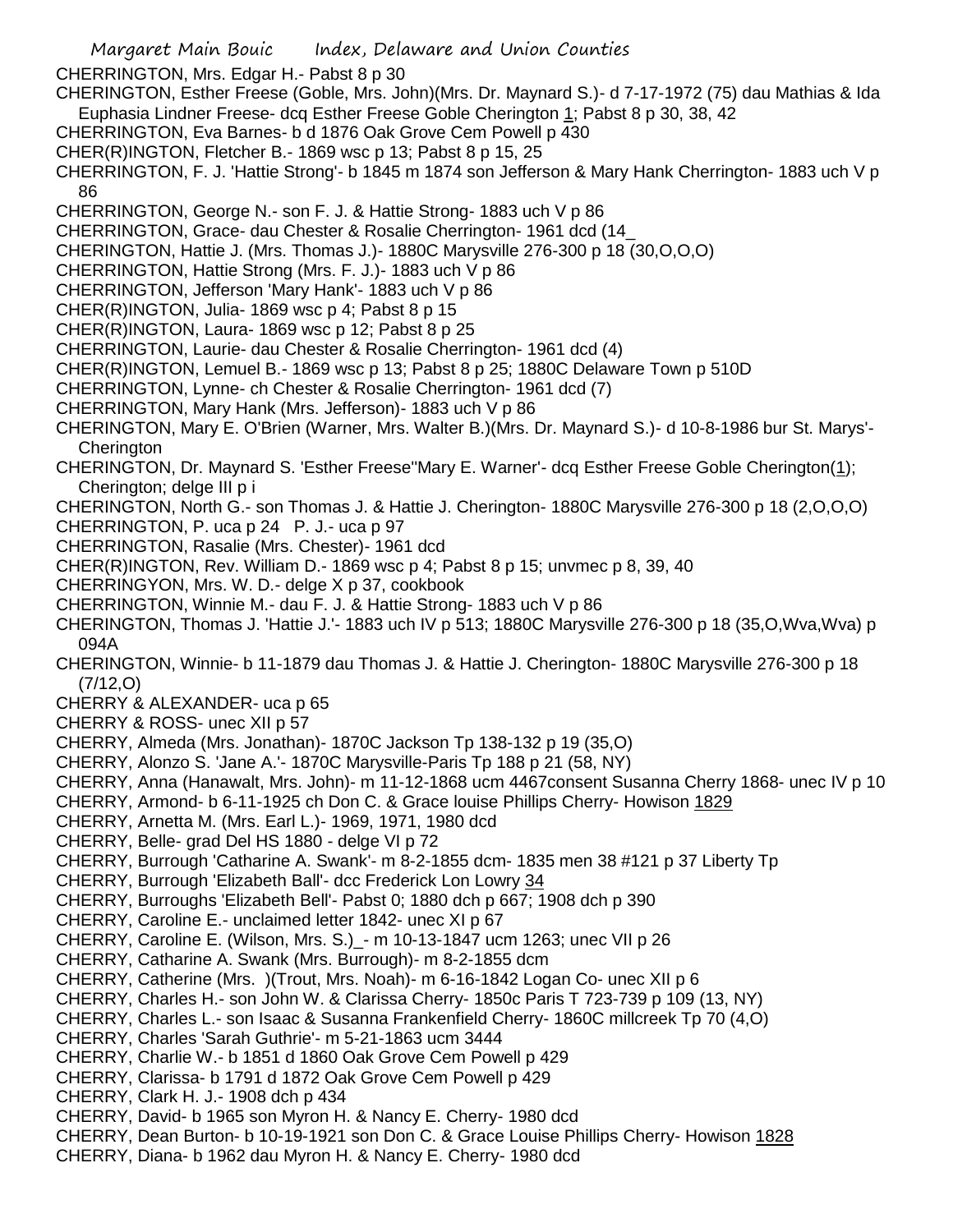- CHERRY, Don C. 'Grace Louise Phillips'- m 12-28-1920- Howison 1261
- CHERRY, Earl L. 'Arnetta M.'- 1969, 1971, 1980 dcd
- CHERRY, Eleanor Amourette (Courtright, Mrs. Brooks Hiram)- b 1-1909- Weiser p 639
- CHERRY, Eliza- 1850c Liberty Tp Un Co 1488 p 102 (15,O)
- CHERRY, Eliza Bell/Ball (Mrs. Burroughs)- 1880 dch p 667; dcc Frederick Lon Lowry 35
- CHERRY, Eliza- dau Isaac & Susanna Frankenfield Cherry- 1860C Millcreek Tp 70 (9,O)
- CHERRY, Eliza (Lowry, Mrs. Samuel)- b 9-16-1834 m 9-5-1851 dcm d 1910 dau Burroughs & ELizabeth Bell/Ball Cherry- 1880 dch p 667; dcc Frederick Lon Lowry 17
- CHERRY, Elizabeth (Cummins, Mrs. Simeon)- delge IX p 11
- CHERRY, Emly C. (Guy, Mrs. Henry L.)- m 9-17-1871 ucm 4979- dau Isaac & Susanna Frankenfeld Cherry-1860C Millcreek Tp 70 (8,O); 1870C Millcreek Tp 13 (17,O)
- CHERRY, Estella (Shover, Mrs. Martin L.)- m 12-29-1878 ucm 6401- dau Isaac & Susanna Frankenfield Cherry- 1870C Millcreek Tp 13 (8,O)
- CHERRY, Fyett/Fayette (Guy, Mrs. Samuel)- m 1-1-1872 ucm 5097- dau Isaac & Susanna Frankenfeld Cherry- 1870C Millcreek Tp 13 (16,O) also 112 (15,O)

CHERRY, G. A.- dpc p 76

- CHERRY, George W.- b 1852 d 1853 Oak Grove Cem Powell p 429
- CHERRY, George W.- d 1-2-1890 (80y5m) b Ky Oakdale Cem 501 (64F)
- CHERRY, George W.- b 9-10-1809 Oneida Co NY d 6-17-189O Oakdale Cem I p 82 (D-R4-1); unec XII p 69
- CHERRY, George W. 'Mary'- brother Samuel A. Cherry- 1883 uch V p 23, 32, 51; 1915 uch p 538; 1883 uch III p 333, V p 74; Marysville p 12, 21; 1850C Marysville 544-555 p 83 (26,O); unec II p 46, X p 52, XII p 24
- CHERRY, Grace Louise Philiips (Mrs. Don C.)- b 4-23-1896 m 12-28-1920 dau Rev. Charles Banks & Maggie Ellen Howison Phillips- Howison 1261
- CHERRY, Hannah R. Dean (Mrs. James R.)- dau James & Hannah Cunningham Dean- opc 3; dcw Bk 4 p 155(18)
- CHERRY, Henrietta- dau Dr. James M. & Mary L. Cherry- 1850C Delaware Town 1082 p 84 (6/12,O)
- CHERRY, Henry- son-in-law John Guthrie- mt 3 p 1
- CHERRY, Howard- 1980 dcd
- CHERRY, Isaac 'Susanna'- d 2-20-1864 1883 uch IV p 506; 1850C Scioto Tp 2438 (22,O); 1860C Millcreek Tp 70 (30,O); uca p 97
- CHERRY, inf dau Isaac & Susanna Cherry- d 11-11-1858 (1d)- Bokescreek Cem p 46; gv241
- CHERRY, Izora V.- dau Jonathan & Almeda Cherry- 1870C Jackson Tp 138-132 p 19 (16,O)
- CHERRY, James- mt 7-7-1858
- CHERRY, James Dean- son James & Hannah Dean Cherry- dcw Bk 4 p 155 (18)
- CHERRY, James 'Hannah Dean'- m 12-25-1850 dcm; will dew Bk 4 p 155(18); Pabst 0
- CHERRY, Dr. James Morgan 'Susannah Gooding''Mary L.'- 1880 dch p 238, 239; Cherington p 3; Fowler p 103, 127; Pabst 0; Pabst 2 p 10, 11; 1908 dch p 369; dpc p 76, 77l 1850C Delaware Town 1082 p 84 (28, NY); 1880C Delaware Tp p 492C; hadc p 66; delge VI p 50
- CHERRY, James R.- son Johnathan & Almeda Cherry- 1870C Jackson Tp 138-132 p 19 (12,O)
- CHERRY, Jane A. (Mrs. Alonzo S.)- 1870c Delaware-Paris Tp 188 p 21 (56, Pa)
- CHERRY, Jane A. (Mrs. Samuel)- b 1814 d 1885 Oak Grove Cem Powell p 429; 1850C Delaware Town 1004 p 79 (36, NY);uca p 64 ; 1880C Marysville 332-365 p 24 (66,Pa.Conn.Conn)
- CHERRY, Jane (Ross, Mrs. William)- m 7-4-1839 ucm 562; dau John W. & Clarissa Cherry- 1850C Paris Tp 723-739 p 109 (31, NY); unec III p 38
- CHERRY, Jefferson Lee 'Josephine R.'- b 1840 Un Co d 1-16-1907 (65y2m) (OVI) Oakdale Cem I 2004 (56D) p 82 (D-R3-10) son George W. & Mary L. Cherry'- 1850C Marysville 544-555 p 83 (7,O)
- CHERRY, John- uccp p 24, 36
- CHERRY, John A.- son Alonzo S. & Jane A. Cherry- 1870C Marysville-Paris Tp 188 p 21 (15, NY)
- CHERRY, John D.- son Jonathan & Almeda Cherry- 1870C Jackson Tp 138-132 p 19 (8,O)
- CHERRY, John W.- b 1788 d 1857 Oak Grove Cem Powell p 429
- CHERRY, John W.- delge X p 33, Soldier
- CHERRY, John Wallace 'Clarissa'- b 4-26-1829 NY d 2-10-1887 (68) mt 2-11-1857- 1915 uch p 122, 137, 250; 1883 uch III p 327, 373; 1850C Paris Tp 723-739 p 109 (62, NH)
- CHERRY, John W.- son John W. & Clarissa Cherry- 1850C Paris Tp 723-739 p 109 (21, NY); uccp p 34
- CHERRY, Jonathan 'Almeda'- 1870C Jackson Tp 138-132 p 19 (38,O)
- CHERRY, Josephine R. (Mrs. Jefferson Lee)- d 5-27-1929 (87y) Oakdale Cem 4144 (D56) I p 82 (D-R3-10)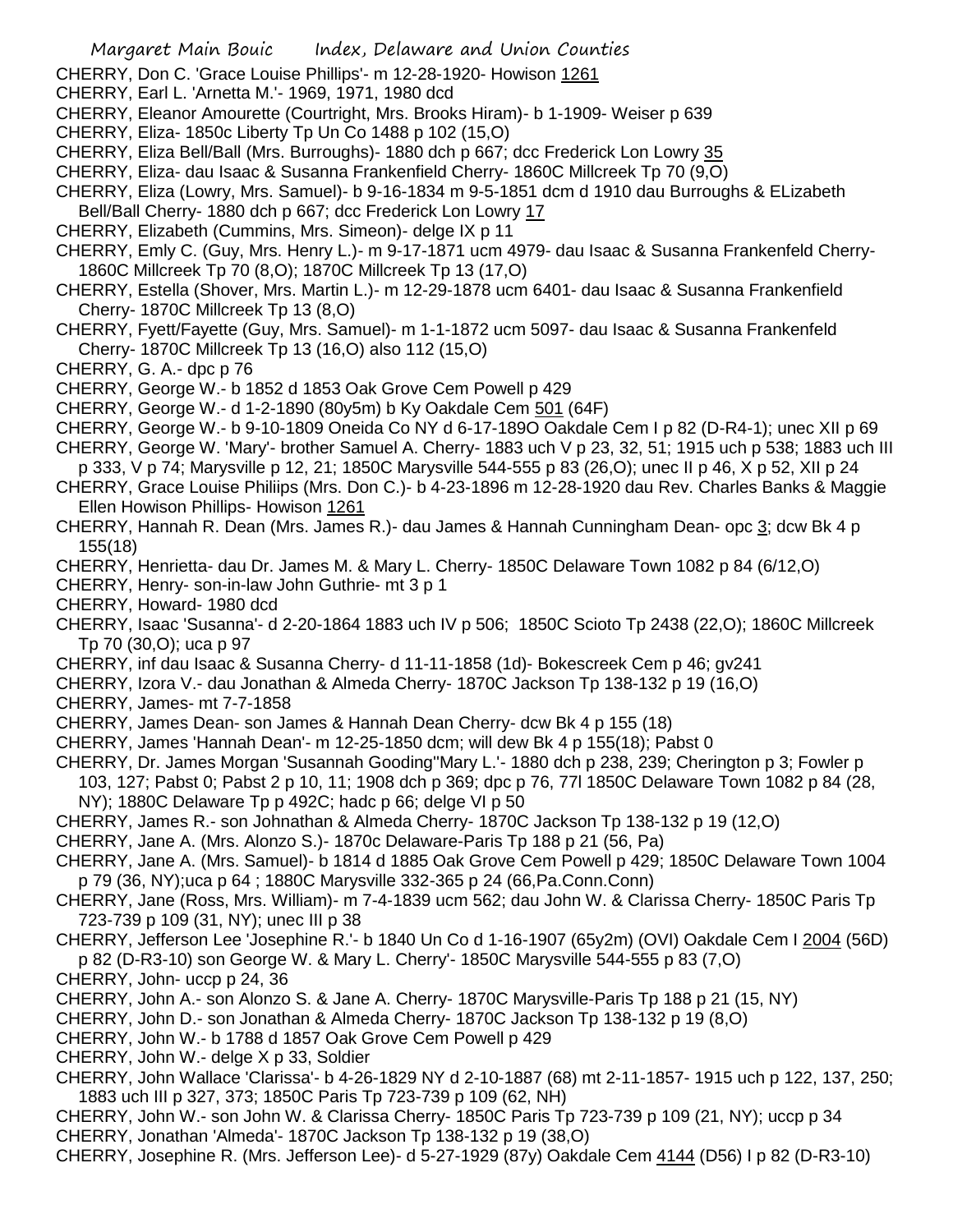- Margaret Main Bouic Index, Delaware and Union Counties
- CHERRY, J. W.- b 4-26-1829 Oswego Co NY d 1-28-1887 (39y9m) Oakdale Cem 310 I p 82
- CHERRY, J. W.- Fowler p 128; 1883 uch V p 44; coroner unec IV p 20
- CHERRY, Lafyaette- son Isaac & Susanna Frankenfield Cherry- 1870C Millcreek Tp 13 (14,O)
- CHERRY, Laura- b 1968 dau Myron H. & Nancy E. Cherry- 1980 dcd
- CHERRY, Laury- b 4-27-1870 Delaware Town dau Burowers & Katy Swank Cherry- dcb
- CHERRY, Mary- b 1833 Delaware Co d 7-10-1897 Oakdale Cem I p 82 (D-R4-1)
- CHERRY, Mary A.- d 11-26-1903 (69y3m) Oakdale Cem 1828 (62D)
- CHERRY, Mary E.(Mrs. )- b 11-24-1883 d 11-29-1903 Oakdale Cem I p 82 (D-R4-1)
- CHERRY, Mary E. (Haggard, Mrs. Thomas)- m 10-24-1866 ucm 4067 m consent unec IV p 10;; 1860C Millcreek Tp 70 (10,O)
- CHERRY, Mary E.- dau Isaac & Susannah Frankenfield Cherry- 1850C Scioto Tp 2438 (7/12,O)
- CHERRY, Mary L. (Mrs. George W.)- b 1824 d 1884 Oak Grove Cem Powell p 429; 1850C Marysville 544-555 p 83 (26,O)
- CHERRY, Mary L. (Mrs. Dr. James M.)- 1850C Delaware Town 1082 p 84 (25,O)
- CHERRY, Minerva L. (11-1840) dau Sally Cherry- uccp p 22 guardianship CP 126 unec III p 46
- CHERRY, Myron H. 'Nancy E.'- 1980 dcd
- CHERRY, Nancy E. (Mrs. Myron H.)- 1980 dcd
- CHERRY, Philona/Phylonia- dau Isaac & Susannah Frankenfield Cherry- 1860C Millcreek Tp 70 (1,O); 1870C Millcxreek Tp 13 (11,O) 1880C Scioto Tp 2438 p 281C
- CHERRY, Rachel( Comer, Mrs. David) (Mrs. Ralph)- license 4-4-1827 ucm 132; 1883 uch III p 287
- CHERRY, Ralph- 1840C Union Tp 597 (15-20)
- CHERRY, Ralph 'Rachel Comer'- lic 4-4-1827 ucm 132; 1915 uch p 278, 522; 1883 uch III p 287, IV p 435, V p 8, 197; mt 4-11-1855 (ex); 1830C Union Tp 309 (30-40); unec II p 15
- CHERRY, Ralph 'Sarah'- uccp p 15, 22, 23, 27, 31, 32; unec XII p 56
- CHERRY, Robert- Pabst 2 p 12
- CHERRY, Roger- b 1956 son Earl L. & Arnetta M. Cherry- 1969, 1971, 1980 dcd
- CHERRY, Ruth A.- (8-1840) dau Sally Cherry- uccp p 22 guardianship CP 126 unec III p 46
- CHERRY, S. A.- sale delinquent lands Millcreek Tp unec IV p 33
- CHERRY, Samuel- Pabst 2 p 5
- CHERRY, Samuel A.'Jane A.'- b 1811 Oneida NY d 4-27-1897 (86y2m) Sexton rec. Oakdale Cem I p 82; 1880 dch p 412; 1908 dch p 430; 1883 uch III p 329, V p 23, 24, 32, 41, 56, 58; 1915 uch p 144, 263, 526; mt 3 p 48; Marysville p 12; uccp 34, 36, 49, 65; 1850C Delaware Town 1004 p 79 (38, NY); unec VI p 54; uca p 49, 65; 1880C Paris Tp 332-365 p 24 (68.NY,NH,NH) p 097A
- CHERRY, Sarah Hall (Mrs. George)- 1880 dch p 823
- CHERRY, Sarah (Harper, Mrs. James)- m 10-31-1839 ucm 592; unec III p 38
- CHERRY, Sarah J. Guthrie (Mrs. Charles H.)- m 5-21-1863 ucm 3444 dau John & Mary Kerr Guthrie Cherrydumch p 398
- CHERRY, Sarah L.- dau Jonathan & Almeda Cherry- 1870C Jackson Tp 138-132 p 19 (10,O)
- CHERRY, Sarah (Mrs. Ralph)- uccp p 15 (Sally) 22
- CHERRY, Susan E. (Mrs. W. H.)- 1850C Delaware Town 1003 p 79 (23, NC)
- CHERRY, Susan (Mrs. William)- 1850C Delaware Town 1051 p 82 (24,O)
- CHERRY, Susannah Frankenfield (Mrs. Isaac)- m 5-10-1849 dcm;(2) 1-8-1880 ucm 6640 1850C Scioto Tp 2438 (22, Pa); 1860C Millcreek Tp p 70 (31, Pa); 1870C Mil Tp 13 (42, Pa)- unec IV p 10
- CHERRY, Susannah Gooding (Mrs. James Morgan)- 1908 dch p 369; Fowler p 103
- CHERRY, Uncapher- delge VII p 9, 1854
- CHERRY, Lt.William H. 'Susan E.'- b 1823 d 1864 Oak Grove Cem Powell p 429; 1850C Delaware Town 1003 p 79 (26, NY); 1908 dch p 390
- CHERRY, William- uccp p 24
- CHERRY, William H.- delge VIII p 25, OVI
- CHERRY, William 'Susan'- 1850C Delaware Town 1051 p 82 (27,O)
- CHERRY, W. N.- Pabst 2 p 10
- CHERRYHOLMES, Bobbie Jo (Mrs. Scott G.)- 1980 dcd
- CHERRYHOLMES, Laura- dau Scott G. & Bobbie Jo Cherrylholmes- 1980 dcd
- CHERRYHOLMES, Scott G. 'Bobbie Jo'- 1980 dcd
- CHERUBINI, Cathleen (Mrs. John J.)\_ Cherubini
- CHERUBINI, Dante J. 'Marie Brunette'- d 12-22-1993 (83) bur St. Joseph, Columbus- Cherubini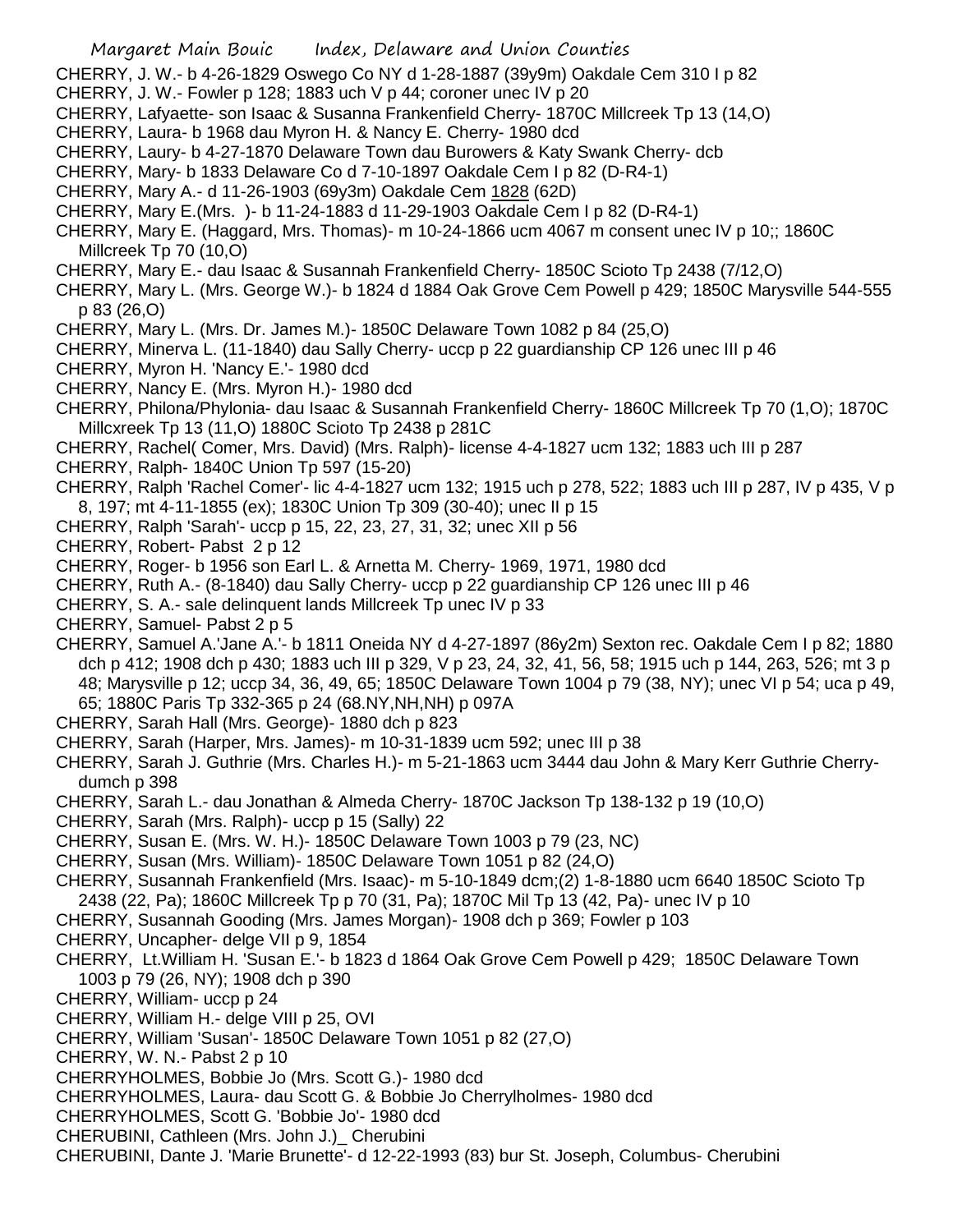- Margaret Main Bouic Index, Delaware and Union Counties CHERUBINI, Dante,Jr.- son Dante J. & Marie Brunette Cherubini- Cherubini CHERUBINI, Diana (Lukehart, Mrs. James)- dau Dante J. & Marie Brunette Cherubini- Cherubini CHERUBINI, John J. 'Cathleen'- son Dante J. & Marie Brunette Cherubini- Cherubini CHERUBINI, Marie Brunette (Mrs. Dante J.)- Cherubini CHERVANICK, John 'Rose Marie Renn'- m 8-6-1955- Weiser p 554 CHERVANICK, Rose Marie Renn (Mrs. John0- m 8-6-1955 dau George Keefer & Mae Meckowiak Renn-Weiser p 555 CHERVANICK, Susan- b 9-4-1958 dau John & Rose Marie Renn Chervanick- Weiser p 554 CHERY, Aron 'Barbra Beck'- m 6-20-1809 onwq I CHERY, Barbra Beck (Mrs. Aron)- m 6-20-1809 onwq I CHERY, Mr.- mt 10-13-1852 CHERY?, Stephen- 1840c Marysville 789 (30-40) CHERUNCE, Benjamin- b Guernsey Co 1835 d 1-6-1889 (54y) Oakdale Cem 446 I p 9 CHESEBRUGH, Nathaniel- Powers Pat p 81 CHESEBRUGH, Samuel- Powers Pat p 81 CHESEBRUGH, William- Powers p 81 CHESELDINE, Dent- Pabst 0 CHESES, Ronda- 1980 dcd CHESHER, Rachel J. (Maris, Mrs. Jesse)- m 3=3-1849 d 5-1855 dau John & Julia Chesher- 1883 uch V p 411 CHESHIRE, Clara Harney (Mrs. Jack)- dau John & Jennie Mcilvain Harey- Wilson 1431 CHESHIRE, Jack 'Clara Harney'- Wilson (1431) CHESHIRE, Junior- son Jack & Clara Harney Cheshire- Wilson 14311 CHESHOLME, Thomas- Powers Pat p 47 CHESLEY, Aljern- son Nathaniel & Lydia A. Chesley- 1880C Leesburg Tp 174 p 18 (24, O,NH,O) CHESLEY, Alonzo/Elonzo 'Louisa McManes'- lic 6-14-1879 ucm 6516; 1880C Leesburg Tp 174 p 18 (27, O,NH,O) CHESLEY, Cyrus E.- son Nathaniel & Lydia A. Chesley- 1880C Leesburg Tp 174 p 18 (11,O,NH,O) CHESLEY, Ellen- b 10-1859 1900C Richwood (40,O,O,O) wid 5 ch, 3 living CHESLEY, Louisa McManes (Mrs. Alonzo)- lice 6-14-1879 ucm 6516 CHESLEY, Lydia A. (Mrs. Nathaniel)- 1880C Leesburg Tp 174 p 18 (45, O,Md,Va) CHESLEY, Nathaniel 'Lydia A.'- uca p 75, 97; 1880C Leesburg Tp 174 p 18 (55, NH,VT,NH) p 183A CHESNEY, Eva L. Dunlap (Mrs. Thomas W.)- unec XIV p 6; 1880C Union Tp 62 p 10 (24,O,O,O) CHESNEY, Katherine M. (Emrick, Mrs. William Albert)- m 2-4-1931 d 7-5-1932- Weiser p 403 CHESNEY, Mabel (Renn, Mrs. David Blair)- Weiser p 555 CHESNEY, Mrs. M. W. - unec III p 57 CHESNEY, Russel- son Thomas & Eva Chesney- 1880C Union Tp 62 p 10 (3,O,O,O) CHESNEY, Thomas W.'Eva L. Dunlap'- unec XIV p 6; 1880C Union Tp 62 p 10 (33,O,O,O) p 068A; uca p 39 CHESNEY, William Walter- son Thomas W. & Eva L. Dunlap Chesney- 1880C Union Tp 62 p 10 (1,O,O,O); ucbirths, unec XIV p 6 CHESNUT, J.- unec XIII p 47 CHESNUTT, Ensie Jane (Kahle, Mrs. Erle Wolford)- m 10-17-1937- Weiser p 695 CHESSELL, Grace Blunt- Nash p 83, 114 CHESSER, Becky- b 1962 dau William E. & Margaret M. Chesser- 1975, 1979 ucd CHESSER, Donald- son Leo Ernest & Hazel Ilo Manter Chesser- Weiser p 249 CHESSER, Hazel Ilo Manter (Mrs. Leo Ernest)- b 6-11-1915 m 8-4-1934 dau Lee & Elsie May Tuller Manter-Chesser; Weiser p 249; 1971, 1980 dcd CHESSER, Jim- b 1959 son William E. & Margaret M. Chesser- 1975, 1979 ucd CHESSER, Leo Ernest 'Hazel Ilo Manter'- m 8-4-1934 - Chesser; Weiser p 249; 1971, 1980 dcd CHESSER, Margaret M./ Peg (Mrs. William E.)- 1975, 1979, 1981, 1983 ucd CHESSER, Peggy J. (Mrs. Robert L.)- 1961, 1969, 1971, 1980 dcd CHESSER, Robert L. 'Peggy J.'- son Leo Ernest & Hazel Ilo Manter Chesser- Weiser p 249; 1961, 1969, 1971, 1980 dcd CHESSER, Sherri- dau Robert L. & Peggy J. Chesser- 1961 (19m, 1969, 1971, 1980 dcd CHESSER, Thomas- b 1964 son Robert L. & Peggy J. Chesser- 1961, 1969, 1971, 1980 dcd
- CHESSER, Timothy- b 1958 son Robert L. & Peggy J. Chesser- 1961, 1969, 1971, 1980 dcd
- CHESSER, Tim- b 1960 son William E. & Margaret M. Chesser- 1975, 1979 ucd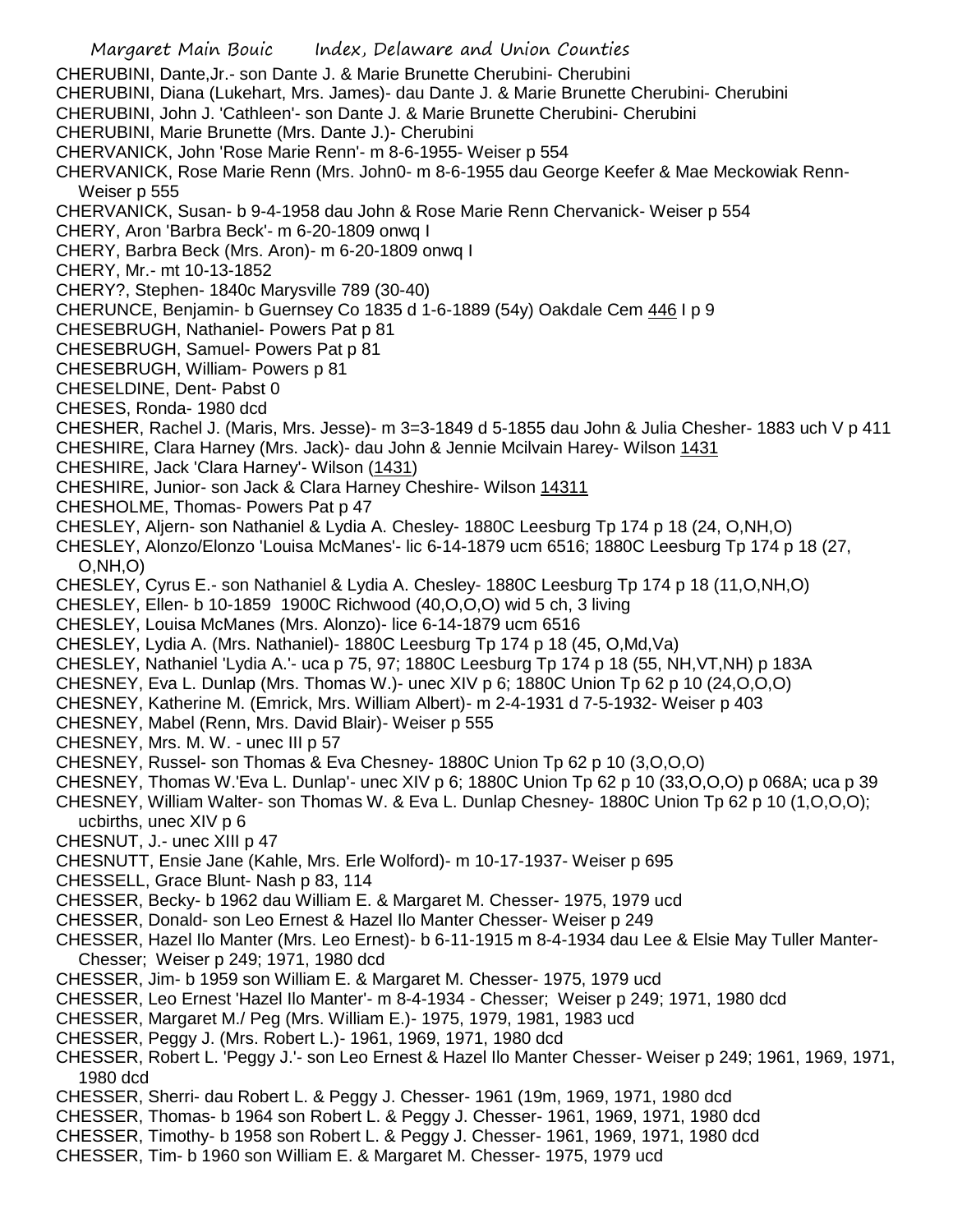- CHESSER, Victoria (Freshwater, Mrs. Christy)- b 7-20-1885 m 1907 d 10-20-1943- Freshwater p 130, 135, 136, 137, 138, 139
- CHESSER, William E. 'Margaret M.'- 1975, 1979, 1981, 1983 ucd
- CHESTER, A. B. 'Mary'- 1883 uch V p 203
- CHESTER, Clarissa (Mrs. Simeon)- 1880 dch p 609; 1908 dch p 275
- CHESTER, Constance- un co gen soc \$46, unec II p 33, IV p 1
- CHESTER, Ella J. (Dix, Mrs. Peter)- dau A. B. & Mary Chester- 1850C Delaware Town 1137 p 86 (10,O)
- CHESTER, Emily (Bright, Mrs. Samuel M.)- b 5-22-1851 dcm- dau Nathan & Harriett Chester- 1850C Delaware Town 1137 p 86 (20,O)
- CHESTER, Freeman- 1880 dch p 609; 1908 dch p 275; 1830C Genoa Tp delge III p 72
- CHESTER, Glenna Jeanette (Pickle, Mrs. Delbert John)- b 1-31-1933 m 5-23-1952- Weiser p 711
- CHESTER, Harriet F.- 1880C Delaware Town p 506A
- CHESTER, Harriet Torry (Mrs. Nathan)- m 6-7-1838 dcm; 1850C Delaware Town 1137 p 86 (-, Vt)
- CHESTER, Henriette- dau Nathan & Harriett Chester- 1850C Delaware Town 1137 p 86 (10,O)
- CHESTER, H. T.- 1869 wsc p 3; Pabst 8 p 15; Oak Grove Cem Powell p 430
- CHESTER, infant- Oak Grove Cem Powell p 430
- CHESTER, Mara- heir of William Moses- dcw Bk 1 p 108
- CHESTER, Maria Pendleton (Mrs. Miles)- b 1810 m(1) 1828, (2) 1838, (3) 1846 dau James G. & Elizabeth Philbrook Pendleton- Shipps p 28
- CHESTER, Mary (Mrs. A. B.)- 1883 uch V p 203
- CHESTER, Mary W.- Oak Grove Cem Powell p 430
- CHESTER, Miles 'Maria Pendleton'- m 1828- Shipps p 28
- CHESTER, Nathan 'Harriet Torry'- m 6-7-1838 dcm Oak Grove Cem Powell p 430; 1880 dch p 396; 1908 dch p 244; Pabst 8 p 15; wsc 1869 p 4; wsc Grah p 23, 27, 31; Poe p 23; hadc p 23; CCC; 1835 men 21 #29 p 33 Delaware Tp; 1850C Delaware Town 1137 86 (54, Conn); delge IX p 53, 60
- CHESTER, Nettie S. (Adair, Mrs. Byers L.0- m 11-25-1863 dcm
- CHESTER, Simeon 'Clarissa'- 1880 dch p 609; 1908 dch p 275
- CHESTNUT, Ann McKinnie (Mrs. Benjamin)- m 2-23-1789- dau josiah & Isabel McKinnie- Powers p 226, 238, 257, 258, 259
- CHESTNUT, Benjamin 'Ann Mckinnie'- Powers p 225, 231, 238, 257, 258, 259
- CHESTNUT, Christopher David 'Lora Casto'- m 8-1991 son John Chestnut- Chestnut- Chestnut, Casto
- CHESTNUT, Eleanor (Swan, Mrs. William)- sister Thomas Chestnut- Powers p 258
- CHESTNUT, Esther- dau Benjamin & Isabel Mckinnie Chestnut- Powers p 258
- CHESTNUT, John 'Peggy'- Powers p 258
- CHESTNUT, John- Chestnut
- CHESTNUT, Margaret- sister Thomas Chestnut- Powers p 258
- CHESTNUT, Peggy (Mrs. John)- Powers p 258
- CHESTNUT, Thomas- Powers p 258
- CHETTLE, Lucy (Ettericke, Mrs. Anthony)-McKitrick p 31, 32
- CHETWOOD, George R.- delge VI p 21
- CHEUGH, Eda- Delaware Mausoleum- delge III p 57
- CHEVALIER, Alan Clair- b 2-13-1955 d 2-22-1955 son Clair & Marjorie Williams Chevalier- Weiser p 768
- CHEVALIER, Barry Clair- b 7-4-1956 son Clair & Marjorie Williams Chevalier- Weiser p 768
- CHEVALIER, Carol Ann- b 4-3-1952 dau Clair & Marjoire Williams Chevalier- Weiser p 767
- CHEVALIER, Charles 'Ruth Emily Kurpjweit'- b 12-31-1930 m 6-20-1958 son Harry Elwood & Violet Bollinger Chevalier- Weiser p 767
- CHEVALIER, Clair DeWitt 'Marjoire Williams'- b 1-7-1919 m 8-22 son Harry B. & Grace Beryl Weiser Chevalier- Weiser p 767
- CHEVALIER, David 'Lois Weaver'- b 6-25-1922 m 4-17-1943 son Harry B. & Grace Beryl Weiser Chevalier-Weiser p 768
- CHEVALIER, Donna Jean (Ingram, Mrs. Clarence Gene0- b 7-17-1932 m 2-14-1953 dau Harry Elwood & Violet Bollinger Chevalier- Weiser p 767
- CHEVALIER, Gary E.- b 11-2-1954 son Harry Elwood & Violet Bollinger Chevalier- Weiser p 767
- CHEVALIER, Grace Beryl Weiser (Mrs. Harry B.)- b 8-22-1888 m 10-8-1907 dau Franklin Fleming & Sarah Jane Summers Weiser- Weiser p 767
- CHEVALIER, Harry B. 'Grace Beryl Weiser'- b 9-7-1888 m 10-8-1907 d 8-26-1957- Weiser p 767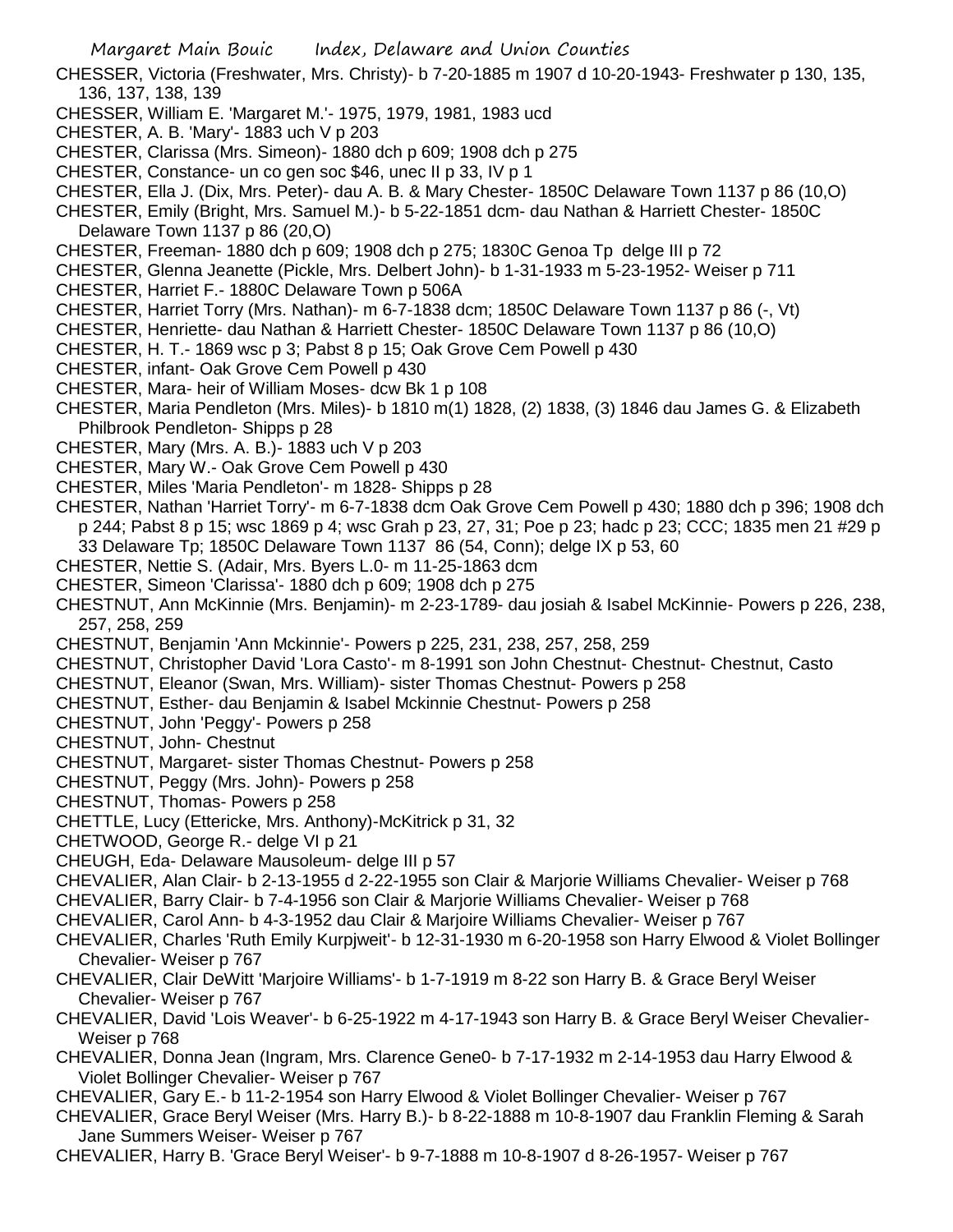CHEVALIER, Harry Elwood 'Violet Bollinger'- b 1-21-1912 m 8-19-1929 son Harry B. & Grace Beryl Weiser-Weiser p 767

- CHEVALIER, Harry Richard- b 1-28-1940 son H arry Elwood & Violet Bollinger Chevalier- Weiser p 767
- CHEVALIER, Jack Virgil 'Thelma' 'Marie'- d 10-15-1977 (71) bur Marion- Chevalier
- CHEVALIER, Kathryn E.- b 3-1-1909 dau Harry B. & Grace Beryl Weiser Chevalier- Weiser p 767
- CHEVALIER, Leah Debra- b 5-31-1944 dau David & Lois Weaver Chevalier- Weiser p 768
- CHEVALIER, Lillian (Hyatt, Mrs. James)- dau Jack Virgil Chevalier- Chevalier
- CHEVALIER, Lois Weaver (Mrs. David)- b 7-2-1924 m 4-17-1943- Weiser p 768
- CHEVALIER, Marie (Mrs. Jack Virgil)- Chevalier
- CHEVALIER, Marjorie Williams (Mrs. Clair DeWitt)- b 7-23-1923- Weiser p 767
- CHEVALIER, Mildred Grace (Kuhn, Mrs. David Wesley), b 6-8-1914 m 5-1-1940 dau Harry B. & Grace Beryl Weiser Chevalier- Weiser p 767
- CHEVALIER, Ruth Emily Kurpjuweit (Mrs. Charles)- m 6-20-1958- Weiser p 767
- CHEVALIER, Thelma (Mrs. Jack Virgil)- Chevalier
- CHEVALIER, Violet Bollinger (Mrs. Harry Elwood)- b 3-11-1910 m 8-19-1939- Weiser p 767
- CHEVROLET, Louis- delge III p 34
- CHEVRONS, Arthur (1959)- uninf p 32
- CHEW, delge iV p 60
- CHEW, Ann Marie- delinquent tax, non-resident- delge X p 73
- CHEW, Ann Taylor (Mrs. Samuel)- Nash p 422
- CHEW, Anna R. (Wynn, Mrs. Andrew J.)- b 1835 m 1851- 1915 uch p 1041
- CHEW, Anthony L.- delge IV p 27
- CHEW, Bert H. 'Margene Grover'- b 1-29-1948 m 9-29-1968 son Hoyle E. & Marie Shiflett Chew- McKitrick p 154
- CHEW, Carma Lu- b 1-1-1962 dau Hoyle E. & Sylvia Rae Twitchell Chew- gm154
- CHEW, Charles Ridgely 'Harriet Green;- see Howison (158)
- CHEW, Dona Lynn- b 7-31-1950 dau Hoyle E. & Marie Shiflett Chew- McKitrick p 154
- CHEW, Elizabeth Ann (Green, Mrs. John Alexander)- m 12-13-1877 dau Charles Ridgely & Harriet Green Chew- Howison (158)
- CHEW, Harriet Green (Mrs. Charles Ridgely)- see Howison (158)
- CHEW, Harry 'Lynna Bell'- McKitrick p 154
- CHEW, Hoyle 'Marie Shiflett''Sylvia Rae Twitchell'- b 2-28-1918 m 3-9-1961 son Harry & Lynna Bell Rasmussen- McKitrick p 154
- CHEW, Jerry M.- b 11-24-1948 son Hoyle E. & Marie Shiflett Chey- McKitrick p 154
- CHEW, John- Nash p 23, 24
- CHEW, Lynna Bell (Mrs. Harry)- McKitrick p 154
- CHEW, Margene Grover (Mrs. Bert H.0- m 9-29-1968- McKitrick p 154
- CHEW, Maria Ann- hadc p 14 (1849 Bennington Tp)
- CHEW, Marie Shiflett (Mrs. Hoyle E.)- McKitrick p 154
- CHEW, Meredith- delge V p 37
- CHEW, Samuel 'Ann Taylor'- Nash p 422
- CHEW, Sylvia Rae Twitchell (Williamson, mrs. Shirley Wade)(Mrs. Hoyle E.)- b 1936 m(2) 3-9-1961 dau Harold Henry & Lulu Ellen Kidd Twitchell- McKitrick p 154
- CHEWNING, Curtis- unec IX p 62
- CHEYNEY, Anna M. White (Mrs. Lorenzo)- b 10-9-1837 d 5-20-1920 Price Cem djlm p 48
- CHEYNEY, Lorenzo 'Anna M. White'- b 9-27-1831 d 4-2-1897 Price Cem djlm p 48
- CHEZEN, Ann-b 1942- dau Russell & Virginia Frances Finley Chezen- Maugans Anc p 159
- CHEZEN, Russell 'Virginia Francis Finley'- Maugans Anc p 159
- CHEZEN, Stephen- b 1945 son Russell & Virginia Francis Finley Chezen- Maugans Anc p 159
- CHEZEN, Virginia Frances Finley (Mrs. Russell)- dau Roy Delmont & Gertrude Lewis Finley- Maugans Anc p 159
- CHEZUM, William- Nash p 167
- CHIAPPI, Barbara (Richards, Mrs. )- dau Frank & Esther Chiappi- Chiappi
- CHIAPPI, Esther M. (Mrs. Frank)- d 11-2-1981 (66) bur Columbus- Chiappi
- CHIAPPI, Frank 'Esther M.'- Chiappi
- CHIAPPI, Frank Jr.- son Frank & Esther M. Chiappi- Chiappi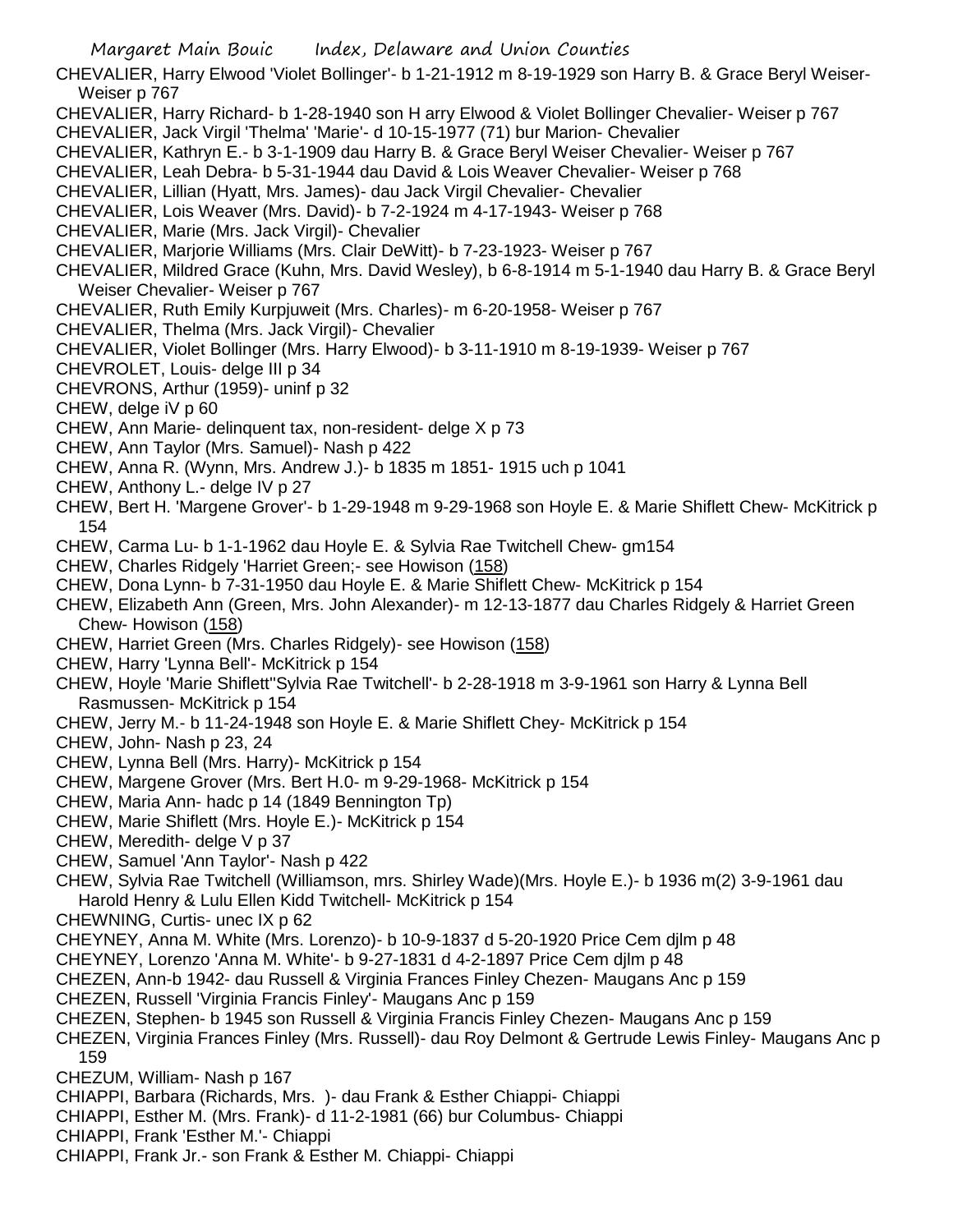CHIAPPI, Jo Ann (Hammond, Mrs. )- dau Frank & Esther M. Chiappi- Chiappi

CHIARMONTE, John- son Robert M. & Paula Carter Chiarmonte- Chiarmonte

CHIARMONTE, Karen- dau Robert M. & Paula Carter Chiarmonte- Chiarmonte

CHIARMONTE, Kim- ch Robert M. & Paula Carter Chiarmonte- Chiarmonte

CHIARMONTE, Paul- son Robert M. & Paula Carter Chiarmonte- Chiarmonte

CHIARMONTE, Paula (Mrs. Robert M.)- Chiarmonte

CHIARMONTE, Robert M. 'Paula Carter'- Chiarmonte

CHICHESTER, Jackie (Mrs. Richard)- Chichester

CHICHESTER, Richard 'Jackie'- Chichester

CHIDER, John 'Margaret Brace'- m 5-13-1841 ucm 718 unec V p 38

- CHIDER, Margaret Brace (Mrs. John)- m 5-13-1841 ucm 718 unec V p 38
- CHIDESTER, Bethany (Osburn, Mrs. Henry Sr.)- Pabst 1 p 74
- CHIDESTER, Charles- son A. W. & C. d 4-3-1862 (17-8-6) Co f. 43 OVI Africa Cem Powell p 178
- CHIDESTER, Christine (Mrs. Paul)- Chidester
- CHIDESTER, Clara Missouri Freshwater (Mrs. Dr. Cyrus W.)- b 7-17-1865 m 5-9/10-1892 d 1959/1-23-1960 dau William & Sarah Jane Hawkins Freshwater- Freshwater p 227; dcq Clara Freshwater Chidester 1; 1908 dch p 360; dumch p 285; Fowler p 88
- CHIDESTER, Clarke William 'Mary Black'- b 1-29-1903 dcb m 8-3-1927 d 1-18-1983 (79) son Dr. Cyrus W. & Clara Freshwater Chidester- dcq Clara Freshwater Chidester 1; Freshwater p 227
- CHIDESTER, Dr. Cyrus W. 'Clara Missouri Freshwater'- b 11-4-1861 m 5-9/10-1892 d 1-4-1926- son Harrison & Louvina Falkenstein Chidester- Freshwater p 227; 1908 dch p 103, 360; dumch p 285; Fowler p 88, picture 78
- CHIDESTER, Harrison 'Louvina Falkenstein'- dumch p 285
- CHIDESTER, Holdridge- unec VI p 21

CHIDESTER, James Allen- b 8-27-1937/5 son Clarke William & Mary Black Chidester- dcq Clara Freshwater Chidester 1; Freshwater p 227

CHIDESTER, Louvina Falkenstein (Mrs. Harrison)- dumch p 285

CHIDESTER, Mary A. Black (Mrs. Clark William)- m 8-3-1927 d 12-20-1985 (82) Oak Grove Cem - Freshwater p 227

CHIDESTER, Paul 'Christine'- Chidester

CHIDESTER, Sarah Christine- b 10-9-1992 dau Paul & Christine Chidester- Chidester

- CHIDESTER, Thomas G.- Licking Co- delge V p 55
- CHIDLAW, Ann- b 5-1799 d 10-1814 dau Benjamin & Mary Williams Chidlaw- Powers p 318
- CHIDLAW, Ann- dau Jane Chidlaw- Powers p 318
- CHIDLAW, Arthur- Powers p 319
- CHIDLAW, B. F.- Powers p 317
- CHIDLAW, Benjamin- son Jane Chidlaw- Powers p 318

CHIDLAW, Rev. Benjamin W. 'Mary Williams'- d 10-13-1821 (49y) Radnor Cem Powell p 227; 1880 dch p 392, 509, 510, 756; hmp p 23, 167, 221; dpc p 10, 90, 93; 1908 dch p 208, 286, 287, 713; Pabst 7 p 9, 8 p 4; dcq Eugene David 42; Powers p 95, 285, 318; rec p 11; delge IX p 29; rec p 11

- CHIDLAW, Bridget- dau Jane Chidlaw- Powers p 318
- CHIDLAW, Rev. B. W.- b 7-14-1811 d 7-14-1892 son Benjamin & Mary Williams Chidlaw- Powers p 318; delge VI p 51
- CHIDLAW, Dorothy- dau Jane Chidlaw- Powers p 318
- CHIDLAW, Elizabeth (Humphreys, Mrs. John H.)- b 1801 m 8/4-11-1825 dcga p 30 Del Pat & Fr Chron d 10-27-1831 (30y6m) Radnor Cem Powell p 223- dau Benjamin W. & Mary Williams Chidlaw- 1880 dch p 756; 1908 dch p 713; Powers p 317, 318; dcq Eugene David 21
- CHIDLAW, Jane- Powers p 318
- CHIDLAW, Jane- dau Jane Chidlaw- Powers p 318
- CHIDLAW, Jane (Mrs. John)- d 6-23-1777 (89)- Powers p 318
- CHIDLAW, John- Powers p 318
- CHIDLAW, John- son Jane Chidlaw- Powers p 318
- CHIDLAW, Rev. John- d 1800 (73y) son John Chidlaw- Powers p 318
- CHIDLAW, Martha- dau Jane Chidlaw- Powers p 318
- CHIDLAW, Mary Williams (Mrs. Benjamin)- d 7-28-1851 (80y) Radnor Cem Powell p 227; dau Thomas & Margaret Williams; Powers p 318, 319; 1908 dch p 483; 1880 dch p 504, 756; Pabst 8 p 4; dcq Eugene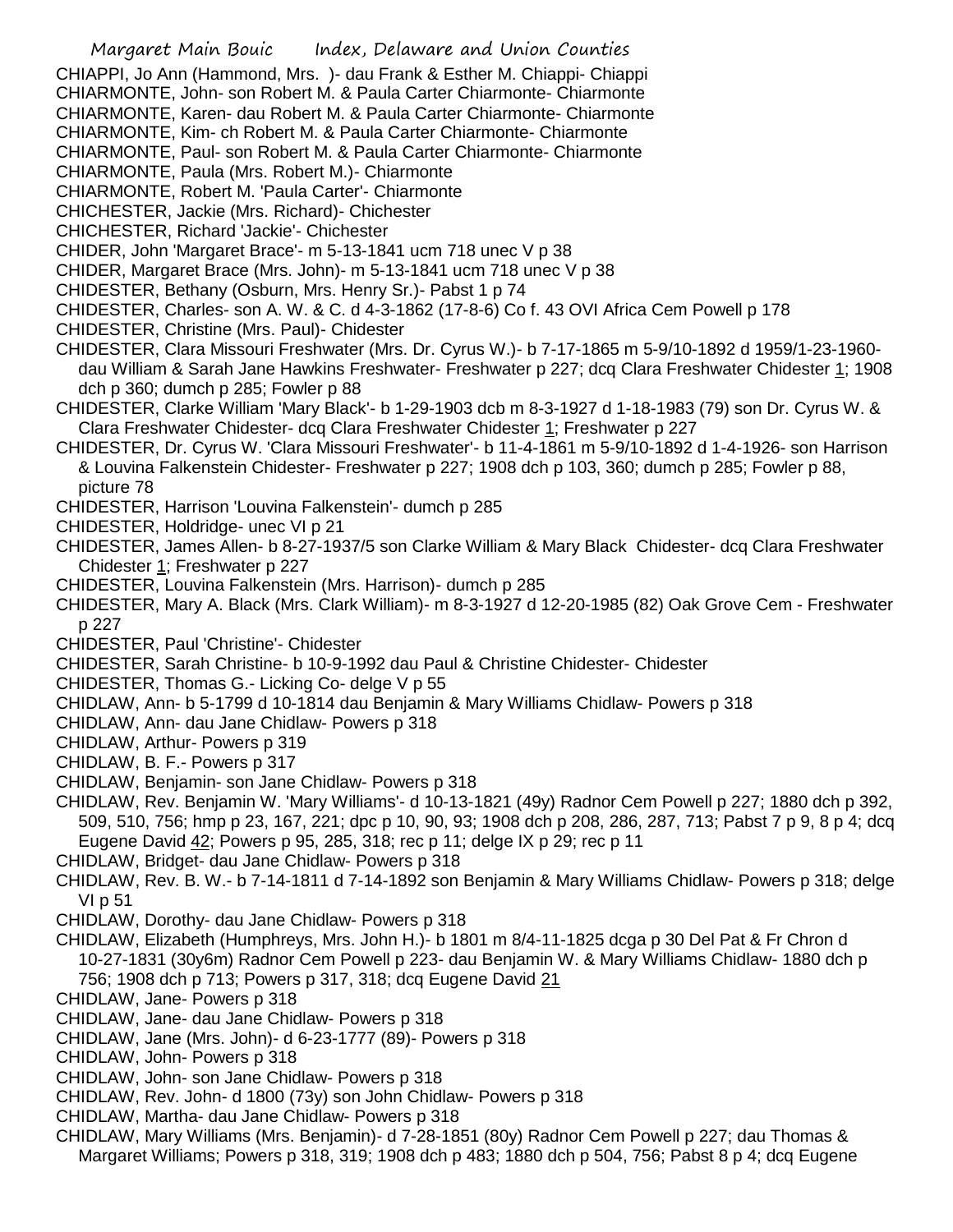- Margaret Main Bouic Index, Delaware and Union Counties
- David 43; 1850C Radnor Tp 57 p 177 (78, Wales); delge VII p 19 Radnor Tp 1826
- CHIDLAW, Peter- Powers p 319
- CHIDLAW, Robert 'Sarah;- d 1845 N. Wales- Powers p 318
- CHIDLAW, Sarah (Mrs. Robert)- Powers p 318
- CHIDLAW, Sarah- dau Jane Chidlaw- Powers p 318
- CHIDSEY, William- 1908 dch p 431
- CHIESA, ---unec VI p 7; Bros. Marysville p 63
- CHIESA, Anna Mary (Lyvers, Mrs. Robert)- b 5-12-1924 m 1951 d 3-2-1983 dau Fred & Miranda Gonnella Chiesa- 1985 uch p 26
- CHIESA, Carolina (Wisler, mrs. Robert)- b 12-26-1925 Richwood m 6-5-1946 dau Fred & Miranda Gonnella Chiesa- 1985 uch p 26
- CHIESA, Earl L. 'Lillian V. Brown'- b 6-1-1893 Italy d 4-18-1974 WWI Oakdale Cem II p 16 (K-R4-12)- brother Fred Chiesa 1985 uch p 26; unec VI p 8
- CHIESA, Frank- brother Fred Chiesa- 1985 uch p 26
- CHIESA, Fred 'Miranda Gonnella'- m 4-2-1923 d 5-23-1963- 1985 uch p 26; unec III p 17, VI p 8
- CHIESA, Joseph- brother Fred Chiesa- 1985 uch p 26
- CHIESA, Lena (Milligan, Mrs. Robert)- b 10-11-1928 m 12-26-1950 dau Fred & Miranda Gonnella Chiesa-1985 uch p 26
- CHIESA, Lillian V. Brown (Mrs. Earl L.)- b 4-24-1891 d 2-1959 Oakdale Cem II p 116 (K-R4-12)
- CHIESA, Louis-b Italy 1879 d 9-23-1929 (49y) Oakdale Cem 4172(ESG) brother Fred Chiesa- 1985 uch p 26 CHIESA, Miranda Gonnella (Mrs. Fred)- m 4-2-1923 d 8-2-1981- 1985 uch p 26
- CHIGGAGE, Matilda- 1883 uch V p 427
- CHILCOTE, Anna (Mrs. Nicodemus)- Powell p 318
- CHILCOTE, Catherine (Mrs. H.)- d 9-8-1879 (or 1829?) (53-7-3) Harmony Chapel Cem Powell p 319
- CHILCOTE, infant of D. d 4-11-1860 Harmony Chapel Cem Powell p 319
- CHILCOTE, Heathcote/Hethcote 'Mary'- d 9-19-1858 (79y1m) Harmony Chapel Cem Powell p 319
- CHILCOTE, Ira E.?- Powell p 319
- CHILCOTE, James- son D. H. & J. -Harmony Chapel Powell p 319
- CHILCOTE, Kenneth C. 'Patricia M.'- 1971 dcd
- CHILCOTE, Lyman- d 5-1-1862 (2-10-26) son H. Chilcote- Harmony Chapel Cem Powell p 319
- CHILCOTE, Mary (Mrs. Heathcote)- d 8-28-1853 (66y) Harmony Chapel Cem Powell p 319
- CHILCOTE, Mary (McCracken, Mrs. Isaac)- m 1849 d 1863 Powell p 321, 369
- CHILCOTE, Nicodemus 'Anna'- Powell p 318
- CHILCOTE, Patricia M. (Mrs. Kenneth C.)- 1971 dcd
- CHILCOTE, Wesley- d 4-3-1842 (3y20d) son Nicodemus & Anna Chilcote- Harmony Chapel Cem Powell p 318
- CHILCUTT, Sarah (Stover, Mrs. Benjamin)- 1880 dch p 704
- CHILD see Childs
- CHILD, Abigail (Mrs. David)- d 8-17-1876 (75-1-12) mother Milford Cem Un Al p 26; 1850C Union Tp 1369-1387 p 204 (29, Vt)
- CHILD, Arthur- b 8-12-1865 d 12-27-1940 Milford Cem Un Al p 92; 1870C Allen Tp 25 p 2 (4,O); 1880C Allen Tp 3 p 1 (14,O)
- CHILD, Carrie E.- d 8-10-1863 (3-6-11) Milford Cem R. 26-dau Simon B. & Susan Child- Un Al p 26
- CHILD, Clara L. (Stewart, Mrs. Alford)- m 4-27-1866 ucm 3962
- CHILD, Clarissa Downer (Mrs. Isaac) m 3-24-1864 ucm 3571
- CHILD, Constance (Whitaker, Mrs. )- dau Frank C. Child, Jr.- Child
- CHILD, David 'Abigail'- d 6-5-1879 (84-9-12) father- Milford Cem Un Al p 26 1850C Union Tp 1369-1387 p 204 (56, Mass)
- CHILD, E.- Powers Pat p 50
- CHILD, Elizabeth- Powers Pat p 22
- CHILD, Ephraim- Powers Pat p 99
- CHILD, Esther (Hagar, Mrs. Benjamin)- m 9-9-1773 d 1837- Genther p 167
- CHILD, Frank C. Jr.- d 11-17-1982 (85) bur Bristol, R.I.- Child
- CHILD, Frank C.- son Frank C. Child, Jr.- Child
- CHILD, Isaac 'Clarissa Downer'- m 3-24-1864 ucm 3571 d 6-27-1864- UN Al p 16 son David & Abigail Child-1850C Union Tp 1369-1387 p 204 (20, Vt); 1860C Allen Tp 887-897 p 121 (30, Vt); 1883 uch IV p 457, 535;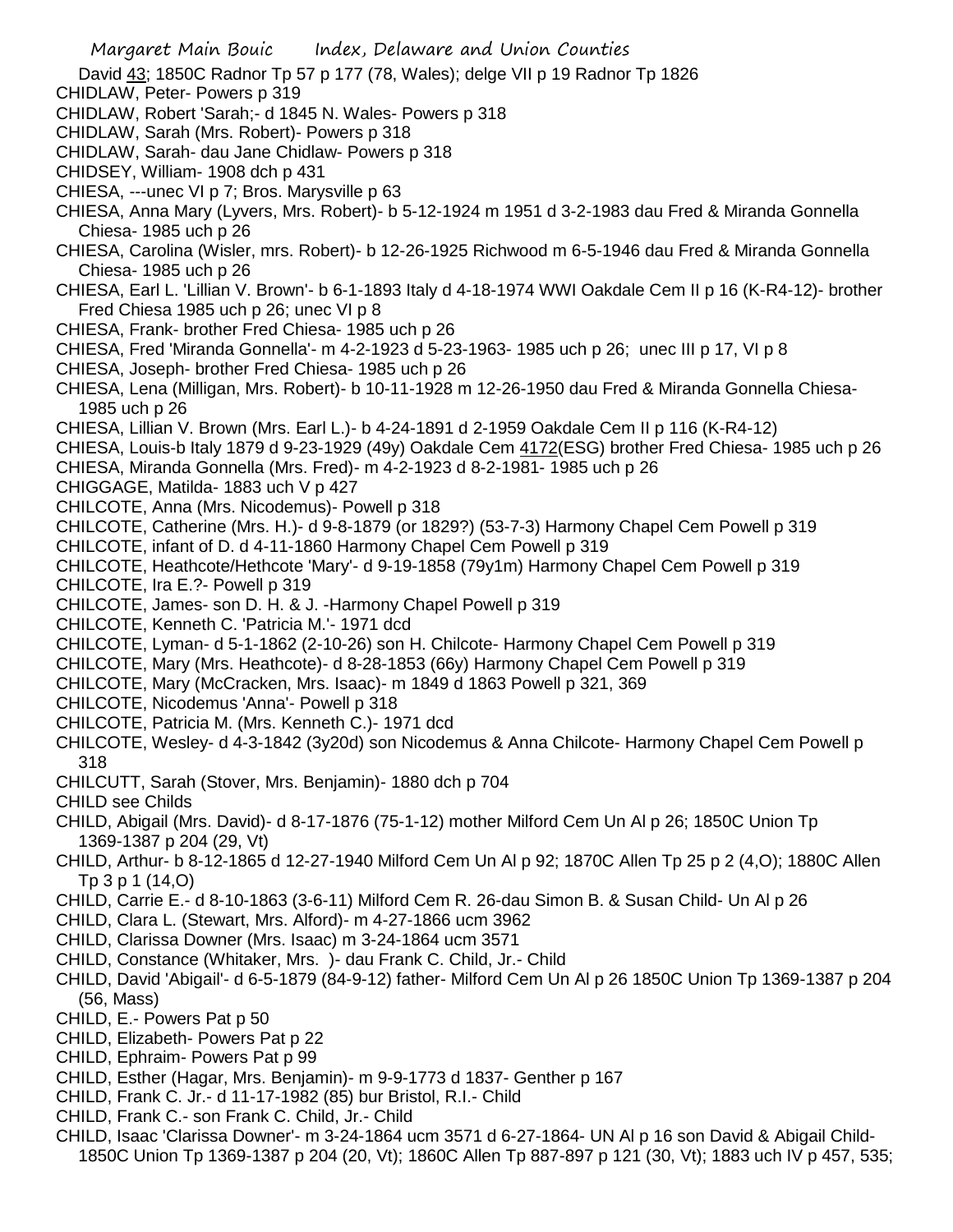uca p 97

- CHILD, John W.- son Frank C. Child, Jr.- Child
- CHILD, Katie M.- d 5-18-1864 (2-5-18) Milford Cem R 26 Un Al p 26 dau Simon B. & Susan Child
- CHILD, L. B.- 1883 uch IV p 512
- CHILD, Lottie- dau Simeon B. & Suan Childs- 1880C Allen Tp 3 p 1 (8,O,Vt,Pa)
- CHILD, Martha (Winget, Mrs. Milton L.)- m 4-6-1866 ucm 4030- dau David & Abigail Child- 1850C Union Tp 1369-1387 p 204 (3,O)
- CHILD, Mary- dau David & Abigail Child- 1850C Union Tp 1369-1387 p 204 (3,O)
- CHILD, Mary (Hagar, Mrs. William)- m 10-6-1763- Genther p 166
- CHILD, Mary (Twiford, Mrs. Thomas S.)- m 4-2-1866 ucm 3945
- CHILD, Sarah (Benjamin, Mrs. William)- m 1-2-1760 Genther p 22
- CHILD, Sarah (Hager, Mrs. John)- m 1-6-1757- Genther p 161
- CHILD, Simeon B. 'Susan Michael' b 4-2-1834 d 6-1-1900 Milford Cem R 2 Un Al p 26; m consent 1859 unec IV p 54; 1860C Allen Tp 887-897 p 121 (26, Vt); 1870C Allen Tp 25 p 2 (36, Vt); 1880C Allen Tp 3 p 1 (46, Vt,Mass,Vt) see Childs
- CHILD, Simeon- son David & Abigail Child- 1850C Union Tp 1369-1387 p 204 (16, Vt)
- CHILD, Susan Michael (Mrs. Simon B.)- b 1-28-1836 d 8-25-1909 Milford Cem R 26; Un Al p 26- m consent 1859 unec IV p 54; 1860C Allen Tp 887-897 p 121 (24, Pa); 1870C Allen Tp 25 p 2 (30, Pa); 1880C Allen Tp 3 p 1 (44, Pa,Pa,Pa)
- CHILD, Wanda/Maud- dau Simeon B. & Suan Michael Childs- 1870C Allen Tp 25 p 2 (3,O); 1880C Allen Tp 3 p 1 (13, O,Vt,Pa)
- CHILD, Stephen- adm notice; dcga p 1, 10 Del Pat 7 Fr Chron 11-19-1821
- CHILD, Ywonne (Hiss, Mrs. Frederick George)- m 9-13-1948- McKitrick p 162
- CHILDERHOSE, Margaret Diane (MCDaniel, Mrs. Charles Ainsworth)- b 4-8-1936 m 9-25-1954- Weiser p 686
- CHILDERS, Abram- b 1630 d 1649- dcc James Fathbruckner 3650
- CHILDERS, Ann Kay- uccp p 33 (1846)
- CHILDERS, Benjamin- uccp p 33 (1846)
- CHILDERS, Chandra J. Shortridge (Mrs. Matthew W.)- m 5-12-1990 dau James H. & Barbara J. Shortridge-Childred
- CHILDERS, Clyde 'Nettie Hughes'- Childers
- CHILDERS, David Edward 'Jacqueline Ruth'- b 12-30-1914 d 12-18-1986 son Clyde & Nettie Hughes Childers-Childers; 1949, 1959, 1967, 1971, 1973, 1975, 1979, 1981, 1983 ucd
- CHILDRED---unec VIII p 41
- CHILDRES, Frank- d 5-1-1972 (81) bur Glendale- Childres
- CHILDERS, Jacqueline Ruth Spencer (Mrs. David E.)- b 5-4-1917 d 5-15-1985 bur Fairview Mem.; dau Fred & Virgie Simpson Spencer- 1949, 1959, 1967, 1971, 1973, 1975, 1979, 1981, 1983 ucd
- CHILDERS, Jeffrey- 1980 dcd
- CHILDERS, Marie (Hack, Mrs. Walter)- dau Frank Childers- Childers
- CHILDERS, Matthew W. 'Chandra J. Shortridge'- b 1965 m 5-12-1990 son William H. & Shelba J. Childers-Childers; 1971 ucd
- CHILDERS, Sarah (Perkins, Mrs. Nicholas)- d 1721 dau Abram Childres- dcc James Fathbruckner 1825
- CHILDERS, Sharon Elaine (Goodman, Mrs. Richard Lee)- b 4-15-1986 Goodman
- CHILDERS, Shelba J. (Mrs. William H.)- 1971 ucd
- CHILDERS, Sherry- b 1965 dau William H. & Shelba J. Childers- 1971 ucd
- CHILDERS, William H. 'Shelba J.'- 1971 ucd
- CHILDRESS, Benjamin 'Susan Brown'- 1883 uch V p 438
- CHILDRESS, Bertha E. (Mrs. Dan B.)- 1969, 1971, 1980 dcd
- CHILDRESS, Claude 'Julie McClure'- Childress
- CHILDRESS, Cornell W. 'Patricia'- 1971 dcd
- CHILDRESS, Dan B. 'Bertha E.'- 1969, 1971, 1980 dcd
- CHILDRESS, Dan O. 'Gladys'- 1969, 1971 dcd
- CHILDRESS, Debra- b 1962 dau Dan B. & Bertha E. Childress- 1969, 1971 dcd
- CHILDRESS, Frank 'Mary A.'- Childress
- CHILDRESS, Gladys (Mrs. Dan O.)- 1969, 1971 dcd
- CHILDRESS, John E. b 1925 d 7-7-1983 Claibourne Cem p 105- son Claude & Julie McClure Childress-**Childress**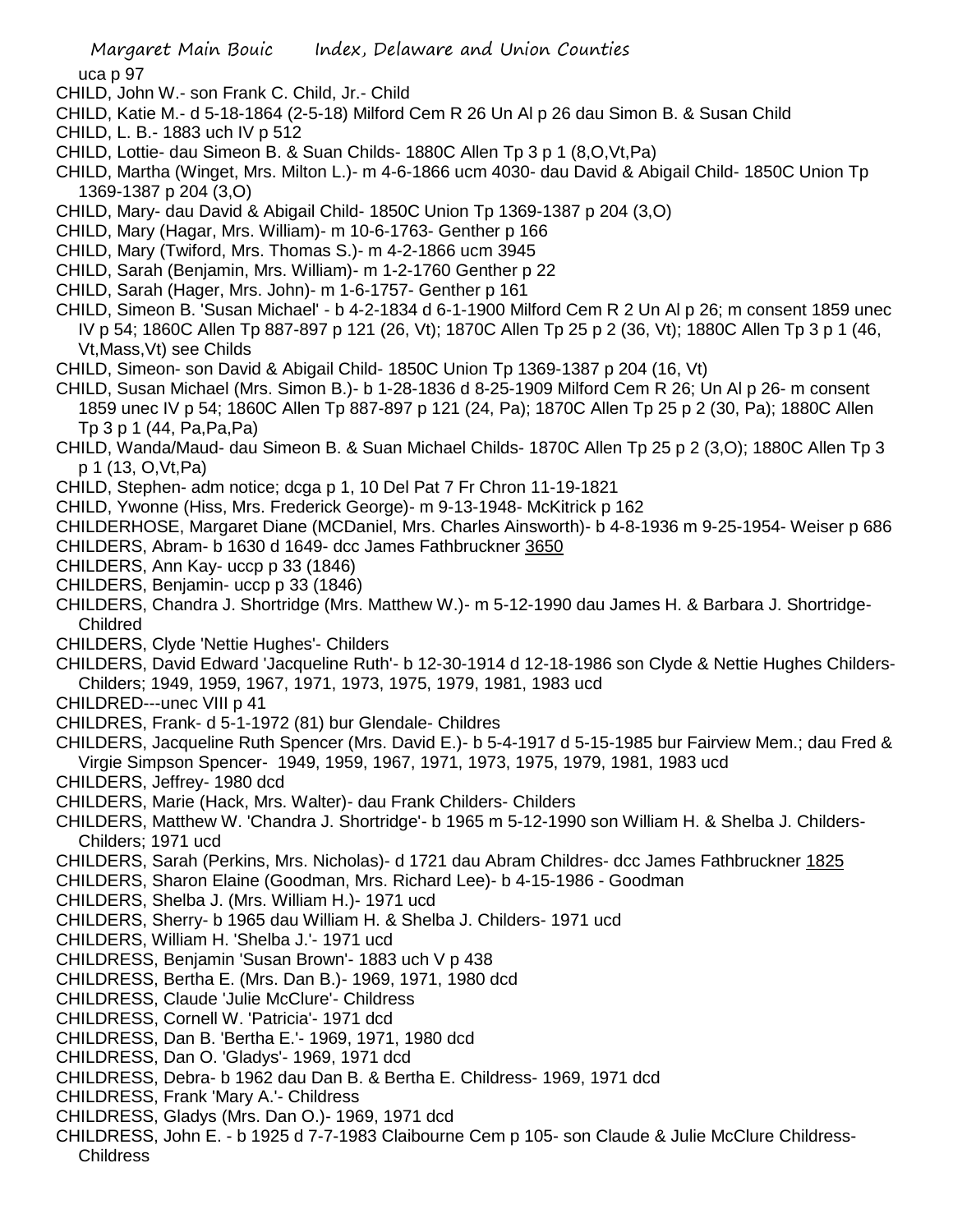- Margaret Main Bouic Index, Delaware and Union Counties
- CHILDRESS, Julie McClure (Mrs. Claude)- Childress
- CHILDRESS, Karen- b 1959 dau Cornell W. & Patricia Childress- 1971 dcd
- CHILDRESS, Kathie- b 1961 dau Cornell W. & Patricia Childress- 1971 dcd
- CHILDRESS, Marilyn- b 1956 dau Dan Ol & Gladys Childress- 1969, 1971 dcd
- CHILDRESS, Mary A. (Mrs. Frank)- d 9-28-1984 (91) bur Green Mound- Childress
- CHILDRESS, Nancy Louise Porter (Mrs. Author Paul)(Hinson, Mrs. Robert)- b 12-22-1934 dau Glenn Arthur & Temperance Estelle Main Porter- compiler of THE MAIN TREE and the Main Gazette- Main Tree p 136, 142; Main Gaz I 2 p 20
- CHILDRESS, Patricia (Mrs. Cornell W.)- 1971 dcd
- CHILDRESS, Sheila- b 1964 dau Cornell W. & Patricia Childrenn- 1971 dcd
- CHILDRESS, Susan Brown (Mrs. Benjamin)- 1883 uch V p 438
- CHILDRESS, Timothy- b 1954 son Dan O. & Gladys Childress- 1969, 1971 dcd
- CHILDRESS, Willa (Hamner, Mrs. Samuel N.)- m 1-13-1874 dau Benjamin & Susan Brown Hamner- 1883 uch V p 438
- CHILDRESS, Willie- b 1968 ch Cornell W. & Patricia Childress- 1971 dcd
- CHILDRESS, Williza C. (Hamner, Mrs. William H.)- Hamner
- CHILDS----1883 uch IV p 193 ALBEE & CHILDS- delge IV p 8, VI p 9
- CHILDS & SNELL- delge VII p 39
- CHILDS, Abigail (Mrs. David)- 1870C Paris Tp 163-164 p 22 (68, Vt)
- CHILDS, Anna (Evans, Mrs. Thomas L.)- m 1-3-1866 ucm 3872
- CHILDS, Charles- son & Ella Conway Childs- Maugans Anc p 192
- CHILDS, Charles F.- b 7-1891 son Ida L. Childs- 1900C Richwood 168-176 p 7A (8,O,O,O)
- CHILDS, Charles H.- son Franklin L. & Margaret Childs- 1883 uch IV p 557; 1870C Marysville 37; 1880C Marysville 308-338 p 22 (18,O,Mass,NY)
- CHILDS, Col- 1883 uch IV p 439, 440
- CHILDS, Cora M.- 1880C Concord Tp p 275C
- CHILDS, David 'Abigail'- 1870C Paris Tp 162-163 p 22 (75, Mass); uca p 59
- CHILDS, Ella Conway (Mrs. )- dau William & ELizabeth Thompson Conway- Maugans Anc p 192
- CHILDS, Ethel Ruby- b 7-1887 dau Ida L. Childs -1900C Richwood 168-176 p 7A (12,O,O,O)
- CHILDS, Faye (Mrs. George W.)- 1971 dcd
- CHILDS, F. G.- delge VII p 39
- CHILDS, Franklin L.-'Margaret' b 1807 Mass d 12-5-1880 (73-2-26) Oakdale Cem I p 86 (D-R5-8); uca p 65; 1870C Marysville 37 p 5 (62, Vt); 1880C Paris Tp 308-338 p 22 (72,Mass,Mass,Mass) p 096A
- CHILDS, George W. 'Faye'- 1971 dcd
- CHILDS, Hettie A. (Colwell, Mrs. William T.)- m 9-9-1869 ucm 4594
- CHILDS, Ida L.- b 2-1861 1900C Richwood 168-176 p 7A (39,O,Penn,O); m 19y, 3 ch
- CHILDS, Judy Eddy (Mrs. Tom)- dau Ralph Eddy- Childs
- CHILDS, Margaret Elizabeth (Oberfield, Mrs. Donald Lee)- m 6-9-1984 dau Frank E. Childs- Oberfield
- CHILDS, Margaret (Mrs. Franklin L.)- Oakdale Cem I p 86; 1870C Marysville 37 p 5 (52, NY); 1880C Marysville 308-338 p 22 (-2, NY,Conn,Conn)
- CHILDS, Martha E.- dau F. L. & M. d 3-17-1864 (21-6-17) Oakdale Cem 598 (94F) I p 86 (D-R5-8)
- CHILDS, Pearl Mae- b 6-1883 1900C Richwood 168-176 p 7A (16,O,O,O)
- CHILDS, R. L.- uca p 65
- CHILDS, Samuel R. 'Susan A. Smith'- m 2-24-1843 dcm; uca p 58
- CHILDS, Sara Bonne- b 7-24-1982 dau Tom & Judy Eddy Childs- Childs
- CHILDS, Simeon B.- 1915 uch p 266, 400, 464; 1883 uch V p 463; 1880C Allen Tp p 0050- see Child
- CHILDS, Susan A. Smith (Mrs. Samuel R.)- m 2-24-1843 dcm
- CHILDS, Tom 'Judy Eddy-
- CHILES, Harold E. 'Helen I. Case'- Chiles
- CHILES, Helen l. Case (Mrs. Harold E.)- d 1-14-1986 (64) bur Marion- sister James F. Case- Chiles
- CHILES, Joyce Lee (Scott, Mrs. )- dau Harold E. & Helen I. Case Chiles- Chiles
- CHILLIS, Seth- 1915 uch p 185; 1883 uch III p 368
- CHILLIS, William- 1880C Millcreek Tp p 162A see Chellis
- CHILTON, Barbara (Mrs. James)- 1967 ucd
- CHILTON, Delores Dean Jones (Mrs. William H.)- b 1-8-1927 m 10-22-1950 dau Fred E. & Mary Elizabeth Dildine Jones- Weiser p 17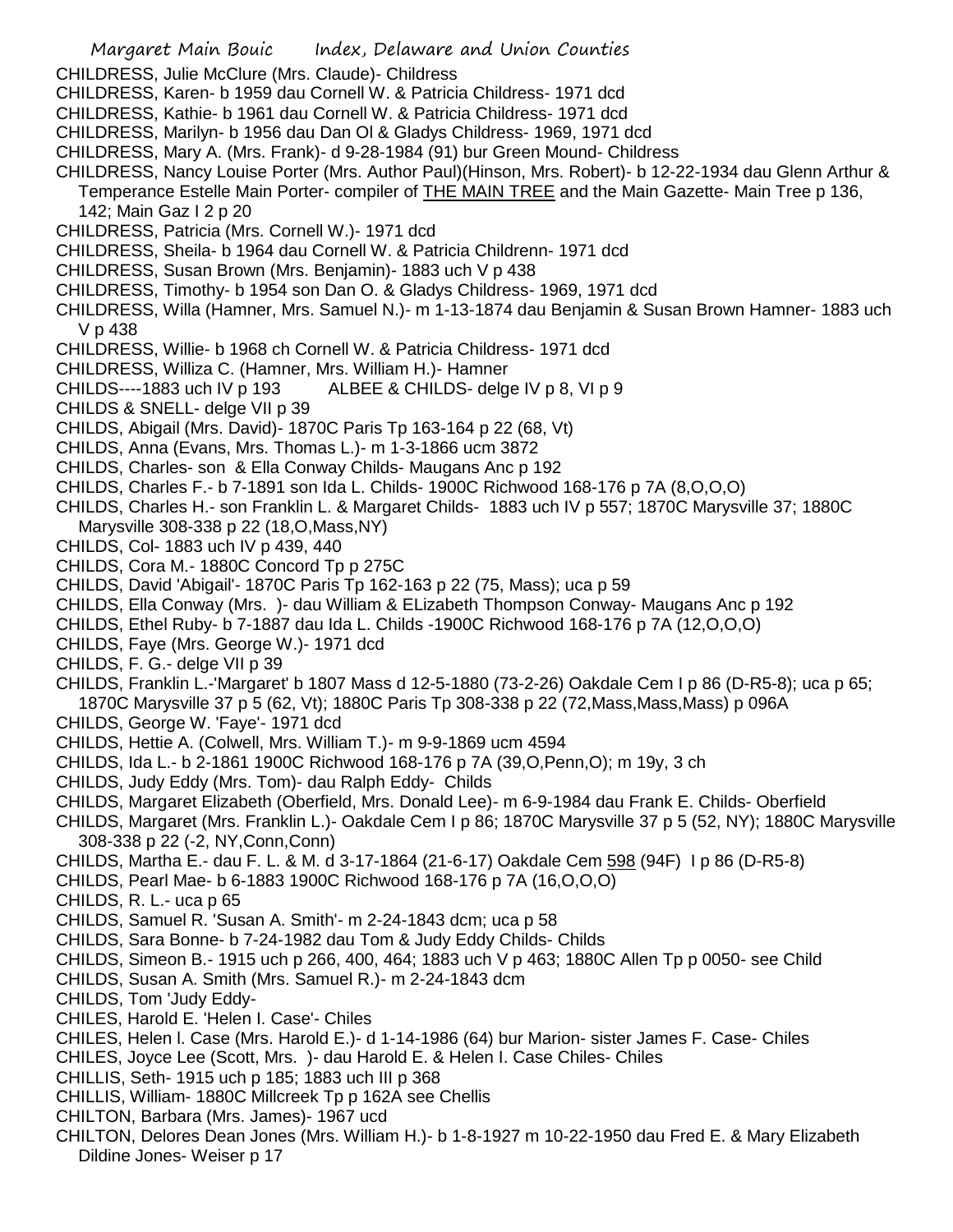Margaret Main Bouic Index, Delaware and Union Counties CHILTON, Dot (Mrs. Murray)- 1980 dcd CHILTON, Elizabeth Dee- b 8-27-1958 dau William H. & Delores Dean Jones Chilton- Weiser p 17 CHILTON, Eric- b 1960 son James & Barbara Chilton- 1967 ucd CHILTON, James 'Barbara'- 1967 ucd CHILTON, Jeffrey Harding- b 8-30-1955 son William H. & Delores Dean Jones Chilton- Weiser p 17 CHILTON, Joseph Daniel- son Richard Chilton- Chilton- engaged to Angela Dawn Isaacs CHILTON, Murray 'Dot'- 1980 dcd CHILTON, Richard- Chilton CHILTON, T.- 1883 uch V p 514; uca p 98 CHILTON, Wendy- b 1965 ch James & Barbara Chilton- 1967 ucd CHILTON, William H. 'Delores Dean Jones'- m 10-20-1950- Weiser p 17 CHIME, Paul- 1980 dcd CHIMEL, Mark- 1981, 1983 ucd CHIN, Arthur 'Frances Gray Murdock'- Weiser p 756 CHIN, Frances Gray Murdock (Mrs. Arthur)- b 12-1-1922 dau William Gray & Grace Showers Murdock- Weiser p 756 CHIN, Luther 'Rebecca J. Ridley'- m 12-7-1866 ucm 4099 CHIN, Rebecca J. Ridley (Mrs. Luther)- m 12-7-1866 ucm 4099 (Collari in margin) CHIN, Susan- b 12-9-1945 dau Arthur & Frances Gray Murdock Chin- Weiser p 756 CHINERY, Lynda (Allemang, Mrs. Michael)- b 11-16-1952 m 5-10-1975 dau Wilbur Chinery- Chinery; Alleman; St. Paul p 148 CHINERY, Wilbur- Chinery CHINGMAN, Sarah (Youman, Mrs. A. L.)- m 10-25-1863 ucm 3484 CHINLUND, Faye Evalyn Arbogast (Mrs. Robert)(Hummel, Mrs. Sterryl)- b 9-17-1922 m 8-21-1941, 12-5-1958 dau Russell & Dorothy Pauline Lawver Arbogast- Weiser p 363 CHINLUND, Robert 'Faye Evalyn Arbogast'- b 6-13-1920 m 12-5-1958- Weiser p 363 CHINNRYH, Margaret Jane (Warner, Mrs. John)- b 11-13-1819 m 10-8-1835- 1985 uch p 42 CHINNOCK, Ann (Parrott, Mrs. Sanny II)- m 1822 -dcc Julia Fry Yoder 19;Parrott 1,2; unec II p 33 CHIPMAN, Cynthia A.- dau Norman & Sarah d 7-25-1829 (16m16d) Milford Cem un Al p 27 CHIPMAN, Cynthia- dau Norman & Sarah- d 4-10-1830 (2m10d) Milford Cem Un Al pp 27 CHIPMAN, David- unec X p 52 CHIPMAN, Glen N.- unec XII p 56, unclaimed letter 1843 CHIPMAN, Jason- 1883 uch III p 434 CHIPMAN, Nathaniel- Pabst 1 p 7; delge II p 21, 27 (1801) CHIPMAN, Norman- unec X p 52, 54, 72 CHIPMAN, Gen. Norman 'Sarah'- 1915 uch p 138, 356, 399, 527; 1883 uch III p 410, IV p 43, V p 26, 196, 197; 1830C Milford 230 (30-40); 1840C Milford 504 (40-50): uccp p 16, 19, 21, 22, 26, 28, 30, 32; Un Al p 27; unec VI p 55, VIII p 48; IX p 67, XII p 58, 64 CHIPMAN, Norman- son Norman & Sarah d 7-1-1829 (7-2-27) Milford Cem Un Al p 27 CHIPMAN, Norton C.- son Norman & Sarah d 7-16-1829 (4-9-20) Milford Un Al p 27 CHIPMAN, Phyllis Ida (Taylor, Mrs. Frank Miles)- Liggett 4; Thomas 4 CHIPMAN, Rex- b 1963 lived with Jeffry D. & Peggy Strong- 1975 ucd CHIPMAN, Sarah (Mrs. Norman)- Un Al p 27 CHIPMAN, Thomas- 1883 uch III p 434 CHIPPIS, Anna- 1880C Harlem Tp p 436A CHIPPY, Fannie Rinehart (Mrs. Zenas)- dau Samuel Rinehart- 1880 dch p 830 CHIPPY, Zenas C. 'Fannie Rinehart'- 1880 dch p 830; Pabst 0 CHIRARD, Fredrick- to US from Germany 10-15-1875 Naturalization 10-9-1882- delge VIII p 59 CHISKESON, Susan (Webb, Mrs. Nathan)- m 12-3-1846- dcc Owen Tagg 25 CHISLER, Edith (Mrs. John)- Chisler CHISLER, Henry- son John & Edith Chisler- Chisler CHISKER, James- son John & Edith Chisler- Chisler CHISLER, Joe Franklin- b 10-24-1921 d 4-8-1995 (73) Green Mound Cem- son John & Edith Chisler-**Chisler** CHISLER, John 'Edith'- Chisler CHISLER, Michael C.- 1980 dcd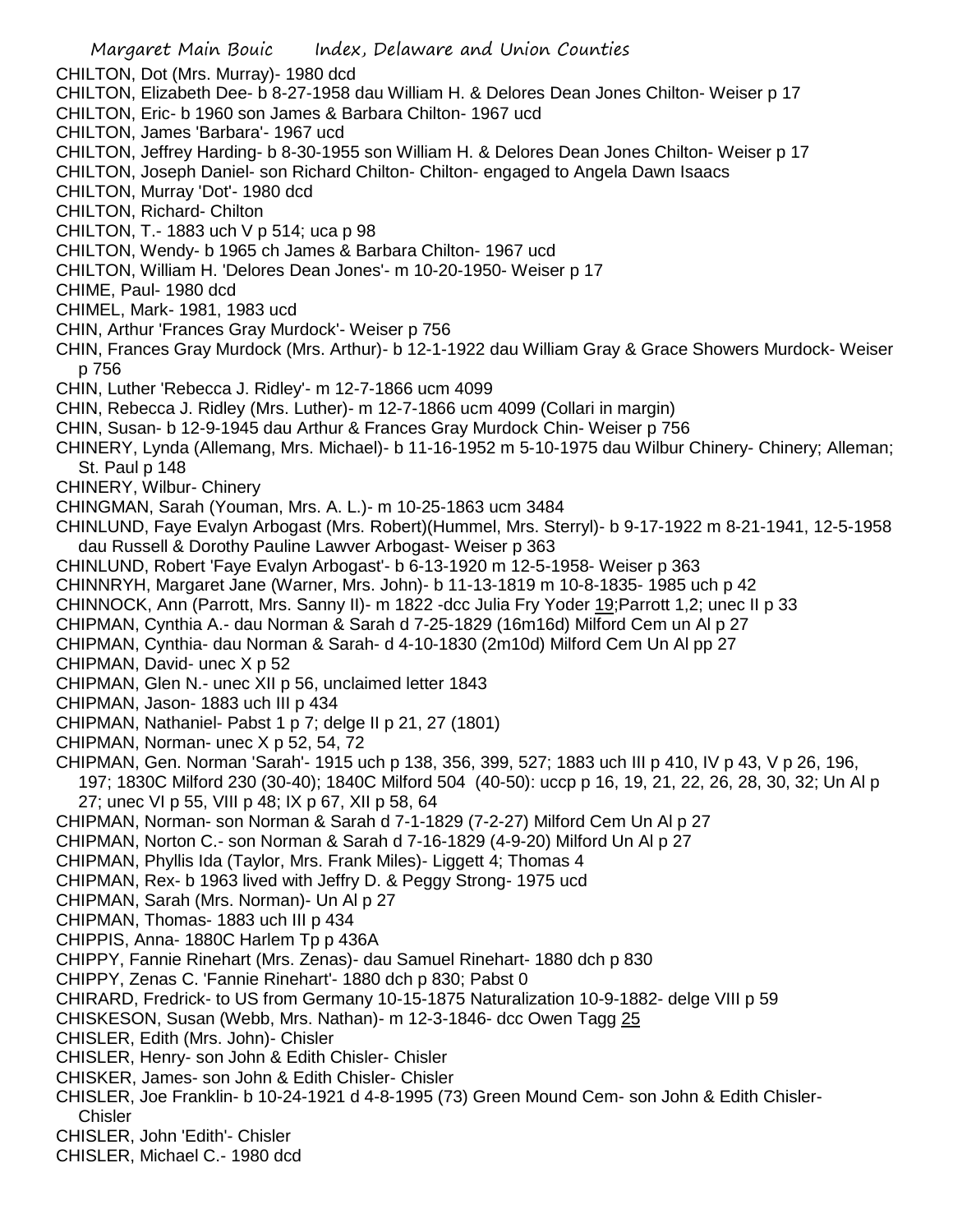- CHISM, Kate (Richey, Mrs. Sidney Moore)- Newhouse p 58; Richey 5,6
- CHISOLM, Barbara Muhlenberg- b 9-17-1891 d 5-24-1900 dau Benjamin Ogden & Elizabeth Rhoades Chisolm- Weiser p 185
- CHISOLM, Benjamin Ogden 'Elizabeth Rhoades'- b b 6-1-1865 m 11-12-1884 son William Edings & Mary Ann Rogers Chisolm- Weiser p 184
- CHISOLM, Donald Muhlenberg- b 11-25-1900 son George Edings & Edith Lawrence Chisolm- Weiser p 184
- CHISOLM, Dorothy Rogers- b 8-27-1895 d 4-26-1914 dau Benjamin Ogden & Elizabeth Rhoades Chisolm-Weiser p 185
- CHISOLM, Edith Lawrence (Mrs. George Edings)- b 7-30-1861 m 11-18-1890- Weiser p 184
- CHISOLM, Elizabeth Harsen (DuBois, Mrs. Dr. Robert Ogden)- b 11-17-1900 m 10-25-1924- Weiser p 185
- CHISOLM, Elizabeth Rhoades (Mrs. Benjamin Ogden)- b 11-8-1867 m 11-12-1884- Weiser p 184
- CHISOLM, George Edings 'Edith Lawrence'- b 6-13-1858 m 11-18-1890- son William Edings & Mary Ann Rogers Chisolm- Weiser p 184
- CHISOLM, Henry Lawrence- b 10-9-1898 son George Edings & Edith Lawrence Chisolm- Weiser p 184
- CHISOLM, Jessie Edings- b 1854 d 1855 ch William Edings & Mary Ann Rogers Chisolm- Weiser p 184
- CHISOLM, John Rogers- b 1855 d 1856 son William Edings & Mary Ann Rogers g.- Weiser p 184
- CHISOLM, John Rogers- b 1-29-1896 son George Edings & Edith Lawrence Chisolm- Weiser p 184
- CHISOLM, Margaret Willing (Hemersley, Mrs. James Hooker)- b 10-17-1863 m 4-30-1888 d 1-5-1904- dau William Edings & Mary Ann Rogers Chisolm- Weiser p 184
- CHISOLM, Margaret Willing- b 11-1-1897 dau Benjamin Ogden & Elizabeth Rhoades Chisolm- Weiser p 184 CHISOLM, Mary Ann Rogers (Mrs. William Edings)- b 9-1-1827 m 2-23-1848 dau John & Mary Ann
	- Muhlenberg Rogers- Weiser p 184
- CHISOLM, Mary Frederick (Shieffelin, Mrs. Charles Miller)- b 2-10-1851 m 4-27-1871 dau William Edings & Mary Ann Rogers Chisolm- Weiser p 184
- CHISOLM, Nina Rhoades (Nutermeyer, M rs. Alvin)- dau Benjamin Ogden & Elizabeth Rhoades Chisolm-Weiser p 185
- CHISOLM, Priscilla Pixton (Davis, Mrs. Richard N.)- b 7-22-1905 m 2-24-1927 dau Benjamin Ogden & Elizabeth Rhoades Chisolm- Weiser p 185
- CHISOLM, William Augustus Muhlenberg- b 1862 d 1866 son William Edings & Mary Ann Rogers Chisolm-Weiser p 184
- CHISOLM, William Edings- b 7-18-1904 son George Edings & Edith Lawrence g.- Weiser p 184
- CHISOLM, William Edings 'Mary Ann Rogers'- b 12-30-1823 m 2-23-1848 d 11-13-1895- Weiser p 184
- CHISOLM, Winifred Wheelwright (Browne, Mrs. Curtis Northrop)- b 5-3-1896 m 6-5-1917 dau Benjamin Ogden & Elizabeth Rhoades Chisolm- Weiser p 185
- CHISSMAN,-- Pabst 1 p 17
- CHISSUS, Amelia Ellen (Dixon, Mrs. Samuel A.)- b 9-21-1861- McKitrick p 203
- CHITSEY, Margaret (Mrs. Ruthford)- dau Mary Duncan Clark- uccp p 16, 48
- CHITSEY, Ruthford 'Margaret'- uccp p 16, 48
- CHITTENDEN, Barrie Howard (Mrs. Ed)- dau David & Mary Howard- Chittenden
- CHITTENDEN, Ed 'Barrie Howard'- Chittenden
- CHITTENDEN, Jennette (Cooley, Mrs. James)- m 7-29-1823 dcga p 20 Del Pat & Fr Chron
- CHITTENDEN, Mary (Storm, Mrs. J. Lysander)- Powers Pat p 275
- CHITTENDEN, Sophia A. (Gaylord, Mrs. Moses)- Powers Pat p 75
- CHITTENDEN, Submit (Rossiter, Mrs. William)- Powers Pat p 139
- CHITTENDEN, Will Edward- b 7-3-1989 son Ed & Barrie Howard Chittenden- Chittenden
- CHITTENDON, Joanna Beach (Mrs. )- b 8-17-1724 dau Gershom & Deliverance How Beach- unec XIV p
- 71
- CHITTERN, Mark A.- unec XII p 67; Jackson Tp, 1843
- CHITWOOD, Asahel- delge VI p 22, VII p 9, VIII p 66
- CHITWOOD, Darlene- dau LeRoy F. & Dolores A. Chitwood- 1973 ucd
- CHITWOOD, Dolores A. (Mrs. LeRoy F.)- 1973 ucd
- CHITWOOD, Donalda- b 1961 dau LeRoy F. & Dolores A. Chitwood- 1973 ucd
- CHITWOOD, Donna- b 1956 dau LeRoy F. & Dolores A. Chitwood- 1973 ucd
- CHITWOOD, Heathera b 1972 dau LeRoy F. & Dolores A. Chitwood- 1973 ucd
- CHITWOOD, Leah A. Bosley (Mrs. Lowell P.)- m 3-10-1930 d 4-26-1984(76) dau LeRoy & Hester Bosley- bur Walnut Grove- Chitwood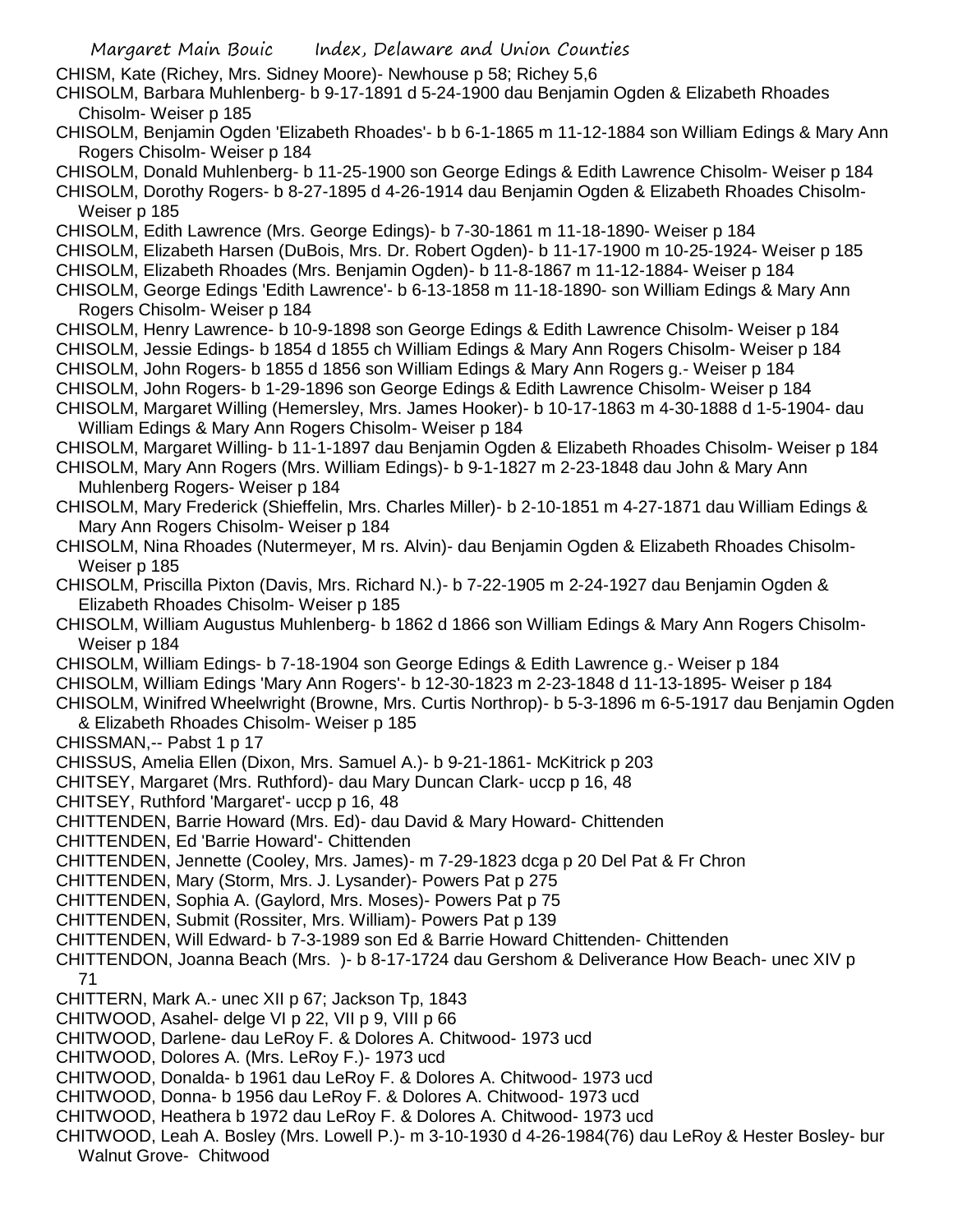Margaret Main Bouic Index, Delaware and Union Counties CHITWOOD, LeRoy F.'Dolores A.'- son Lowell P. & Leah A. Bosley Chitwood- Chitwood; 1973 ucd CHITWOOD, Lowell P. 'Leah A. Boysel'-b 7-5-1902 m 3-10-1930 d 4-27-1989 (86) bur Worthington- Chitwood CHITWOOD, Mary Ellen (Chaney, Mrs. John)- dau Lowell & Leah A. Bosley Chitwood- Chitwood CHIU, Dr. Robert- Chiu CHIVERS, Claudia Jean Allred (Mrs. Durrell Verdin)- b 7-20-1940 m 8-7-1963 dau Claudis Eloro & Kathleen Norma kidd Allred- McKitrick p 156 CHIVERS, Clyde 'Lovina Roseline Palmer'- McKitrick p 156 CHIVERS, Durrell Verdin 'Claudia Jean Allred'- b 4-25-1926 m 8-7-1863 son Clyde & Lovina Roseline Palmer Chivers- McKitrick p 156 CHIVERS, Eva Marie (Simper, Mrs. William Irvin)- McKitrick p 159 CHIVERS, Lovina Roseline Palmer (Mrs. Clyde)- McKitrick p 156 CHIVINGTON, Frederick- Pabst 2 p 101 CHIVONS, William- Nash p 238 CHIZEL, Betsey (Mrs. Neptune)- 1850C Jerome Tp 1824-1845 p 267 (56, NC) CHIZEL, Neptune 'Betsey'- 1850C Jerome Tp 1824-1845 p 267 (74, Va) CHIZZONITE, Ralph- 1980 dcd CHLARSON, Hannah Elizabeth (Rogers, Mrs. Leonard Marion)- b 12-6-1910 m 11-16-1928 dau Heber Otto & Ida Wilson Chlawson- McKitrick p 145, 146 CHLARSON, Heber Otto 'Ida Wilson'- McKitrick p 146, 157 CHLARSON, Ida Wilson (Mrs. Heber Otto)- McKitrick p 146, 157 CHLARSON, lovina Sherline (Kidd, Mrs. Mosiah)- b 2-9-1913 m 6-30-1930 dau Heber Otto & Ida Wilson Chlarson- McKitrick p 157, 158 CHLOPEK, Agatha M. (Paluch, Mrs. John)- d 1931 ped Irene Prouty Horvath #305 113, unec XII p 28 CHMIELEWSKI, Mary A. (Mrs. Thaddeus F.)- 1980 dcd CHMIELEWSKI, Thaddeus F. 'Mary A.'- 1980 dcd CHOATE, Gordon Thomas- Choate- engaged to Emily Grace Wolpert CHOATE, Lucy Maine (Mrs. Rufus)- dau Nathan & Rebecca Chapin Maine- Asp 557E CHOATE, Rufus 'Lucy Maine'- Asp 557E CHOIKE, Mary Barbara (Okrie, Mrs. Frank)- Cowgill p 51 CHOMKO, Eric Nicholas- b 7-24-1958 son James N. & Marjorie Jean Brungart Chomko- Weiser p 601 CHOMKO, James N. 'Marjorie Jean Brungart'- b 7-12-1928 m 6-1951- Weiser p 601 CHOMKO, Linda Cunthia- b 1-3-1955 dau James H. & Marjorie Jean Brungart Chomko- Weiser p 601 CHOMKO, Lisa Karen- b 6-22-1953 dau James N. & Marjoire Jean Brungart Chomko- Weiser p 601 CHOMKO, Marjorie Jean Brungart (Mrs. James N.)- b 5-31-1929 m 6-1951 dau Raymond Jacob & Irene Anderson Brungart- Weiser p 601 CHONE, Jessie (Seamans, Mrs. Earl)- m 1929- Weiser p 79 CHONGSON, Christine Nicole- b 1-18-1986 dau Stewart & Susan McCarthy Chongson- Chongson; McCarthy CHONGSON, Ian Stewart- b 8-12-1983 son Stewart & Susan McCarthy Chongson- Chongson; McCarthy CHONGSON, Stewart 'Susan McCarthy'- Chongson; McCarthy CHONGSON, Susan McCarthy (Mrs. Stewart)- dau William R. & Ruth McCarthy- McCarthy; Chongson CHONNER, Anna Clayton (Mrs. James)- m 12-12-1844 dcm CHONNER, James 'Anna Clayton'- m 12-12-1844 dcm CHONNERS, Capt. John- McKitrick p 261 CHOONOVER, Adophus- delge VII p 9, 1852 CHOPIN, Giles E.- unclaimed letter 1842- unec XI p 67 CHOPPLEAR, Isaac C.- (1896)- delge IV p 25 CHORNYAK, Joe- son Joseph A. & Sharon Chornyak- 1981, 1991 ucd CHORNYAK, Joseph S. 'Sharon'- 1981, 1983, 1991 ucd CHORNYAK, Sharon (Mrs. Joseph S.)- 1981, 1983, 1991 ucd CHORPENNING, Annie L. Kay (Mrs. Frank Winslow)- b 9-27-1918 m 6-4-1942 dau Walter Monroe & Celia Ellison Kay- dcc Annie Chorpenning 1; 1969, 1971 dcd; Pabst 8 p 41; Chorpenning CHORPPENNING, Frank Winslow 'Annie L. Kay'- b 8-17-1913 m 6-4-1942 dcc Annie Kay Chorpenning 1; 1969, 1971, 1980 dcd CHORPENNING, Janie- b 1952 ch Frank W. & Annie L. Chorpenning- 1969, 1971 dcd CHOUCALAS, Crystal L.- dau Michael P. Choucalas- Choucalas engaged to Larry E. Ropp CHOUCALAS, Michael P.- Choucalas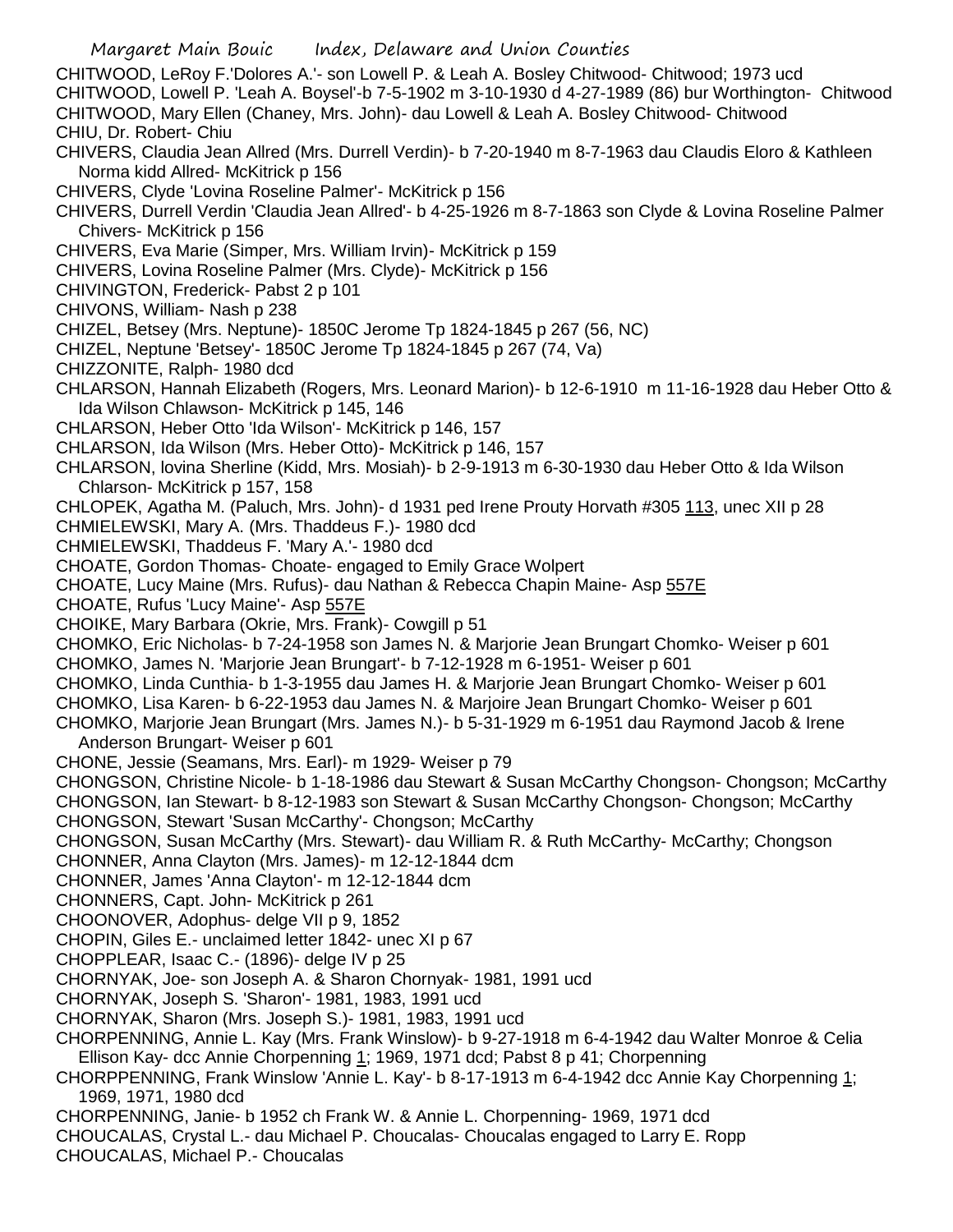- Margaret Main Bouic Index, Delaware and Union Counties CHRALL, David- unclaimed letter- unec XI p 67 CHRANE, Zulah (McKittrick, Mrs. Roy)- McKitrick p 348 CHRIDISTER, Holdridge- unec XII p 66, Liberty Tp Un Co 1843 CHRISLEY, Frank- 1870C Claibourne Tp 10 p 3 (21,O) CHRISLIP---family of Rosemary Romine #72 unec IX p 30 CHRISMAN, Beth H. (Mrs. Scot T.)- 1980 dcd CHRISMAN, Clarisa Kenton (Mrs. Peyton R.)- m 12-30-1847 Madison Co unec X p 64 CHRISMAN, Ed- unec VIII p 29 CHRISMAN, Mrs. Eliza- 1880 dch p 374, 381; unec VIII p 29 CHRISMAN, Esther Fitzhenry (Mrs. George W.)- dau Hart & Clarendca Marsh Fitzhenry- delge III p 5, VII p 52 CHRISMAN, George W. 'Esther Fitzhenry'- delge III p 5, VII p 52 CHRISMAN, Isaac N. 'Nancy Evans'- m 9-2-1830 Madison Co unec V p 40 CHRISMAN, Jacob 'Mary Shanklin'- m 10-17-1831 Madison Co unec V p 48 CHRISMAN, Mary M.- lived with Charles & Catharine Ogden- 1870C Marysville-Paris Tp 132 p 15 (7,O) CHRISMAN, Mary Shanklin (Mrs. Jacob)- m 10-17-1831 Madison Co unec V p 48 CHRISMAN, Nancy Evans (Mrs. Isaac N.0- m 9-2-1830 Madison Co unec V p 40 CHRISMAN, Peyton R. 'Clarisa Kenton'- m 12-30-1847 Madison Co unec V p 64 CHRISMAN, Rebecca (Gragg, Mrs. Carlton)- m 1-21-1849 Madison Co, unec XI p 9 CHRISMAN, Scot T. 'Beth H.'- 1980 dcd CHRISMAN/Chrissman, Rev.- 1915 uch p 236l 1883 uch V p 188 CHRISMER, Armon Harold 'Kevelyn Shawn Andrews'- b 1955 m 6-12-1976 son George H. Chrismer-Chrismer; 1961, 1969, 1971 dcd CHRISMER, Cindy/Cynthia (DiSabato, Mrs. Philip J.)- b 1958 m 8-12-1989 dau George H. & Virginia Chrismer- Chrismer; 1961, 1969, 1971 dcd CHRISMER, George H. 'Virginia'- 1961, 1969, 1971, 1980 dcd CHRISMER, George Hugh II 'Suzanne Page Haxton'- b 1953 m 9-22-1973 son George H. & Virginia Chrismer - Chrismer; 1979, 1981, 1983 ucd; 1961, 1969, 1971 dcd; 1991 ucd CHRISMER, Jason Harold- b 9-22-1977 son Armon & Andrews Chrismer- Chrismer CHRISMER, KARLIN/Calin- b 1979 ch George Hugh II 7 Suzannae Page Haxton Chrismer- 1979, 1981, 1983 ucd CHRISMER, Kevelyn Shawn Andrews (Mrs. Armon Harold)- m 6-12-1976- dau Joseph L. Andrews- Chrismer CHRISMER, Marlene- b 1954 dau George H. 7 Virginia Chrismer- 1961, 1969, 1971 dcd CHRISMER, Suzanne Page Haxton (Mrs. George Hugh II)- m 9-22-1973 dau David A. Haxton- 1979, 1981, 1983, 1991 ucd CHRISMER, Virginia (Mrs. George)- 1961, 1969, 1971, 1980 dcd CHRISPAN, Mary (Chapell, Mrs. George)- m 4-28-1836 Madison Co unec VII p 24 CHRISSINGER, Elizabeth (Mrs. Glenn)- 1949 ucd CHRISSINGER, Glenn 'Elizabeth'- 1949 ucd CHRISSINGER, Patty- dau Glenn & Elizabeth Chrissinger- 1949 ucd CHRIST, see Crist CHRIST, Amanda Whipple (Mrs. Henry)- m 10-8-1846 dcm dau Barton & Eliza Van Duzer Whipple- dumch p 232 CHRIST, Alax- 1880C leesburg Tp p 181A CHRIST, Anna M.- 1880C Delaware Tp p 329A CHRIST, Atwin- ch Jonathan & Rosanna Christ- 1850C Delaware Tp 1426 p 99 (15, Pa) CHRIST, Bill- Marysville p 22 CHRIST, Catarina/Catherine- dau Jonathan & Rosanna Christ-1850C Delaware Tp 1426 p 99 (17, Pa); Pabst 2 p 82 CHRIST, Cordelia Cross (Mrs. Julius)- Pabst 2 p 24, 38 CHRIST, Elizabeth- dau Jonathan & Rosanna Christ- 1850C Delaware Tp 1426 p 99 (14,O) CHRIST, Elma- 1880C Leesburg Tp p 0182 CHRIST, Eva M.- b 9-9-1884 Brown Tp dau O B. & Mary Fleming Christ- dcb CHRIST, Fanny- dau Jonathan & Rosanna Christ- 1850C Delaware Tp 1426 p 99 (12,O) CHRIST, George 'Helen Slawson'- Asp (1896) CHRIST, George- son Jonathan & Rosanna Christ- 1850C Delaware Tp 1425 p 99 (10,O)
- CHRIST, Cotliep- 1835 men 23 #150 p 38 DelawareTp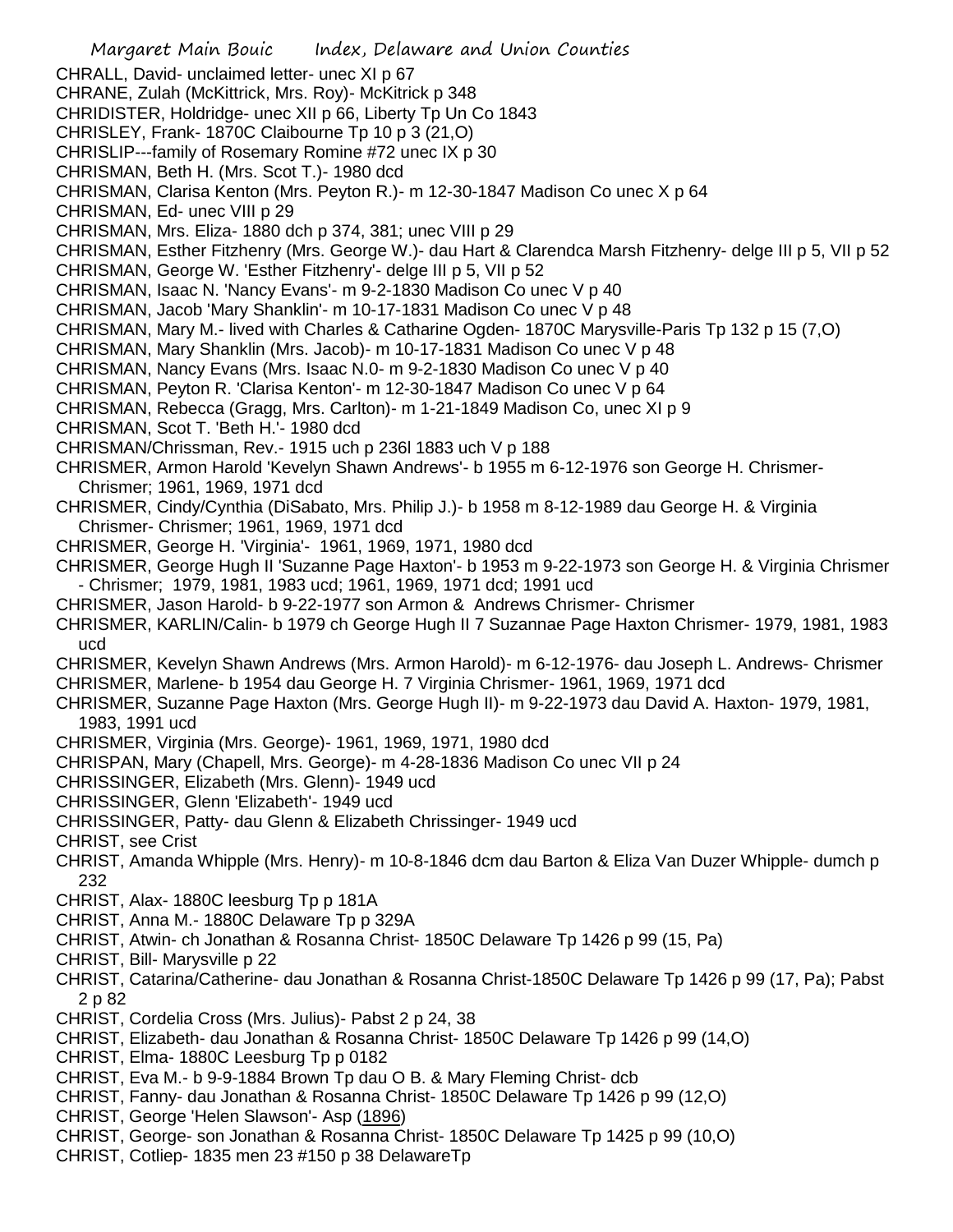- CHRIST, Harrison- hadc p 44, Peru Tp
- CHRIST, Harry L.- b 4-2-1879 Kingston Tp son Delmar A. & Clarrissa Callahoan Christ- dcb
- CHRIST, Helen Slawson (Mrs. George)- dau James & Mary Margaret Maine Slawson- Asp 1896
- CHRIST, Henry T. 'Amanda Whipple'- m 10-8-1846 dcm; dumch p 232
- CHRIST, Jacob- son Jonathan & Rosanna Christ 1850C Delaware Tp 1426 p 99 (7,O)
- CHRIST, John- hadc p 44, Peru Tp
- CHRIST, John- Ekelberry Ledger- delge X p 52
- CHRIST, Jonathan 'Rosanna'- 1835 men 22 #71 p 35 Delaware Tp; 1850C Delaware Tp 1426 p 99 (47, Pa); hadc p 23, CCC; Pabst 0, 2 p 84; delge VI p 10, 55, VII p 44
- CHRIST, Lewis 'Sarah Hestwood'- m 10-5-1849 dcm
- CHRIST, Maria- Pabst 2 p 82
- CHRIST, Mariam Cocklin (Mrs. )- sister Harold Cocklin- Cocklin
- CHRIST, Mary A. (Perry, Mrs. Norman D.)- m 4-2-1850 dcm
- CHRIST, Myrtle M.- 1979, 1981 ucd
- CHRIST, Natanuel- Chase2 p 82
- CHRIST, Rosanna (Mrs. Jonathan)- 1850C Delaware Tp 1426 p 99 (45, Pa)
- CHRIST, Sara (Erhard, Mrs. Robert Lewis)- m 4-14-1922- Weiser p 578
- CHRIST, Sarah (Heller, Mrs. Jacob)- m 5-3-1849 dcm
- CHRIST, Sarah Hestwood (Mrs. Lewis)- m 10-5-1849 dcm
- CHRIST, Sarah Jane (McKenzie, Mrs. Neil)- b 6-26-1843 dcm
- CHRIST, Sarah (McConnell, Mrs. Morris)- b 12-9-1806 m 1930 d 1887- Weiser p 751 CHRIST, Susannah (Beaver, Mrs. George A.)- m 11-18-1852 dcm dau Jonathan & Rosanna Christ- 1850C Delaware Tp 1426 p 99 (20, Pa)
- CHRIST, Terfoor- Pabst 2 p 82
- CHRIST, Vernon R.- 1979, 1981 ucd
- CHRIST, William- 1915 uch p 530
- CHRISTA, Fannie Adelia (Friedly, Mrs. Andrew)- b 5-22-1822 d 1-4-1911 adopted dau of Dixie- dcc James Fathbruckner 63
- CHRISTANZ, Henrietta (Trefz, Mrs. John Gottleib)- b 8-7-1857 m 4-10-1877 d 7-6-1933 dau John & Margaretta Anna Ort Christanz- dcc Kay Evans Caudy 15
- CHRISTANZ, John Jr. 'Margaretta Ort'- b 5-9-1831 m 1855 d 7-7-1891 dcc Kay Evans Caudy 30
- CHRISTANZ, Margaretta (Anna) Ort (Mrs. John Jr.) m 1855 dcc Kay Evans Caudy 31
- CHRISTARD, William- son Anthony & Henrietta Christard- Eversole Cem p 1
- CHRISTEANSEN, Ann- sister Mrs. Clara Midden- Christeansen
- CHRISTEANSEN, Clara (Midden, Mrs. )- d 4-2-1977 (87) bur Union Cem- Christeansen
- CHRISTEANSEN, Mary- sister Mrs. Clara Midden- Christeansen
- CHRISTEN, Betty (Mrs. Robert L.)- 1969, 1971 dcd
- CHRISTEN, Jimmy- son Robert L. & Betty Christen- 1969, 1971 dcd
- CHRISTEN, Mary- dau Robert L. & Betty Christen- 1969, 1971 dcd
- CHRISTEN, Robert L. 'Betty'- 1969, 1971 dcd
- CHRISTENER, Robert E.- 1980 dcd
- CHRISTENSEN, Clarence A. "Kurt" 'Kathryn'- d 9-1-1980 (50) Tenn. bur. Ill.- Christensen
- CHRISTENSEN, Don V. 'Una Harrison'- b 11-23-1925 m 5-24-1957 son Roy Price & Rilla Mable Varley Christensen- McKitrick p 140
- CHRISTENSEN, Donna- b 12-1963 dau Don V. & Una Harrison Christensen- McKitrick p 140
- CHRISTENSEN, Donna- dau Knud & June Muladore Christensen- Christensen
- CHRISTENSEN, Dorothea (Jorgensen, Mrs. Hans)- b 5-1-1827 dau Christen Andersen & Anna Pederson (surname sequence, Denmark) McKitrick p 166
- CHRISTENSEN, Eric A. 'Frances P.'- Christensen
- CHRISTENSEN, Frances P. (Mrs. Eric A.)- Christensen
- CHRISTENSEN, George- son Knud & June Muladore Christensen- Christensen
- CHRISTENSEN, Glenn 'Helena Maxine Phillians- 1883 uch V p 8
- CHRISTENSEN, Hans 'Marthe Hansdotter'- b 1802 d 1831 Norway- ped Helen W. Webster #135 12- unec VIII p 47
- CHRISTENSEN, Helen L. (Mrs. William R.)- 1969, 1971, 1980 dcd
- CHRISTENSEN, Helen Maxine Phillians (Williams, Mrs. Keith)(Mrs. Glenn)- dau Ernest & Nellie Shaeffer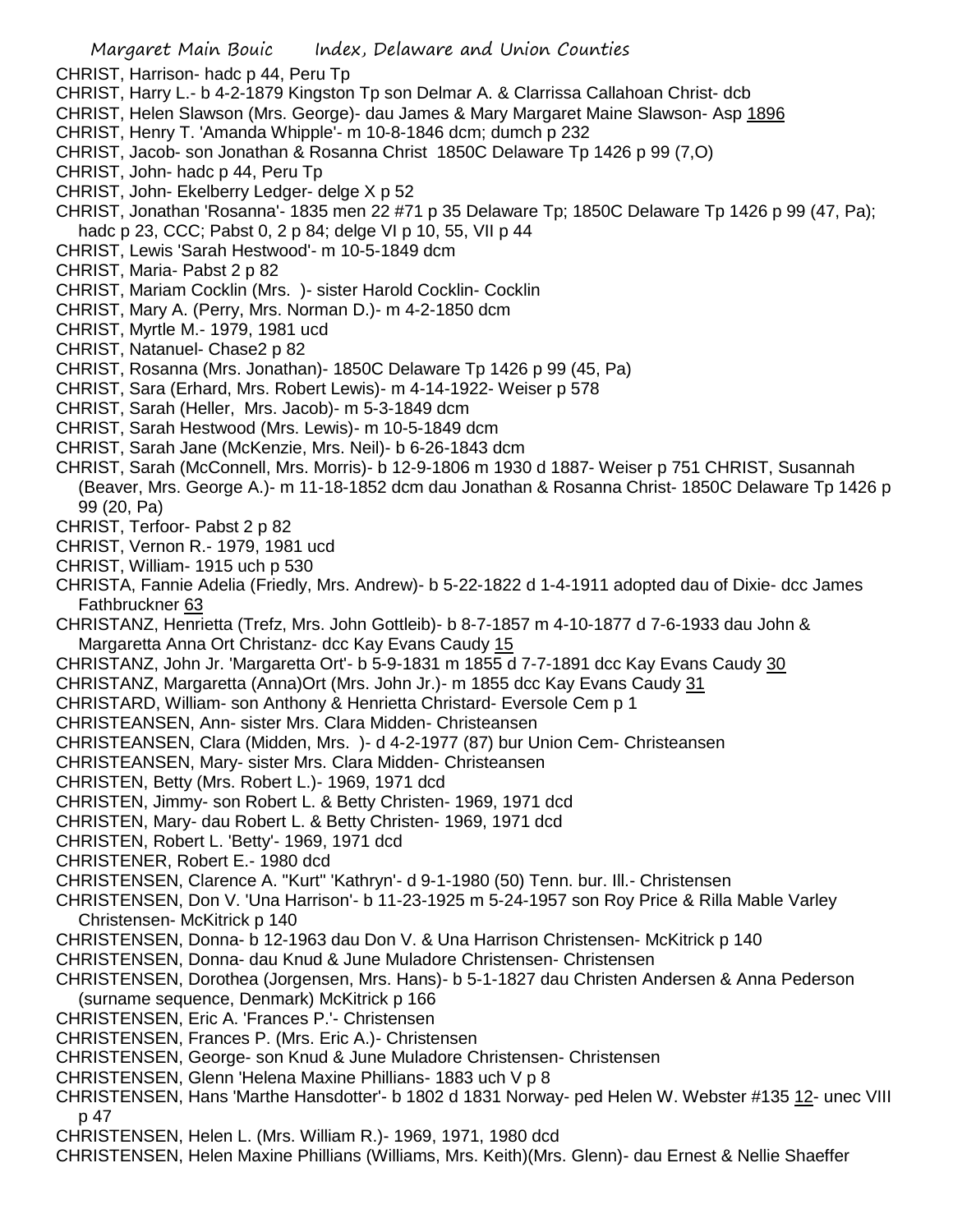Moore Phillians- Maugans Anc p 8

CHRISTENSEN, Janice- b 1958 dau William R. & Helen L. Christensen- 1980 dcd

CHRISTENSEN, John- son Eric A. & Frances P. Christensen- Christensen-

CHRISTENSEN, John Gregory Williams- son Keith & Helena Maxine Phillians Williams- adopted by Glen Christensen- Maugans Anc p 8

CHRISTENSEN, June Muladore (Mrs. Knud)- d 6-7-1983 (67) bur Ariz-dau William Muladore- Christian; Muladore

CHRISTENSEN, Kathleen F. (Terry, Mrs. Jeffrey S.)- m 9-16-1989 dau Eric A. & Frances P. Christensen-Christensen; Terry

CHRISTENSEN, Kevin- son Eric A. & Frances P. Christensen- Christensen

CHRISTENSEN, Knud 'June Muladore'- Christensen; Muladore

CHRISTENSEN, Loretta- b 6-24-1961 dau Don V. & Una Harrison Christensen- McKitrick p 140

CHRISTENSEN, Madge H.- 1969, 1971, 1980 dcd

CHRISTENSEN, Marthe Hansdotter (Mrs. Hans)- b 1805 Norway d 1897 Ks- ped Helen Russell Webster #135 13- unec VIII p 47

CHRISTENSEN, Mary- dau Knud & June Muladore Christensen- Christensen

CHRISTENSEN, Orlan Dale- b 10-10-1959 ch Don V. & Una Harrison Christensen- McKitrick p 140

CHRISTENSEN, Terri- b 1955 dau William R. & Helen Christensen- Christensen

- 1969, 1971 dcd

CHRISTENSEN, Una Harrison (Mrs. Don V.)- b 8-21-1937 m 5-24-1957 dau William Duke & Flora Mamie kidd Harrison- McKitrick p 140

CHRISTENSEN, Valerie- b 1972 dau William R. & Helen L. Christensen- 1980 dcd

CHRISTENSEN, William R. 'Helen L.'- 1969, 1971, 1980 dcd

CHRISTENSEN, William Roy- b 5-9-1958 son Don V. & Una Harrison Christensen- McKitrick

CHRISTENSON, Jan K.- 1980 dcd

CHRISTIAN, Albert 'Jennie Dressler;- Weiser p 825

CHRISTIAN, Alice (Mrs. Amos)- 1949 ucd

CHRISTIAN, Alma (Worth, Mrs. Robert)- dau Albert & Jennie Dressler Christian- Weiser p 825

CHRISTIAN, AEmos 'Alice'- 1949 ucd

CHRISTIAN, Andrew, Jr.- son Andrew P. & Virginia Christian- Christian

CHRISTIAN, Andrew P., Sr.'Virginia'- d 8-22-1976 (73) bur Oak Grove Cem son Sarah Christian- Christian

CHRISTIAN, Ardena Naylor (Mrs. William Mack)- m 8-26-1971- dau Arden Naylor; Christian

Arizona (Mrs. Ernest F.)- 1961, 1969, 1971, 1980 dcd

CHRISTIAN, Barbara (Mrs. )- Christian

CHRISTIAN, Barbara J.- b 7-1-1940 d 10-26-1947 dau Preston O. & Hazel J. Dillon Christian- Christian

CHRISTIAN, Barry- b 1966- son Dorothy Christian- 1971 dcd

CHRISTIAN, Berlie 'Elsie May Bradley''Neva'- b 3-6-1904 m 6-25-192-7 d 1-16-1988 (83, Ariz) - Christian

CHRISTIAN, Bessie Klinger (Mrs. Jay C.)- b 6-10-1902 m 11-24-1924- Weiser p 825

CHRISTIAN, Betty Cline (Mrs. Harmon)- m 4-24-1990- Christian

CHRISTIAN, Betty R. (Mrs. Robert L.)- 1980 dcd

CHRISTIAN, Betty (Sloan, Mrs. )- dau Lester C. & Clara Michael Christian- Weiser p 825

CHRISTIAN, Bill- son Bill & Carolyn Christian- Christian

CHRISTIAN, Bill 'Carolyn'- Christian

CHRISTIAN, Boe William- son William & Ardena Naylor Christian- Christian

CHRISTIAN, Brandon- b 7-1-1984 son Mark & Donalin Christian- Christian

CHRISTIAN, Brandy Lynn- b d 3-16-1975 dau William & Naylor Christian- bur Cardington- Christian

CHRISTIAN, Carol Ann Stegner (Mrs. Terry V.)- m 10-8-1977 dau Wayne Stegner- Christian

CHRISTIAN, Carol Diane (Cottrill, Mrs. Christopher)- m 1-26-1986 dau Laverne & Doris Christian- Christian CHRISTIAN, Carolin (Mrs. Bill)- Christian

CHRISTIAN, Caroline Breece (Mrs. Homer)- d 12-10-1971 (72) bur Fairview- 1949, 1959, 1967, 1971 ucd CHRISTIAN, Cecil R. 'Thelma'- d 4-11-1967 bur Calif.- Christian

CHRISTIAN, Charles E.- son Andrew P. Sr. & Virginia Christian- Christian

CHRISTIAN, Christie Fogle (Mrs. Gary)- m 5-23-1981 dau Clayton Fogle & Mrs. Wm. Rosebrough- Christian CHRISTIAN, Clair E. 'Mary Kapp'- b 7-29-1910 son Albert & Jennie Dressler Christian- Weiser p 825

CHRISTIAN, Clara Michael (Mrs. Lester c.)- Weiser p 825

CHRISTIAN, Clifford 'Mara McCumber'- m 11-29-1942 son Jay & Nola Mathis Christian- Christian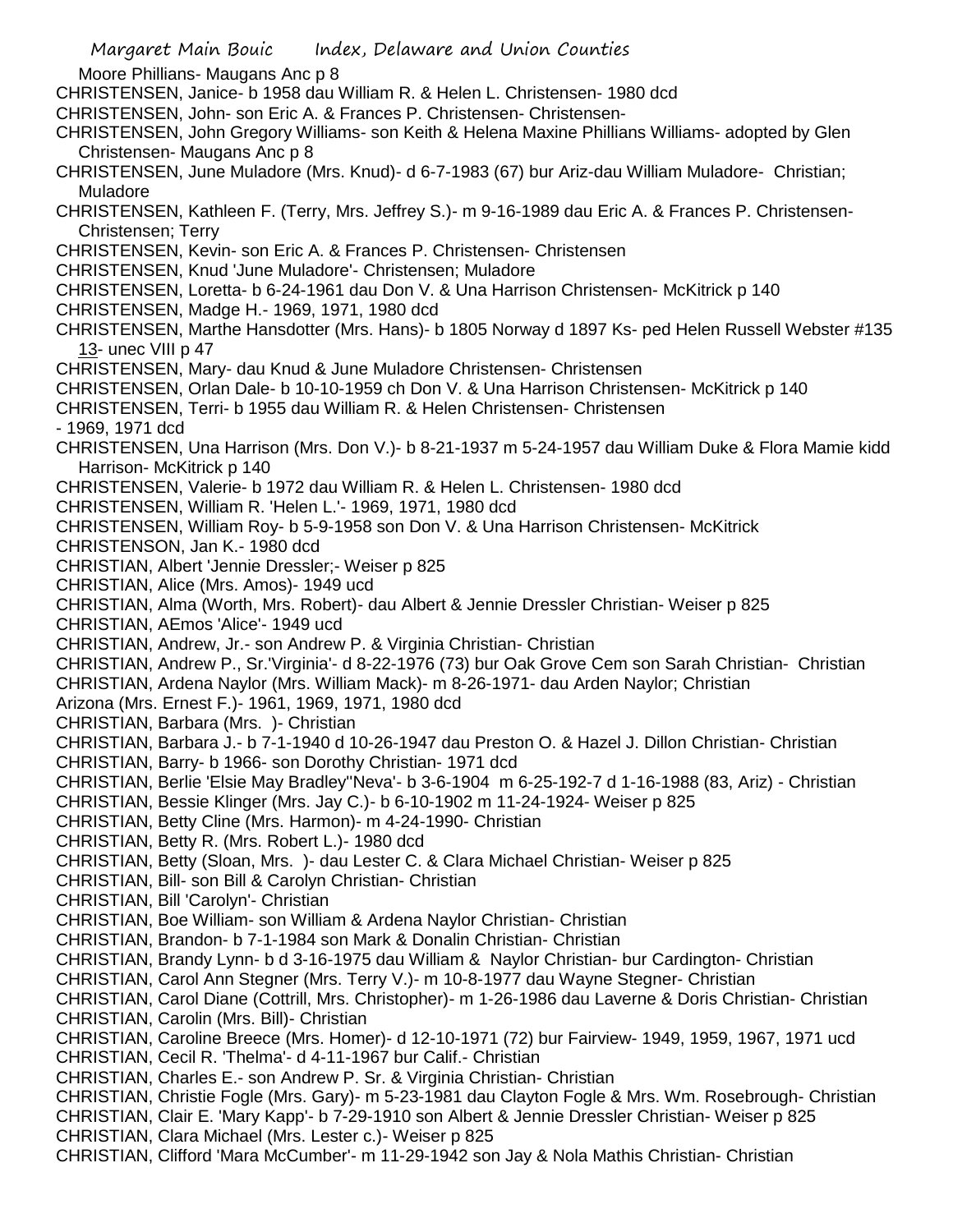CHRISTIAN, Cory Chadwick- b 11-5-1991 son Ricky Allen & Julia Anne Chadwick Christian- Christian

- CHRISTIAN, Cynthia Lynn- dau Andrew & Virginia Christian- engaged to James A. Bowe- Christian
- CHRISTIAN, Daniell Nichol- dau William & Ardena Naylor Christian- Christian
- CHRISTIAN, Darrel 'Lauren'- 1983 ucd
- CHRISTIAN, Deanna Christina Waterhouse (Mrs. Timothy Jay)- b 2-8-1967 m 7-26-1986 adopted dau Harold Eugene & Doris Jean Evans Waterhouse- Cowgill p 46
- CHRISTIAN, Debbie (Bailey, Mrs. )- dau Clifford & Mara McCumber Christian- Christian
- CHRISTIAN, Debora- dau Lewis D. & Nora J. Christian- 1961 dcd (8)
- CHRISTIAN, Dennis 'Dolly Fowler'- m 9-12-1965 son Clifford & Mara McCumber Christian- Christian; 1967 ucd
- CHRISTIAN, Diana Kay- dau Otis & Vesta B. G.- Christian; 1959 ucd (11)
- CHRISTIAN, Diane Marie Basile (Mrs. Mark Wayne)- m 8-16-1986 dau Frances Basile- Christian
- CHRISTIAN, Dolly Fowler (Mrs. Dennis)-m 9-12-1965 dau Evelyn Fowler- Christian; 1967 ucd
- CHRISTIAN, Donald- son Cecil R. Christian- Christian
- CHRISTIAN, Donald Preston 'Mary Margaret Wolford'- b 3-8-1945 son Preston O. & Hazel Dillon Christian-Christian; Wolford; Dillon; 1949, 1959, 1967, 1971, 1973, 1975, 1979, 1981, 1983, 1991 ucd
- CHRISTIAN, Donna Lee (Lavender, Mrs. Richard)- b 1-9-1949 m 2-13-1966 dau Preston O. & Hazel J. Dillon Christian- Christian; Lavender; 1949, 1959 ucd
- CHRISTIAN, Donna (Mrs. Mark)- Christian
- CHRISTIAN, Dorothy- 1971 dcd
- CHRISTIAN, Dorothy (Mullins, Mrs. Ralph)- dau Jay & Nola Mathis Christian- Christian
- CHRISTIAN, Edna (Schell, Mrs. Emerson Dewitt)- b 7-6-1921 m 7-30-1949- Weiser p 733
- CHRISTIAN, Elizabeth R. (Peterson, Mrs. )- dau Mrs. Sarah Christian-Christian
- CHRISTIAN, Ellen Moore Howison (Mrs. Robert Elmore)- b 10-10-1894 m 8-29-1918 dau Allan Moore & Anne Lydia Hotchkiss Howison- Howison 836
- CHRISTIAN, Elsie May Bradley (Mrs. Berlie)- b 10-17-1904 m 6-25-1927 d 1-21-1963 Oak Grove Cem dau Archibald & Elizabeth Bradley- Christian
- CHRISTIAN, Erin Briana- b 1-23-1982 dau Terry V. & Carol Ann Stegner- Christian
- CHRISTIAN, Ernest F. 'Arizona R.'- 1961, 1969, 1971, 1980 dcd
- CHRISTIAN, Ernest P.- son Andrew P. Sr. & Virginia Christian- Christian
- CHRISTIAN, Evan O. Judy A.'- son Otis E. & Vesta B. Christian- 1959 ucd (17), 1967, 1971, 1973, 1975, 1979, 1981, 1983, 1991 ucd
- CHRISTIAN, Evelyn (Moore, Mrs. )- dau Cecil Christian- Christian
- CHRISTIAN, Florence (Heffner, Mrs. James)- b 7-17-1911 dau Albert & Jennie Dressler Christian- Weiser p 825
- CHRISTIAN, Gary 'Christie Fogle'- m 5-23-1981 son Russell & Norma Christian- Christian
- CHRISTIAN, George B.- 1908 dch p 521; Pabst 4 p 27; hmp p 103
- CHRISTIAN, George Jr. 'Illene Buck'- Cowgill p 46
- CHRISTIAN, Glenna (Shockency/Shockney, Mrs. Max)- dau Jay & Nola Mathis Christian- Christian
- CHRISTIAN, Gracie (Rutherford, Mrs. )- sister Henry Christian- Christian
- CHRISTIAN, Graydon W. 'Ruth Rothermel Grocer'- son Albert & Jennie Dressler Christian- Weiser p 825
- CHRISTIAN, Harmon 'Betty Cline'- m 4-24-1990- Christian
- CHRISTIAN, Harry 'Lorena Hazel Wooding'- m 1-24-1922- Genther p 175
- CHRISTIAN, Hazel J. Dillon (Mrs. Preston O.)- m 11-12-1939 d 11-27-1977 (55) bur Fairview dau John Dillon-Christian; Dillon; 1949, 1959, 1967, 1971, 1973, 1975 ucd
- CHRISTIAN, Helen M. (Baston, Mrs. Fred)- dau Graydon W. & Ruth Rothermel Grocer Christian- Weiser p 825 CHRISTIAN, Henry- d 5-26-1963 (64) bur Mt. Vernon- brother Jay Christian
- **Christian**
- CHRISTIAN, Henry A.- unec II p 37
- CHRISTIAN, Homer 'Caroline Breece'- m 11-28-1917 d 3-27-1971 (77) bur Fairview- Christian; 1949, 1959, 1967, 1971 ucd
- CHRISTIAN, Ida M.- b 1-13-1875 Genoa Tp dau G. W. Christian--dcb
- CHRISTIAN, Illene Buck (Mrs. George Jr.)- Cowgill p 46
- CHRISTIAN, James L.- son Andrew Sr. & Virginia Christian- Christian
- CHRISTIAN, James Michael 'Mae Robin Gooch'- m 8-23-1980 son William K. Christian- Christian
- CHRISTIAN, James O.- son Mrs. Sarah Christian- Christian
- CHRISTIAN, James 'Virginia'- 1980 dcd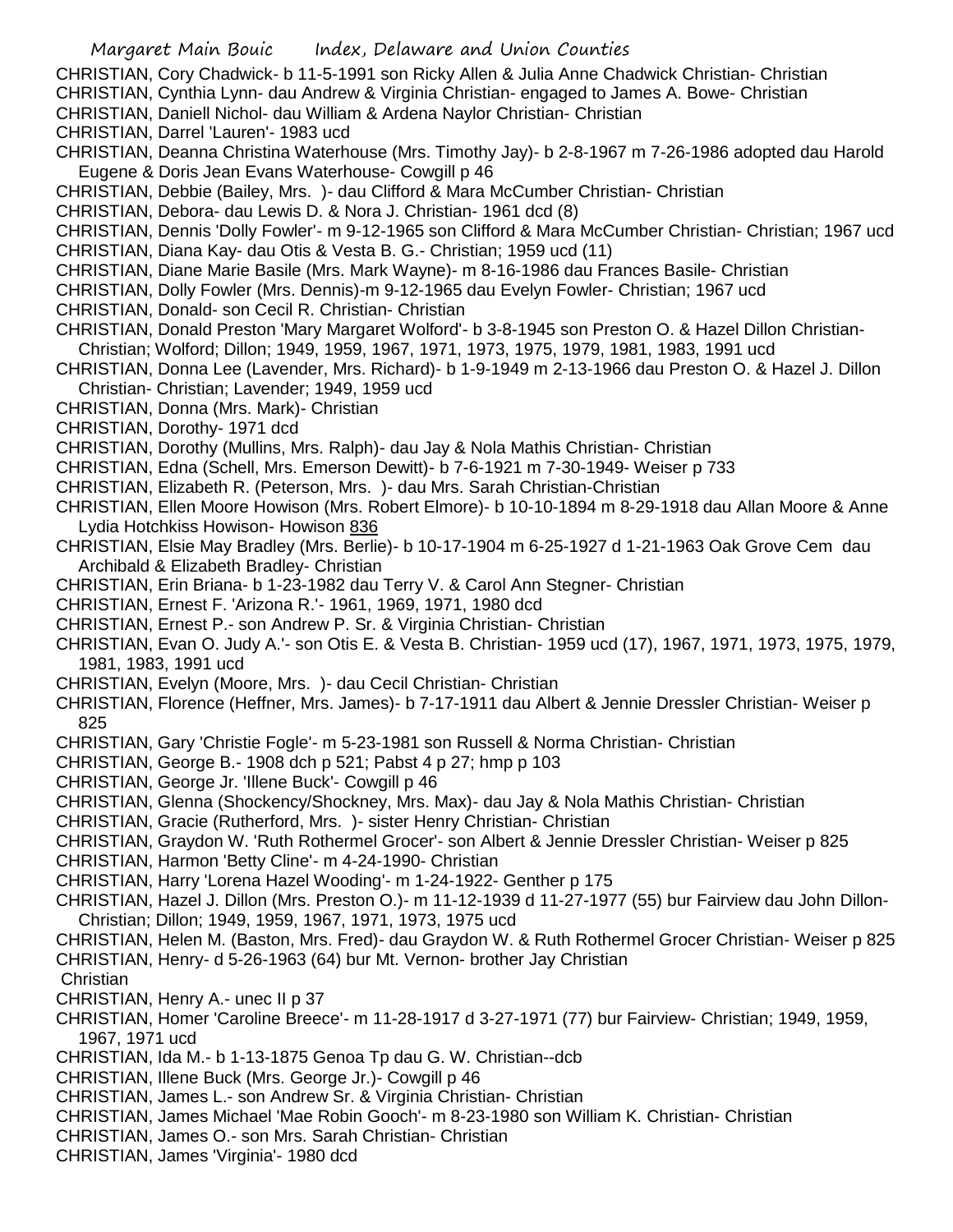CHRISTIAN, Janice Ione (Coy, Mrs. Theodore Burton)- b 1957 m 8-14-1976 dau Dorothy Christian, Mr. & Mrs. Jack Boring- Christian

- g,Jay C. 'Bessie Klinger'- b 3-4-1903 m 11-24-1924- son Albert & Jennie Dressler Christian- Weiser p 825
- CHRISTIAN, Jay 'Nola Mathis'- m 4-11-1920 d 1972- Christian
- CHRISTIAN, Jay- son Jay & Nola Mathis Christian- Christian
- CHRISTIAN, Jay 'Paula A. Wells'- m 7-19-1986 son Barbara Christian- Christian
- CHRISTIAN, Jennie Dressler (Mrs. albert)- b 4-16-1883 d 6-1933- dau Levi A. & Minnie Catherine Weiser Dressler- Weiser p 825
- CHRISTIAN, Jeremy- son Barbara June Slack Christian stillborn 3-11-1976- Christian
- CHRISTIAN, Jimmy- 1980 dcd
- CHRISTIAN, John- b 1957 son John H. Sr. & Rushie A. Christian- 1969, 1971 dcd
- CHRISTIAN, John J. Sr. 'Rushie A.'- 1969, 1971 dcd
- CHRISTIAN, Joseph- son Lewis D. & Nora J. Christian- 1961 dcd (6)
- CHRISTIAN, Judith (Johnson, Mrs. )- dau Andrew . Sr. & Virginia Christian- Christian
- CHRISTIAN, Judy A.(Mrs. Evan O.)- 1967, 1971, 1973, 1975, 1979, 1981, 1983, 1991 ucd
- CHRISTIAN, Judy (Martin, Mrs. )- dau Clifford & Mara McCumber Christian- Christian
- CHRISTIAN, Julia Anne Chadwick (Mrs. Ricky Allen)- m 9-1-1990 dau Merrill & Donna Chadwick- Chadwick; Christian; opc
- CHRISTIAN, Karen Diane (Gooch, Mrs. Eric Lee)- m 3-6-1982 dau William K. Christian- Christian
- CHRISTIAN, Kela- ch Darrel & Lauren Christian- 1983 ucd
- CHRISTIAN, Kelvin- b 1966 son John H. Sr. & Rushie A. Christian- 1969, 1971 dcd
- CHRISTIAN, Laura- dau Russell Christian- Christian
- CHRISTIAN, Lauren (Mrs. Darrel)- 1983 ucd
- CHRISTIAN, LaVerne- son Berlie & Elsie May Bradley Christian- Christian
- CHRISTIAN, Leah- dau Darrel & Lauren Christian- 1983 ucd
- CHRISTIAN, Lester C. 'Clara Michael'- son Albert & Jennie Dressler Christian- Weiser p 825
- CHRISTIAN, Lewis D. 'Nora J.'- 1961 dcd
- CHRISTIAN, Lisa Marie (Morgan, Mrs.Kevin Carlton)(Dale, Mrs. John Douglas)- b 1968 m(1) 11-1984 div dau Donald Preston & Mary Margaret Wolford Christian- Charistian; 1971, 1973, 1975, 1979, 1981, 1983 ucd
- CHRISTIAN, Lloyd Franklin 'Ruth Neidigh'- son Albert & Jennie Dressler Christian- Weiser p 825
- CHRISTIAN, Lonnie R.- son Andrew Sr. & Virginia Christian- Christian
- CHRISTIAN, Lorena Hazel Wooding (Mrs. Harry)- b 3-20-1900 m 1-24-1922- Genther p 175
- CHRISTIAN, Lori Lynn- b 8-8-1975 dau Donald & Mary Margaret Wolford Christian- Christian; 1979, 1981, 1983, 1991 ucd; unec VII p 55; Jun Member
- CHRISTIAN, Mae Robin Gooch (Mrs. James Michael)- m 8-23-1980 dau John L. Gooch, Sr.- Christian CHRISTIAN, Mara McCumber (Mrs. Clifford)- m 11-29-1942 Christian
- CHRISTIAN, Margaret A.( Rayburn, Mrs. )(Mrs. Robert J.)- d 4-22-1985 (63) bur Dayton- Christian
- CHRISTIAN, Margo Jean- b 1950 dau Otis E. & Vesta B. Christian- 1959, 1967 ucd
- CHRISTIAN, Marilyn J. (Mrs. William K.)- 1980 dcd
- CHRISTIAN, Mark Wayne 'Diane Marie Basile'- m 8-16-1986 son LaVerne & Doris Christian- Christian
- CHRISTIAN, Mary Isabel (Wright, mrs. Robert Edmond0- m 5-21-1938- Freshwater p 177
- CHRISTIAN, Mary Kapp (Mrs. Clair E.)- Weiser p 825
- CHRISTIAN, Mary Margaret Wolford (Mrs. Donald Preston)- dau Charles Wolford- 1967, 1971, 1973, 1975, 1979, 1981, 1983, 1991 ucd
- CHRISTIAN, Mary- b 1965 dau Robert L. & Betty R. Christian- 1980 dcd
- CHRISTIAN, Mildred (Birchfield, Mrs. )- dau Berlie & Elsie May Bradley Christian- Christian
- CHRISTIAN, Nancy (Riggs, Mrs. Moses)- dau Thomas Christian- dcc Larry Jackson 21
- CHRISTIAN, Neva (Mrs. Berlie V.)(Steele, Mrs. )- b 3-18-1918 d 5-1-1992 (79) bur Wickenburg Cem-**Christian**
- CHRISTIAN, Nichol Lynn- dau William & Ardena Naylor Christian- Christian
- CHRISTIAN, Nola Mathis (Mrs.Jay)- m 4-11-1920 d 5-16-1983 (79) bur Fairview Mem.-Christian
- CHRISTIAN, Nora J. (Mrs. Lewis D.)- 1961 dcd
- CHRISTIAN, Norman Rose- son Andrew P. Sr. & Virginia Christian- Christian
- CHRISTIAN, Olive (Hall, Mrs. )- sister Henry Christian- Christian
- CHRISTIAN, Otis E. 'Vesta Betty'- 1959, 1967, 1971, 1973, 1975, 1979, 1981, 1983, 1991 ucd
- CHRISTIAN, Patrick H.- b 8-26-1972 d 2-6-1990 bur Cardington- son William & Ardena Naylor Christian-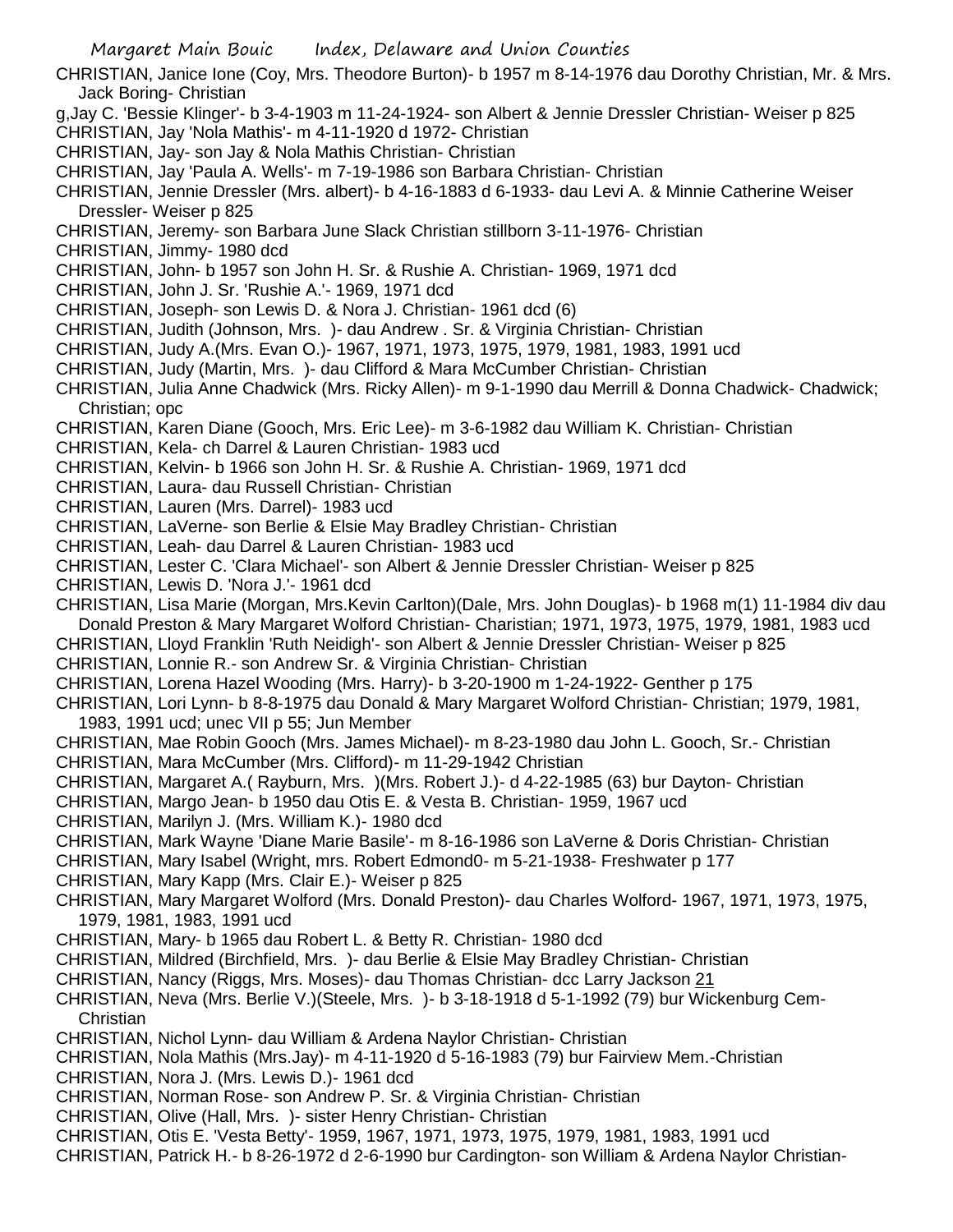**Christian** 

- CHRISTIAN, Paula A. Wells- dau Walter & Joy Wells- Christian
- CHRISTIAN, Preston O. 'Hazel J. Dillon'- b 10-2-1919 m 11-12-1939 d 9-6-1980 son Homer & Caroline Breece Christian- Christian; 1985 uch p 123; 1949, 1959, 1967, 1971, 1973, 1975, 1979 ucd
- CHRISTIAN, Priscilla- 1975 ucd
- CHRISTIAN, Rebecca Lynn Halley (Mrs. Ricky Allen)- m 11-2-1986 div 9-1989 dau Walter Halley- Christian
- CHRISTIAN, Ricky Allen 'Rebecca Lynn Halley''Julia Anne Chadwick'- b 1-1-1966 m 11-2-1986 div 9-1989 m(2) 9-1-1990 son Donald & Mary Margaret Wolford Christian- Christian; Chadwick; opc 1004; 1967, 1971, 1973, 1975, 1979, 1981, 1983, 1991 ucd
- CHRISTIAN, Robert Elmore 'Ellen Moore Howison'- m 8-29-1918- Howison (836)
- CHRISTIAN, Robert L. 'Betty R.'- 1980 dcd
- CHRISTIAN, Robert- son Mrs. Sarah Christian- Christian
- CHRISTIAN, Rochelle Lynn (Honaker, Mrs. Garry Randall)- m 3-29-1986, dau Dennis & Dolly Christian-Christian
- CHRISTIAN, Ronald- b 1956 son John H. Sr. & Rushie A. Christian- 1969, 1971 dcd
- CHRISTIAN, Rushie A. (Mrs. John H. Sr.)- 1969, 1971 dcd
- CHRISTIAN, Russell- son Homer & Caroline Breece Christian- Christian
- CHRISTIAN, Russell- son Jay & Nola Mathis Christian- Christian
- CHRISTIAN, Ruth A. (Felkner, Mrs. John F.)- b 1807 m 1830 d 1880- Hutchisson 27
- CHRISTIAN, Ruth Eleanor (Reagan, Mrs. Ronald)- b 1958 m 6-12-1976 dau Dorothy Christian, Mr. & Mrs. Jack Boring- Christian; 1971 dcd
- CHRISTIAN, Ruth Neidigh (Mrs. Lloyd Franklin)- Weiser p 825
- CHRISTIAN, Ruth Rothermel Grocer (Mrs. graydon W.)- Weiser p 825
- CHRISTIAN, Sam P.- unec II p 37
- CHRISTIAN, Sandra- dau Lewis D. & Nora J. Christian- 1961 dcd (7)
- CHRISTIAN, Sarah (Mrs. )- Mother Andrew P. Christian- Christian
- CHRISTIAN, Sharon- dau Lewis D. & Nora J. Christian- 1961 dcd (10)
- CHRISTIAN, Sharon- dau Otis & Vesta B. Christian- Christian; 1959 ucd (14)
- CHRISTIAN, Sharon- b 1963 dau Dorothy Christian, Mr. & Mrs. Jack Boring- Boring; 1971 dcd
- CHRISTIAN, Shirley (Ray, Mrs. )- dau Berlie & Elsie May Bradley Christian- Christian
- CHRISTIAN, Sue- b 1962 lived with Kenneth A. & Alice R. Adkins- 1971 dcd
- CHRISTIAN, Susanne (Mone, Mrs. Isaac)- Monnett p 2
- CHRISTIAN, Susie (Longstreth, Mrs. Floyd)- dau Jay & Nola Mathis Christian- Christian
- CHRISTIAN, Terry- son Clifford & Mara McCumber Christian- Christian
- CHRISTIAN, Terri Lynn- dau William A. Christian- engaged to Richard Todd Bauder- Christian
- CHRISTIAN, Terri- dau William K. Christian- Christian; 1980 dcd
- CHRISTIAN, Terry V. 'Carol Ann Stegner'- son LaVerne Christian- Christian
- CHRISTIAN, Thelma (Mrs. Cecil R.)- Christian
- CHRISTIAN, Thomas- dcc Larry Jackson 42
- CHRISTIAN, Timothy Jay 'Deanna Christina Waterhouse'- b 11-21-1967 m 7-26-1986 son George Jr. & Illene Buck Christian- Cowgill p 46
- CHRISTIAN, Vesta Betty (Mrs. Otis E.)- 1959, 1967, 1971, 1973, 1975, 1979, 1981, 1991 ucd
- CHRISTIAN, Virginia (Mrs. Andrew)- Christian
- CHRISTIAN, Virginia (Mrs. James)- 1980 dcd
- CHRISTIAN, William K. 'Marilyn J.'- 1980 dcd
- CHRISTIAN, William- son Lloyd Franklin & Ruth Neidigh Christian- Weiser p 825
- CHRISTIAN, William Mack 'Ardena Naylor'- b 5-19-1951 m 8-26-1971 son Preston O. & Hazel J. Dillon Christian- Christian; 1959, 1967, 1971 ucd
- CHRISTIANS, Flora Peak (Mrs. Ward)- d 1-18-1960 dau Richard & Magdalene Heimlich Peak- Chirstians CHRISTIANS, Ward 'Flora Peak'- Christians
- CHRISTIANS, William- son Ward & Flora Peak Christians- Christians
- CHRISTIANSEN, Catherine (Stein, Mrs. Frank)- Cowgill p 53
- CHRISTIANSEN, Duane L. 'Vergene Meeker'- Weiser p 771
- CHRISTIANSEN, Elise Eichhorst (Mrs. )- dau Fred & Olga Klatt Eichhorst- Genther p 236
- CHRISTIANSEN, Elizabeth Eichhorst (Mrs. )- dau Fred & Olga Klatt Eichhorst- Genther p 236 CHRISTIANSEN, Peter- Pabst 0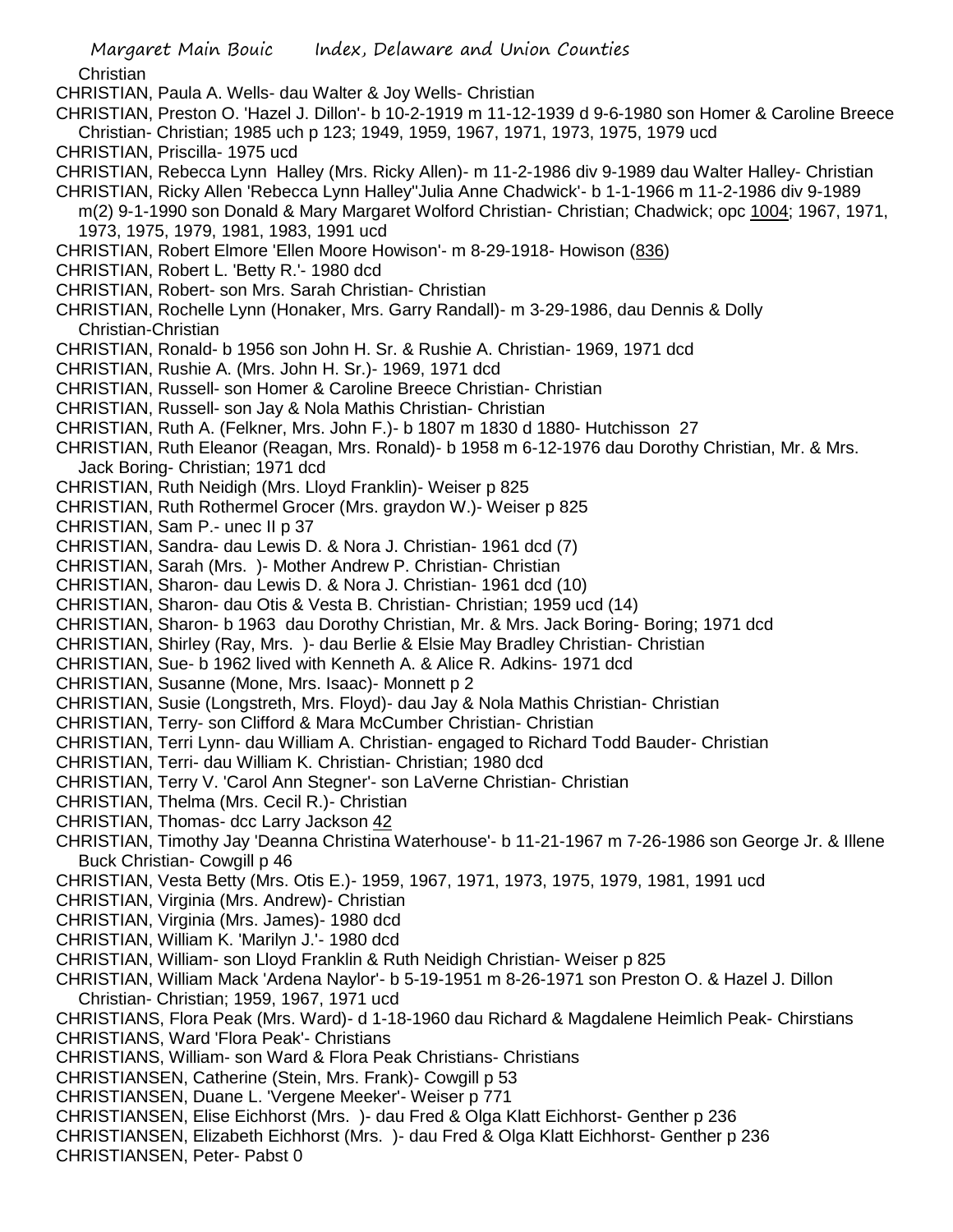- Margaret Main Bouic Index, Delaware and Union Counties CHRISTIANSEN, Sandra Lee- b 12-12-1943 dau Duane L. & Vergene Meeker Christiansen- Weiser p 771 CHRISTIANSEN, Susan- dau Elizabeth Eichhorst Christiansen- Genther p 236 CHRISTIANSEN, Vergene Meeker (Mrs. Duane L.)- b 5-2-1920 dau Charles & Ruth Cathern Grove Meeker-Weiser p 771 CHRISTIANSON, Elisabeth- b 11-6-1891 Delaware Town dau Rathmel T. & Lasetta Grote Christianson- dcb CHRISTIANSON, George Russell 'Helen Maxine Bowsher'- b 12-16-1919 m 2-15-1946 d 3-17-1975 -Cowgill p 9 CHRISTIANSON, Helen Maxine Bowsher (Mrs. Goerge Russell)- b 3-19-1925 m 2-15-1946 dau Dale H. & Jessie Bowsher- Cowgill p 9 CHRISTIANSON, Peter- to US 6-5-1881 from Denmark Naturalization 9-25-1886, delge VIII p 59 CHRISTIE, Eleanor Hills 9Mrs. )- dau Reuben Hills- delge VII p 33 CHRISTIE, Elizabeth Anne- dau Joseph Mitchell & Mary Christie- Christie CHRISTIE, Charles- son Joseph Mitchell & Mary Christie- Christie CHRISTIE, Eleanor Hills (Mrs. Joseph)- b 5-7-1890 d 7-14-1990 (100) Oak Grove Cem - dau R. E. & Ida Worline Hills- Christie CHRISTIE, James- Concord Tp- delge V p 54 CHRISTIE, Jean (Blauser, Mrs. Israel)- mother of Elizabeth Neds- 1985 uch p 103 CHRISTIE, Jessie (57-1894) Paris Tp uninf p 8 CHRISTIE, Joseph 'Eleanor Hills'- christie CHRISTIE, Joseph- son Joseph Mitchell & Mary Christie- Christie CHRISTIE, Joseph Mitchell 'Mary'- d 12-6-1973 (51) Oak Grove Cem son Joseph & Eleanor Hills Christie-**Christie** CHRISTIE, Mary (Mrs. Joseph Mitchell)- Christie CHRISTIE, Rev. M. B.- 1908 dch p 635 CHRISTIE, P. S.- delge VII p 44 CHRISTIN, H. 'Lana M.'- 1971 ucd CHRISTIN, James- Christin CHRISTIN, Janet- b 1963 dau H. & Lana M. Christin- 1971 ucd CHRISTIN, Lana M. (Mrs. H.)- 1971 ucd CHRISTIN, Margaret Elizabeth- b 5-3-1969- dau James Christin- Christin CHRISTIN, Matthew- son James Christin- Christin CHRISTIN, Trace- b 1969 ch H. & Lana M. Christin- 1971 ucd CHRISTINIAN, John- b 11-8-1884 delaware Tp son Peter R. & Lizetta Grote Christinian- dcb CHRISTLER, Franklin-1870C Marysville-Paris Tp 1 p 1 (21,0) CHRISTLIP, Christina (Reed, Mrs. Jesse)- 1985 uch p 75 CHRISTMAN, Amanda- dau Criag Christman- Christman CHRISTMAN, Betty (Slemmons, Mrs. )- dau Howard & Emma Josephine Matthews Christman-Christman CHRISTMAN, Caroline (Kinnel, Mrs. Jacob)- dau Daniel Christman- 108 dch p 854 CHRISTMAN, Craig A.- son Ima Christman- engaged to Melissa Meeks- Christman CHRISTMAN, Craig 'Cynthia Wright'- Christman CHRISTMAN, Craig- son Howard & Emma Josephine Matthews Christman- Christman CHRISTMAN, Craig Michael- son Craig Christman- Christman CHRISTMAN, Cynthia Wright (Mrs. Craig)- b 3-22-1965 d 8-3-1993 (28) bur Marion- dau Bernard & Carol Knipper Wirght- Christman CHRISTMAN, Daniel- 1908 dch p 854 CHRISTMAN, Edward 'Elizabeth Freshwater'- Freshwater p 134 CHRISTMAN, Edward T.- b 12-30-1876 Genoa Tp son Mathias & ELizabeth Bartlet Christman- dcb CHRISTMAN, Elizabeth Freshwater (Pearson, Mrs. Dan)(Lentz, Mrs. Roy)(Rodgers, Mrs. Ronald)(Mrs. Edward)- b 9-13-1906 d 5-23-1962 dau Robert & Mary Jane Ralston Freshwater - Freshwater p 134
- CHRISTMAN, Ema Josephine Matthews (Mrs. Howard)- b 12-13-1913 d 12-7-1993 (79) bur Marion- dau Edwin W. & Myrtle H. Matthews- Christman
- CHRISTMAN, Emma (Trapp, Mrs. George Peter)- 1985 uch p 139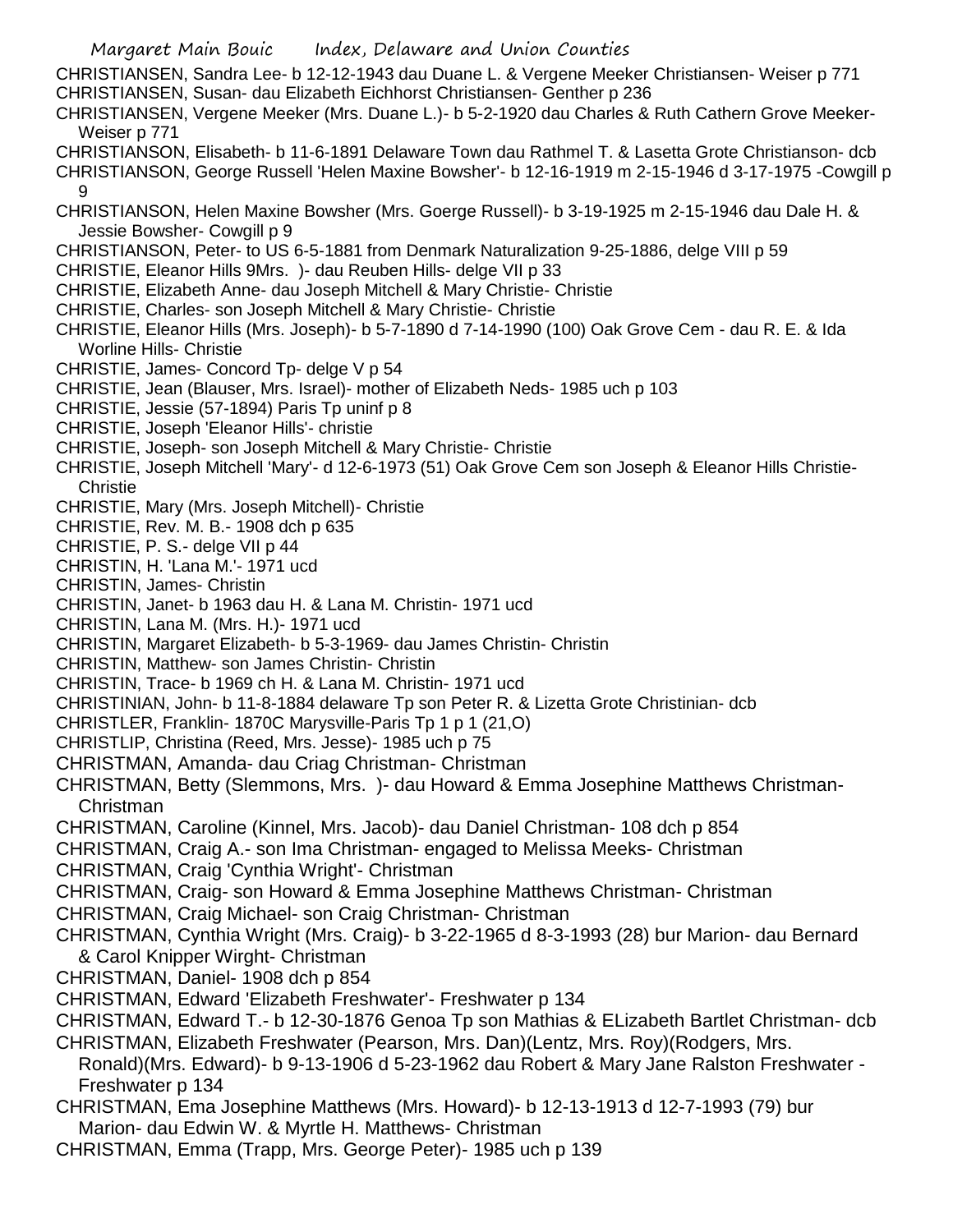- Margaret Main Bouic Index, Delaware and Union Counties CHRISTMAN, G. W.- 1880C Genoa Tp p 450D CHRISTMAN, Henry- hadc p 26; 1849 Genoa Tp; dcw Bk 4 p 8(2) witness; 1880C Genoa Tp p 405D CHRISTMAN, Henry- b 5-5-1881 Delaware Town son George W. & Maggie Wurm Christman- dcb CHRISTMAN, infant- b 2-9-1880 Genoa Tp son George W. & Maggie Wurm Christman- dcb CHRISTMAN, Howard 'Emma Josephine Matthews'- d 1963- Christman CHRISTMAN, Ima (Mrs. )- Christman CHRISTMAN, John A. 'Mildred'- 1971, 1980 dcd CHRISTMAN, Josie Rayburn (Mrs. )- dau David & Mary Howsman Rayburn- unec XII p 31, Madison Democrat CHRISTMAN, Melba (Killen, Mrs. )- dau Howard & Emma Josephine Matthews Christman-Christman CHRISTMAN, Mildred (Mrs. John A.)- 1971, 1980 dcd CHRISTMAN, Rose (Leadford, Mrs. )- dau Howard & Emma Josephine Matthews Christman-Christman CHRISTMAN, Rosetta- 1969 dcd CHRISTMAN, Vena (Sandridge, Mrs. )- dau Howard & Emma Josephine Matthews Christman-Christman CHRISTNER, Carrie (Stutzman, Mrs. Joe)- dau Noah & Martha Yoder Christner- Christner CHRISTNER, Dennis- son Eli N. & Ruth Melhorn Christner- Christner CHRISTNER, Donald- son Eli N. & Ruth Melhorn Christner- Christner CHRISTNER, Edna Mae (Hershberger, Mrs. Emanuel S.)- dau Noah & Martha Yoder Christner-Christner; Hershberger CHRISTNER, Eli N. 'Ruth Melhorn'- b Pl City d 1-9-1982 (66) bur New Philad. son Noah & Martha Yoder Christner- Christner CHRISTNER, Glen- son Noah & Martha Yoder Christner- Christner CHRISTNER, Jo Anne (Kindschi, Mrs. )- dau Joseph M. & Verbal Stutzman Christner- Christner CHRISTNER, Joe- son Noah & Martha Yoder Christner- Christner CHRISTNER, Joseph- son Eli N. & Ruth Melhorn Christner- Christner CHRISTNER, Joseph M. 'Verbal Stutzman'- b 12-22-1909 m 11-4-1929 d 1-7-1989 (79) bur Sharon Menonite Cem- son Noah & Martha Yoder Christner- Christner CHRISTNER, Katie Miller (Mrs. Ollie N.)- m 2-4-1932- Christner CHRISTNER, Kenneth Dale- son Joseph M. & Verbal Stutzman Christner- Christner CHRISTNER, Lula H.(Frey, Mrs. Jonas)- m 2-22-1942 d 1-20-1993 (75) Bethel Mennonite Cem- dau Noah & Martha Yoder Christner- Christner CHRISTNER, Martha Ellen (Yutzy, Mrs. )- dau Ollie N. & Kate Miller Christner- Christner CHRISTNER, Martha Yoder (Mrs. Noah)- Christner CHRISTNER, Mary (Borntrager, Mrs.John- dau Noah & Martha Yoder Christner- Christner CHRISTNER, Mary- dau Joseph M. & Verbal Stutzman Christner- Christner CHRISTNER, Noah 'Martha Yoder'- Christner CHRISTNER, Ollie N. 'Katie Miller'- m 2-4-1932 d 4-13-1987 (75) bur Mennonite Cem- son Noah & Martha Yoder Christner- Christner CHRISTNER, Paul- son Noah & Martha Yoder Christner- Christner CHRISTNER, Paul Edward- son Ollie N. & Kate Miller Christner- Christner CHRISTNER, Philip- son Eli N. & Ruth Melhorn Christner- Christner CHRISTNER, Priscilla- dau Eli N. & Ruth Melhorn Christner- Christner CHRISTNER, Ruth Melhorn (Mrs. Eli N.)- Christner CHRISTNER, Ted- son Willis Christner- engaged to Cindy Swartz- Christner CHRISTNER, Verbal Stutzman (Mrs. Joseph M.)- m 11-4-1929- Christner
- CHRISTNER, William- son Eli N. & Ruth Melhorn Christner- Christner
- CHRISTNER, Willis- son Noah & Martha Yoder Christner- Christner
- CHRISTOPHER, Andrew James (9 mos 12-1987)- son James & Phyllis Christopher- Christoher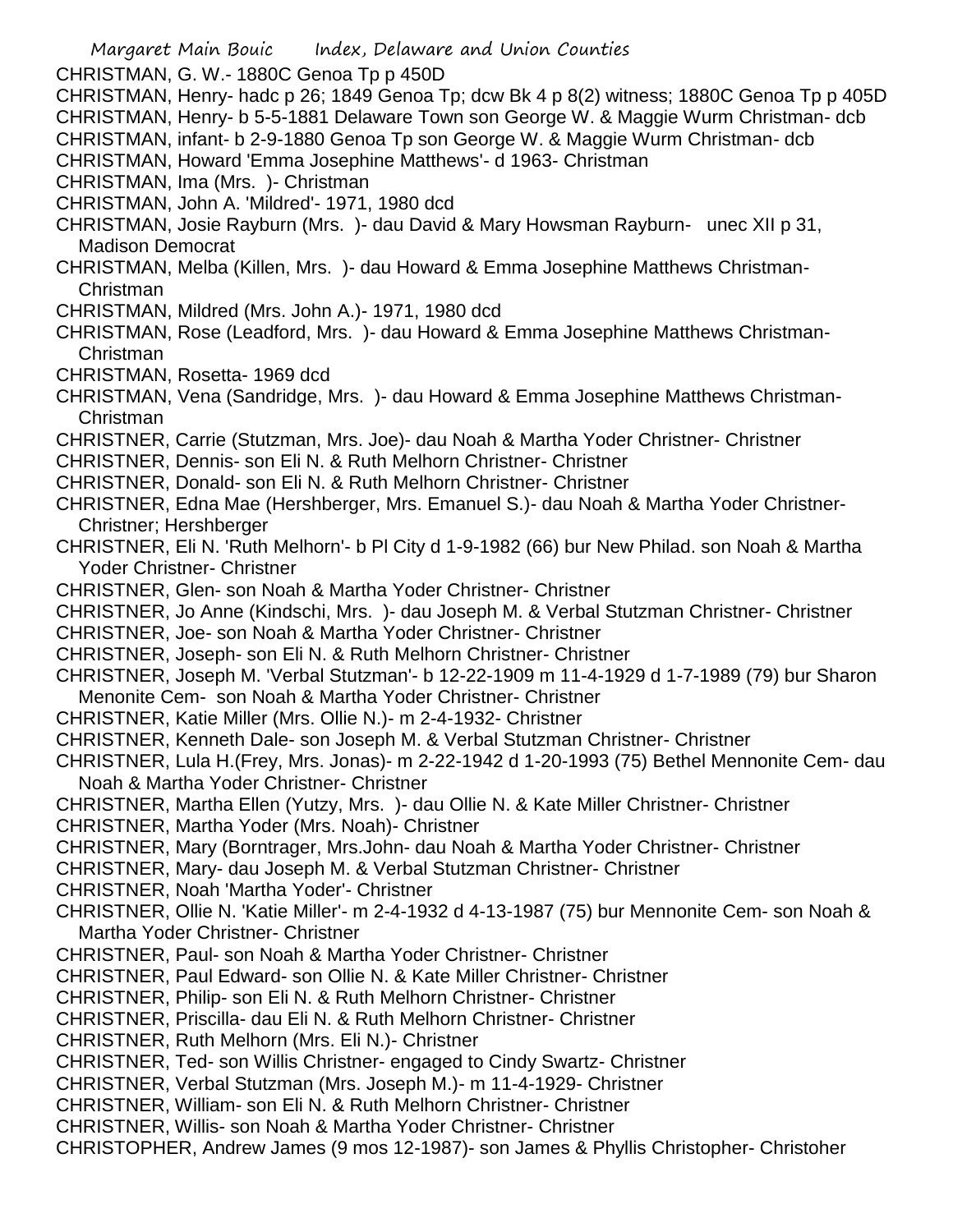Margaret Main Bouic Index, Delaware and Union Counties CHRISTOPHER, Ann Elizabeth Stephens (Mrs. Troy Douglas)- m 2-19-1977 dau Charles S. Stephens & Mrs. Harold G. Wells- Christopher CHRISTOPHER, James 'Phyllis'- d 12-8-1987 (30)- Christopher CHRISTOPHER, Mary (Morane, Mrs. James)- m 9-18-1829 Madison Co unec VII p 24 CHRISTOPHER, Megin Marie (2-1987)- dau James & Phyllis Christopher- Christopher CHRISTOPHER, Nancy (McKittrick, Mrs. Archie)- McKitrick p 412 CHRISTOPHER, Phyllis (Mrs. James)- Christoher CHRISTOPHER, Troy Douglas 'Ann Elizabeth Stephens'- m 2-19-1977 son Troy D. Christopher-**Christopher** CHRISTY, Jason Andrew- b 1968 son Rev. James Robert & Sandra Jean Blue Christy- 1985 uch p 15; 1971, 1973 ucd; Christy CHRISTY, Arthur- son Arthur H. Christy- Christy CHRISTY, Arthur H. 'Grace'- son Harry J. & Elsie F. Christy- Christy; 1971 ucd CHRISTY, Blanche (Mrs. Max H.)- Christy CHRISTY, Brenda- dau Arthur Christy- Christy CHRISTY, Carla J. (Mrs. James L.)- 1980 dcd CHRISTY, Chancy L. 'Elifrede'-m 9-3-1939 Christy; 1971, 1973, 1975, 1979, 1981, 1983 ucd CHRISTY, Clarence N.- son Harry J. & Elsie F. Christy- Christy CHRISTY, Clark (13-1885) Paris Tp- uninf p 2 CHRISTY, Dale Andis 'Gayle'- 1969, 1971, 1980 dcd CHRISTY, David- hmp p 159 CHRISTY, Denie- 1971 ucd CHRISTY, Eleanor Hills (Mrs. Joseph Mitchell)- Christy CHRISTY, Elifrede (Mrs. Chancy L.)- 1971, 1975, 1979, 1981, 1983, 1991 ucd; Christy CHRISTY, Elizabeth (Rea, Mrs. Rev. John)- dau John Christy- 1883 uch V p 313 CHRISTY, Elsie F. (Mrs. Harry J.)- d 2-20-1980 (79) bur Galena- Christy; 1971 dcd CHRISTY, Elsie Lee (Weihrauch, Mrs. James Michael)- m 6-3-1967- Christy CHRISTY, Erica Chelsey- b 2-1-1988 dau Rick & Michele Polenz Christy- St. Paul p 76 CHRISTY, Evelyn L. (Mrs. John W.)- 1961, 1969, 1971, 1980 dcd CHRISTY, Faye Christy (Mrs. )(Snider, Mrs. Zane)- m 11-21-1963 dau W. G. Kitchen- Christy CHRISTY, Gayle (Mrs. Dale Andis)- 1969, 1971, 1980 dcd CHRISTY, Grace (Mrs. Arthur H.)- 1971, 1973 ucd CHRISTY, Grace (Hall, Mrs. )- sister Harry J. Christy- Christy CHRISTY, Hannah (42-1885) returned to Clinton O.- Paris Tp uninf p 2 CHRISTY, Harry J. 'Elsie F.'- d 9-10-1971(66) bur Glaena- Christy; 1969, 1971 dcd CHRISTY, Jack- b 1956 son John W. & Evelyn I. Christy- 1969, 1971 dcd CHRISTY, Jacqueline- b 1967 dau James L. & Carla J. Christy- 1980 dcd CHRISTY, James L. 'Carla J.'- 1980 dcd CHRISTY, Rev. James Robert 'Sandra Jean Blue'- m 12-28-1963 son Chancy & Elifrede Christy-Christy; 1985 uch p 12; unvmec p 15, 36, 42; 1971, 1973 ucd CHRISTY, Jane- b 1952 dau John W. & Evelyn L. Christy- 1961, 1969 dcd CHRISTY, Jason- b 1974 son James L. & Carla J. Christy- 1980 dcd CHRISTY, Jennifer- b 1971 dau James L. & Carla J. Christy- 1980 dcd CHRISTY, Jim- b 1959 son John W. & Evelyn I Christy- 1961, 1969, 1971 dcd CHRISTY, Joan- unec VI p 5 CHRISTY, John- 1883 uch V p 313 CHRISTY, John H.- brother Harry J. Christy- Christy CHRISTY, John- son John W. & Evelyn Christy- 1961 dcd (4) CHRISTY, John W. 'Evelyn'- son Harry J. & Elsie F. Christy- Christy; 1961, 1969, 1971, 1980 dcd CHRISTY, Joseph Mitchell 'Eleanor Hills'- d 2-25-1966 Oak Grove Cem - Christy CHRISTY, Kyle Edward- b 4-18-1983 son Rick & Michele Polenz Christy- St. Paul p 76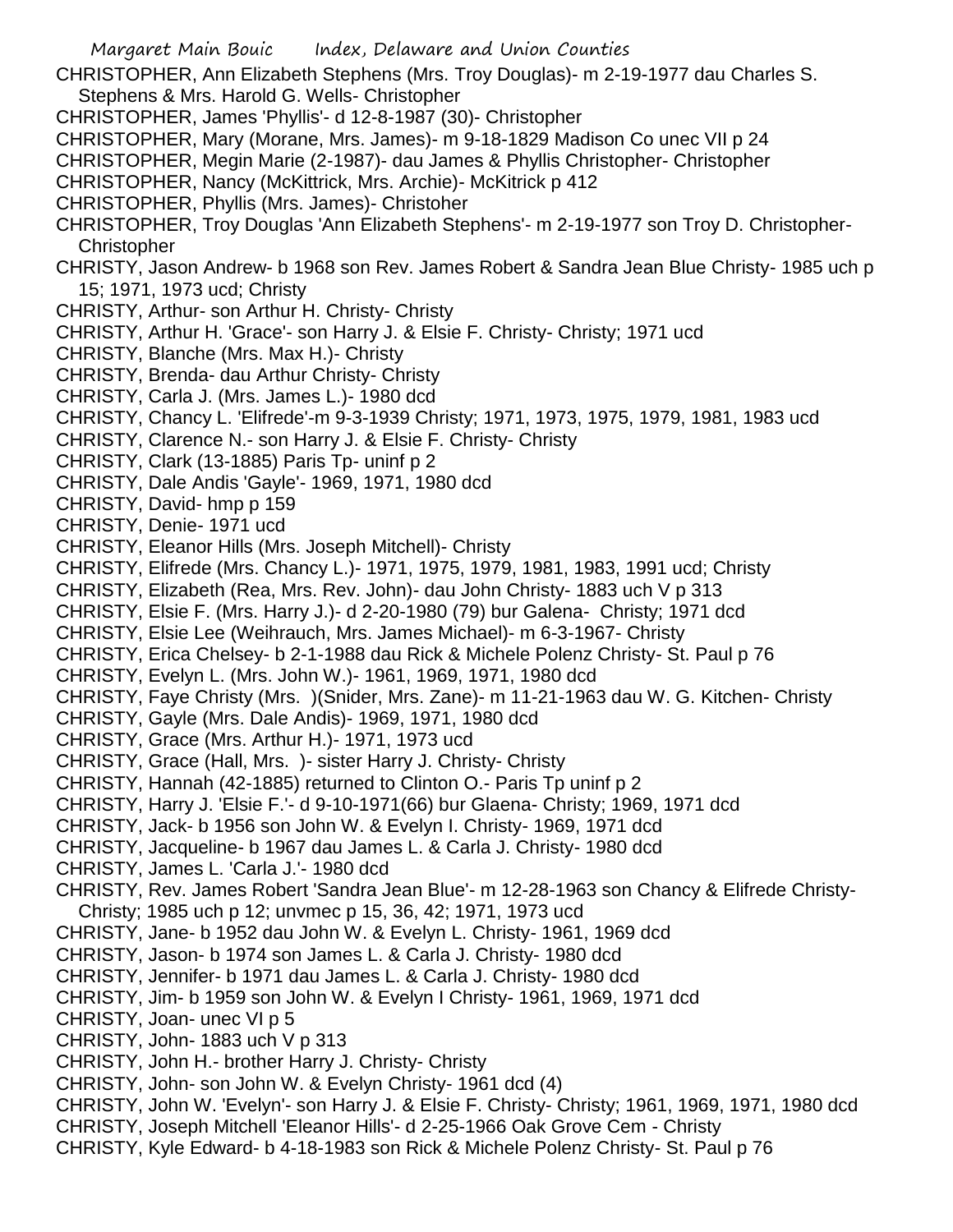Margaret Main Bouic Index, Delaware and Union Counties CHRISTY, Laina Suzanne-(13-1985) adopted 10-1975 dau Rev. James Robert & Sandra Jean Blue Christy- 1985 uch p 12; Christy CHRISTY, Linda Mae- dau Arthur H. Christy- Christy CHRISTY, Max/Maxie H. 'Blanche'- d 11-17-1976 (49) bur Fairview Mem.- son Harry J. & Elsie F. Christy- Christy CHRISTY, Michele Polenz (Mrs. Rick)- b 8-21-1960 m 3-28-1982 dau Lester & Nancy Graves Polenz- St. Paul p 76 CHRISTY, Nellie (Holley, Mrs. )- sister Harry J. Christy- Christy CHRISTY, Noah Derrick- b 8-18-1985 son Rick & Michele Polenz Christy- St. Paul p 76 CHRISTY, Pamela- b 1965 dau Dale Andis & Gayle Christy- 1969, 1971, 1980 dcd CHRISTY, Pamela b 1955 dau John W. & Evelyn I. Christy- 1961, 1969, 1971 dcd CHRISTY, Rick 'Michele Polenz'- b 8-25-1956 m 3-28-1982 St. Paul p 76 - CHRISTY, Samuel (62-1885) Paris Tp returned to Clinton O.- uninf p 2 CHRISTY, Samuel (9mo-1885) paris Tp returned to Clinton O.- uninf p 2 CHRISTY, Sandra Jean Blue (Mrs. Rev. James Robert)- b 4-25-1941 dau George Nelson & Mary Florence Shuman Blue- 1985 uch p 12 Christy; unvmec p 15 CHRISTY, Sarah J. (8-1885) Paris Tp returned to Clinton O.- uninf p 2 CHRISTY, Ted- son John W. & Evelyn L. Christy- 1961, 1969, 1971 dcd CHRISTY, Terry- son Chancy & Elifrede Christy- Christy CHRISTY, Tina- b 1969 dau Dale A. & Gayle Christy- 1971, 1980 dcd CHRISWELL (Chriswell?)- Cinda R.- dau Mary J. Chriswell- 1870C Jackson Tp 83-82 p 12 (8,O) CHRISWELL, Emily C.- dau Mary J. Chriswell- 1870C Jackson Tp 83-82 p 12 (16,O) CHRISWELL, Mary J.- 1870C Jackson Tp 83-82 p 12 (46,O); 1880C Jackson Tp p 0233 CHRISWELL, William H.- son Mary J. Chriswell- 1870C Jackson Tp 83-82 12 (14,O) CHRORMAN, T.- uca p 65 CHRYSLER, infant- b 2-22-1885 Delaware Town son I. F. & Delia Blaine Chrysler-dcb CHRYSLER, Walter- delge III p 34 CHRYSOSTOM, John 'Rachel Kennedy'- m 1945- Chrysostom CHRYSOSTOM, John- son John & Rachel Kennedy Chrysostom- Chrysostom CHRYSOSTOM, Paul Mark- son John & Rachel Kennedy Chrysostom- Chrysostom CHRYSOSTOM, Theodosia- dau John & Rachel Kennedy Chrysostom- Bhrysostom CHRYSOSTOM, Rachel Kennedy (Mrs. John)- b 9-5-1920 m 1945 d 2-24-1971 Oakdale Cem II p 159 (M-R24-10) dau Paul & Hersie Flood Kennedy- Chrysostom CHRYSTAL, Dan- 1980 dcd CHRYSTAL, John M. 'Joyce'- 1980 dcd CHRYSTAL, Joyce (Mrs. John M.)- 1980 dcd CHRYSTAL, Margaret Joyce (Cabrera, Mrs. John Carlos)- b 1969 m 6-30-1990 dau John M. & Joyce Chrystal- Cabrera; 1980 dcd CHRYSTOWSKI, Madelina T. Pilsbury (Mrs. Victor V.)- Chrystowski CHRYSTOWSKI, Stella (Mrs. Victor,Sr.)- Chrystowski CHRYSTOWSKI, Victor V. 'Madeline T. Pilsbury'- b 10-18-1928 d 4-23-1992 (63) bur Delphos- son Victor V. Sr. & Stella Chrystowski- Chrystowski CHRUSTOWSKI, Victor V. Sr 'Stella'- Chrystowski CHRYSTOWSKI, Victor,III- son Victor V. & Madeline T. Pilsbury Chrystowski- Chrystowski CHU, Albert- b 1979 son Siou-Ming & Mei-Shi Chu- 1981, 1983 ucd CHU, Elena- b 1977 dau Siou-Ming & Mei-Shi Chu- 1981, 1983 ucd CHU, Jeffrey- b 1981 son Siou-Ming & Mei-Shi Chu- 1981, 1983 ucd CHU, Mei-Shi (Mrs. Siou-Ming)- 1981, 1983 ucd CHU, Siou-Ming 'Mei-Shi'- 1979, 1981, 1983 ucd CHUBB, Beverly- b 10-2-1946 dau Leroy & Janet Muggio Chubb-- Weiser p 828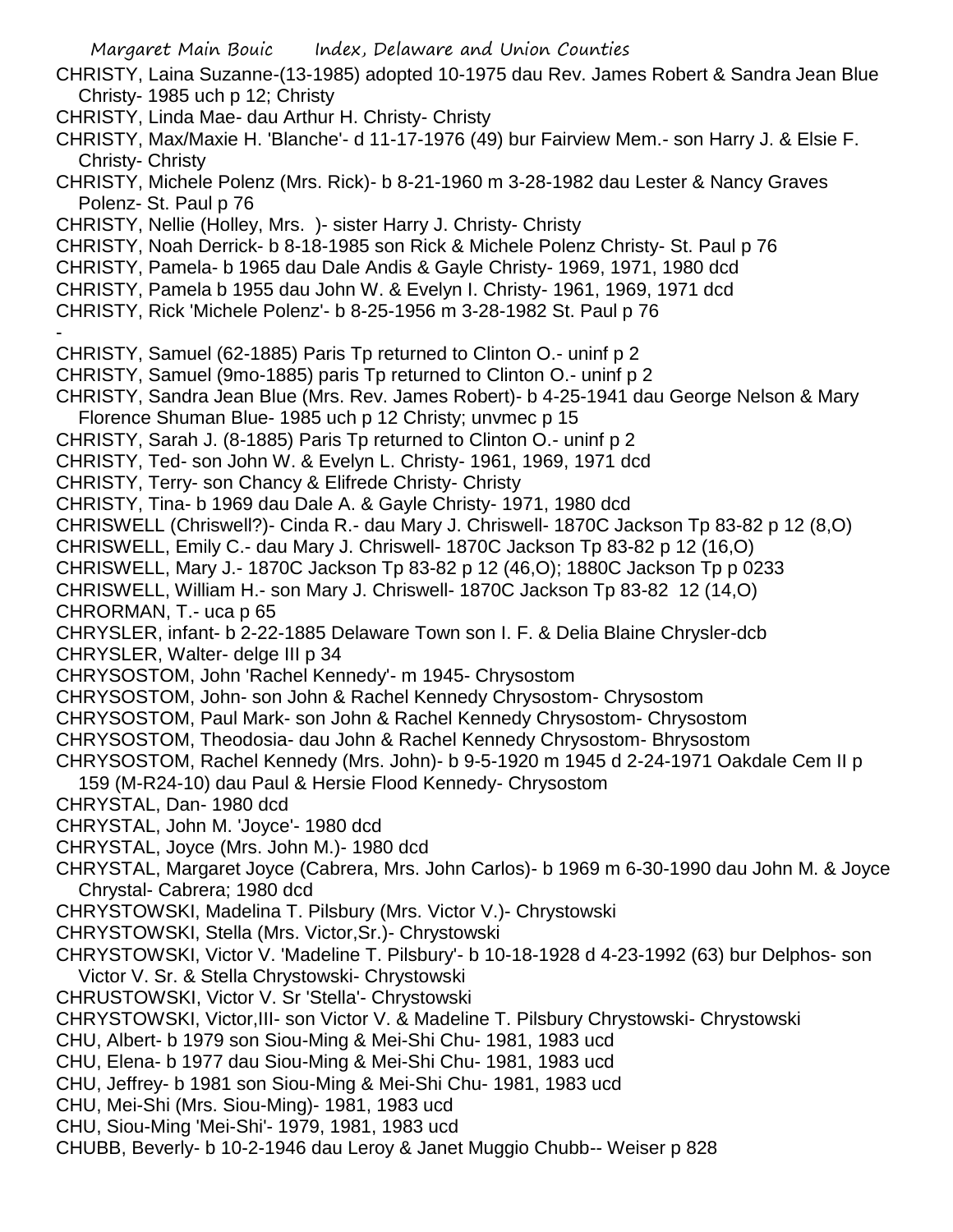Margaret Main Bouic Index, Delaware and Union Counties CHUBB, Catharine Weiser (Mrs. Joseph)- dau John & Sarah Spitler Weiser - Weiser p 493 CHUBB, Charles Clayton 'Grace Alvest Koppenhaver'- b 1-3-1897 m 9-4-1924- Weiser p 322 CHUBB, Grace Alvest Koppenhaver (Mrs. Charles Clayton)- b 10-24-1907 m 9-4-1924 dau Charles Milton & Agnes Cathren Kratzer Koppenhaver- Weiser p 322 CHUBB, James- 1975 ucd CHUBB, Janet Muggio (Mrs. Leroy)- b 9-4-1927 dau Cataldo & Violet Dressler Muggio- Weiser p 828 CHUBB, Joseph 'Catharine Weiser'- Weiser p 493 CHUBB, Leroy 'Janet Muggio;- Weiser p 828 CHUBB, Marian Jean (Horley, Mrs. La Mar Victor)- b 3-8-1925 m 2-7-1946 dau Charles Clayton 7 Grace Alvest Koppenhaver- Weiser p 322 CHUBB, Mary (Hager, Mrs. John)- m 1763- Genther p 169 CHUBB, Rollo- Sand p 1; Grad Delaware HS 1885, delge VII p 6 CHUGGAGE, Matilda- 1915 uch p 457 CHUHA, Bonnie L. (Mrs. Edward F.)- 1979, 1981, 1983, 1991 ucd CHUHA, Chris- b 1973 ch Edward F. & Bonnie L. Chuha- 1979, 1981, 1983 ucd CHUHA, Edward F. 'Bonnie L.- 1979, 1981, 1983, 1991 ucd CHUHA, Laura- b 1969 dau Edward F. & Bonnie L. Chuha- 1979, 1981, 1983, 1991 ucd CHUHA, Scott- b 1974 son Edward F. & Bonnie Chuha- 1981, 1983 ucd CHUMBERY, Florence- 1880c Jerome Tp p 140A CHUMLEY, Abe 'Wanda J.'- 1983, 1991 ucd CHUMLEY, Vicki- b 1971 dau Abe & Wanda J. Chumley- 1983 ucd; engaged to Shawn W. Plumley CHUMLEY, Wanda J. (Mrs. Abe)- 1983, 1991 ucd CHUMLEY, Wendy- b 1963 ch Abe & Wanda J. Chumley- 1983 ucd CHUNER, Lois- 1880C Genoa Tp p 404B CHUNN, Charles- Powers p 87 CHUNN, Laik- Nash p 140 CHUNN, Mary Ann- dau Ann Nash- Nash p 141, 153 CHURCH, A. C. 'Edith Brown'- Church CHURCH, Amber- b 1986 dau Michael E. & Kathy L. Church- 1991 ucd CHURCH, Amy- b 1963 dau Richard A. & Nancy A. Church- 1969, 1971, 1980 dcd CHURCH, Arnold 'Elizabeth W. Reid'- d 2-29-1972-son Wallace & Frances Turner Church- Church CHURCH, Arnold- son Arnold & Elizabeth W. Reid Church- Church CHURCH, Richard Austin 'Maude Lenore''Rheresa'- b 6-1-1905 d 4-16-1995 (89) bur Ada- son A. C. & Edith Brown Church- Church CHURCH, Belinda M.- dau Donald Church- Church CHURCH, Ben- lives Plain City- Church CHURCH, Benjamin F.'Rhoda'- d 7-1-1986 (71) bur Forest Grove- son Wallace & Frances Turner Church- Church CHURCH, Benjamin Jr.- son Benjamin F. & Rhoda Church- Church CHURCH, Betty J. Taylor (Bradley, Mrs. )(Mrs. )- b 5-14-1955 d 2-17-1988 bur Maple Grove- dau Kenneth & Edna Kemp Taylor- Church CHURCH, Bobby- son Walter Edward Church- Church CHURCH, ---(Douglas, Mrs. Ben)- dau Walter Edward Church- Church CHURCH, ---(Poland, Mrs. Carl)- dau Walter Edward Church- Church CHURCH, ---(Taylor, Mrs. Lowell)- dau Walter Edward Church- Church CHURCH, Caleb- b 4-4-1712 son Nathaniel & Judith Bosworth Church- Powers Pat p 78 CHURCH, Carl 'Margaret Pendleton'- m 12-18-1961 son Carl Church Sr.- Church CHURCH, Carol- dau Benjamin F. & Rhoda Church- Church

- CHURCH, Cathy/Kathy (Mrs. Michael)- 1975, 1991 ucd
- CHURCH, Charles- son Richard & Maude Lenore Church- Church
- CHURCH, Cormen 'Roszella'- 1949 ucd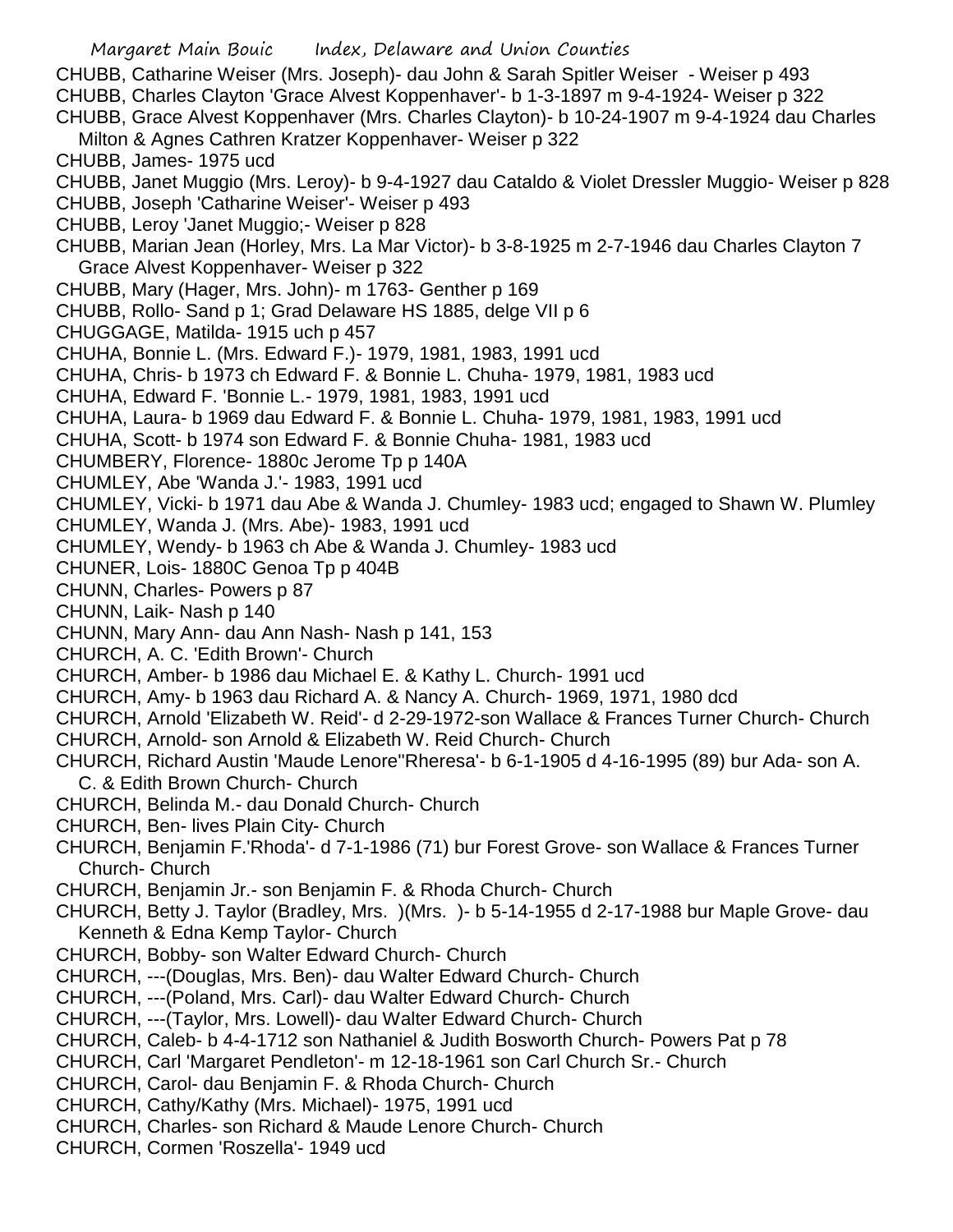Margaret Main Bouic Index, Delaware and Union Counties CHURCH, Cynthia- b 1954 dau James E. & Evelyn Church- 1959, 1967, 1971 ucd CHURCH, David 'Elzine'- 1969 dcd CHURCH, David Arthur'Michelle Roach'- b 1970 m 4-16-1994 son Richard A. & Nancy A. Church-1969, 1971, 1980 dcd CHURCH, David- son Nile G. & Mary B. Church- Church CHURCH, Dawn Michelle Roach (Mrs. David Arthur)- m 4-16-1994 dau George & Carol Roach-Church CHURCH, Debbie- b 1966 dau James E. & Evelyn Church-engaged to David Ulsh- Church; 1967, 1971, 1973, 1975, 1979, 1981, 1983 ucd CHURCH, Delorous (Parkins, Mrs. )- dau Flora Church- Church CHURCH, Donald (Tag)- d 11-6-1982 (62) bur Forest Grove- son Wallace & Frances Turner Church-**Church** CHURCH, Donald C.- son Donald Church-Church CHURCH, Donald- son Cormen & Roszella Church- 1949 ucd CHURCH, Doris (Mckittrick, Mrs. Archie)- McKitrick p 412 CHURCH, Edith- dau Cormen & Roszella Church- 1949 ucd CHURCH, Edith Brown (Mrs. A. C.)- Church CHURCH, Edward- 1915 uch p 327 CHURCH, Elaine (Mrs. David)- 1969 dcd CHURCH, Elizabeth W. Reid (Mrs. Arnold)- b 5-28-1919 Springfield d 2-18-1987 bur Oak Hill, London- dau Warren W. & Ida Jackson Reid- Church CHURCH, Emma L. (Mrs. Leonard G.)- b 1847 Pa d 6-19-1926 (79) Oakdale Cem 3827 (F121) I p 126 (F-R7-16) CHURCH, Dr. E. P.- dcga p 52 dental surgeon Ohio State Gazette 11-4-1830 CHURCH, Evelyn/Emma (Mrs. James E.)- 1959, 1967, 1971, 1973, 1975, 1979, 1981, 1983, 1991 ucd CHURCH, Flora (Mrs. )- Church CHURCH, Flossie V. Norris (Mrs. Walter)- b 5-27-1905 m 5-31-1923 d 7-18-1976 dau Samuel & Arminta Pounds Norris- Church- 1969 dcd CHURCH, Frances J.- b 1849 Pa d 2-25-1928 (78y) Oakdale Cem 4001 (E251) I p 7 CHURCH, Frances (Mrs. Wallace)- Church CHURCH, Frankie May- d 2-24-1885 (1y10m)- Oak Grove Cem 205 I p 7 (E-R7-2) CHURCH, Garland 'Travis'- son Wallace & Frances Turner Church- Church 1959 ucd CHURCH, Henry- Pabst 2 p 102 CHURCH, Herbert H. (Sparky) 'Sally'- d 1-22-1982 (59) bur Forest Grove- son Wallace & Frances Turner Church -Church CHURCH, Inez (Brelish, Mrs. )- dau Flora Church- Church CHURCH, Irene (Devlin, Mrs. )- dau Flora Church- Church CHURCH, James- Church CHURCH, James- hmp p 144 CHURCH, James E. 'Evelyn P.''Emma'- 1959., 1967, 1971, 1973, 1975, 1979, 1981, 1983, 1991 ucd CHURCH, James Melvin- son Arnod & Elizabeth W. Reid Church- Church CHURCH, James- b 1973 son Richard A. & Nancy A. Church- 1971, 1980 dcd CHURCH, James- son Walter Edward Church- Church CHURCH, Jean (Kopfstein, Mrs. )- dau Richard Austin & Maude Lenore Church- Church CHURCH, Jemima (Boardman, Mrs. Jeremiah)- m 9-27-1808 onwq I CHURCH, Jennie Alden (Mrs. )- dau Uriah Stotts & Hattie Apple Alden- 1915 uch p 1068 CHURCH, Jill Lorraine Smith (Mrs. Michael Allen)- m 9-14-1991 dau Robert & Donna Van Atta Smith-Church CHURCH, Joseph 'Lydia Randall'- Maugans Anc p 112 CHURCH, J. S.- 1883 uch IV p 490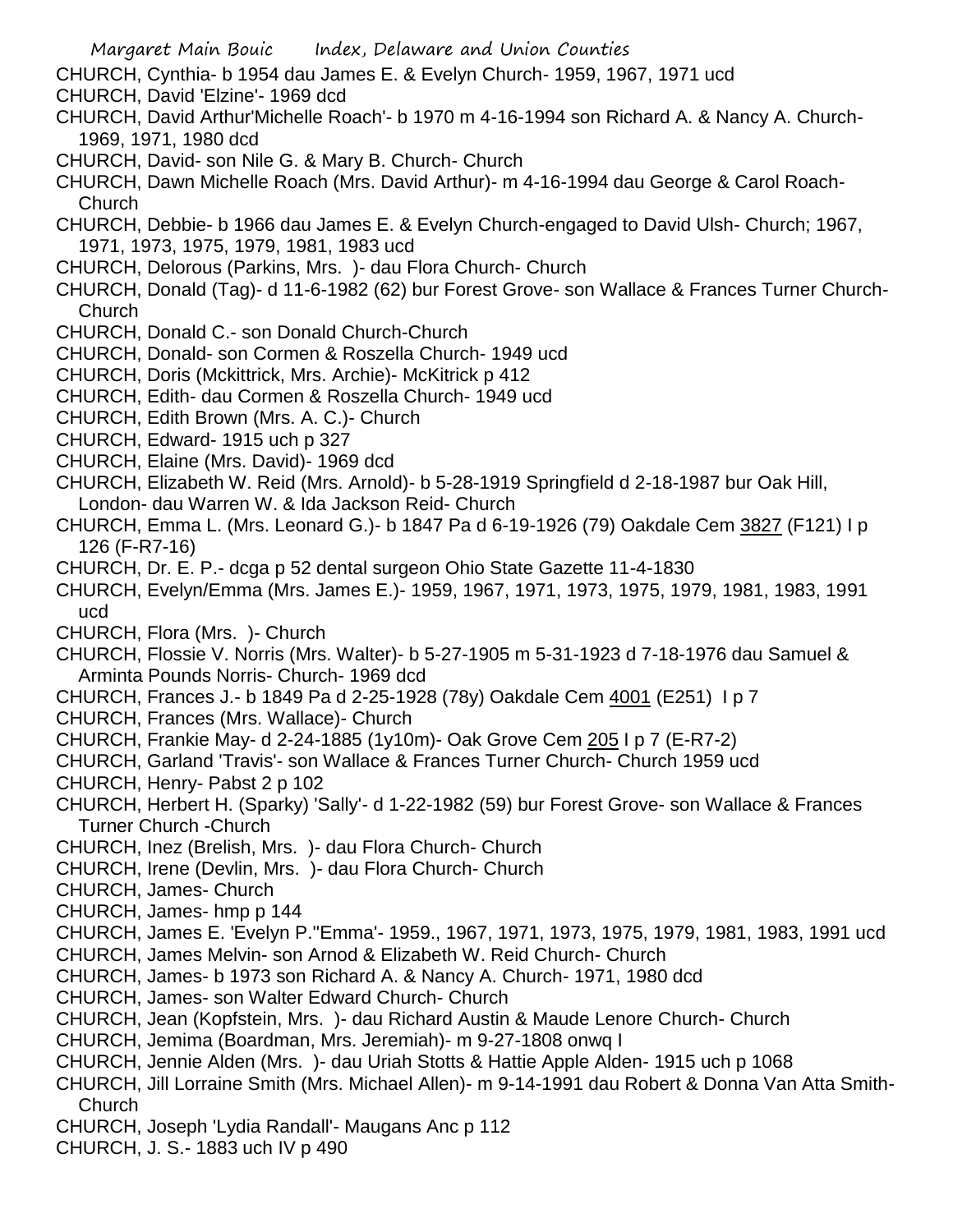- Margaret Main Bouic Index, Delaware and Union Counties CHURCH, Judith Bosworth (Mrs. Nathaniel)- Powers Pat p 78 CHURCH, Julia- d 8-13-1912 (18-5-9) Oakdale Cem 2478 (25E) I p 7 (E-R7-2) CHURCH, Karen (Mrs. Charles)- Church CHURCH, Kathleen (Washington, Mrs. Lee)- sister Benjamin F. Church- Church CHURCH, Katy L. (Mrs. Michael E.)- 1979, 1981, 1983 ucd CHURCH, Kay- dau Benjamin F. & Rhoda Church- Church CHURCH, Kay (Mahoffey, Mrs. )- dau Richard & Maude Lenore Church- Church CHURCH, Laura/Lori b 1975 dau Michael & Cathy Church- 1975, 1983 ucd CHURCH, Laverne- ch Cormen & Roszella Church- 1949 ucd CHURCH, Leonard G. - b 1846 NY d 6-16-1913 (69y3m) Oakdale Cem 2557 (F121) I p 126 (F-R7-16); 1915 uch p 349; Marysville p 69 CHURCH, Leslie L., #617 researching Beiber, Ziegler- delge X p 38 CHURCH, Lester G. 'Rita'- 1971 dcd CHURCH, Lizzie (Mrs. )- hmp p 144 CHURCH, Lori- b 1975 dau Micahel E. & Kathy L. Church- 1979, 1981, 1983, 1991 ucd CHURCH, Lucy (Kellogg, Mrs. S. R.)- 1908 dch p 861 CHURCH, Lydia Randall (Mrs. Joseph)- dau William & Hannah Randall- Maugans Anc p 112 CHURCH, Lynn (Tranel, Mrs. Ennis)- b 1956 m 4-23-1977 dau Richard A. & Nancy Church- Church; 1969, 1971 dcd CHURCH, Margaret Pendleton (Mrs. Carl)- m 12-18-1961 dau Fred & Mildred Pendleton- Church CHURCH, Marjorie- 1981, 1983 ucd CHURCH, Marjorie (Edwards, Mrs. Edwin C.)-b 10-5-1913 d 3-1-1991 Forest Grove- dau Wallace & Frances Turner Church- Church CHURCH, Mark- son Garland & Travis Church- 1959 ucd (5) CHURCH, Martha (Stevens, Mrs. Ralph Leroy)- m 5-26-1923- 1985 uch p 134 CHURCH, Mary- 1971 dcd CHURCH, Mary B. (Mrs. Nile G.)- Church; 1969 dcd CHURCH, Maude Lenore- d 1-19-1978 (69) dau Mrs. Clara Zickafoose- Church CHURCH, Melinda (Clendineng, Mrs. David Cole)- b 1962 m 5-15-1991- dau Richard A. & Nancy A. Church- Church; 1969. 1971, 1980 dcd CHURCH, Michael Allen 'Jill Lorraine Smith'- m 9-14-1991- son Hubert & Marcella Cleaveland Church- Church CHURCH, Michael E.'Cathy/Kathy L.'- b 1956 son James E. & Evelyn Church- 1967, 1973, 1975, 1979, 1981, 1983, 1991 ucd CHURCH, Morris H.- d 9-24-1885 (6m12d) Oakdale Cem 228 I p 7 (E-R7-2)son Samuel L. & Frances J. Church CHURCH, Nancy A. (Mrs. Richard A.)- Church; 1969, 1971, 1980 dcd CHURCH, Nathaniel 'Judith Bosworth'- Powers Pat p 78 CHURCH, Nile G. 'Mary B.'- d 5-4-1969 (53) son Flora Church- Church; 1969 dcd CHURCH, Patricia- b 1959- dau James E. & Evelyn Church- 1967, 1971, 1973, 1975, 1981, 1983, 1991 ucd CHURCH, Patricia Lynn (Ryles, Mrs. Ronald)- dau Benjamin F. & Rhoda Church- Church
	- CHURCH, Peter- son Garland & Travis Church- 1959 ucd (2)
	- CHURCH, Peter ' Maine'- Asp (197d)
	- CHURCH, Philemon- heir of William Pearce- Nash p 237
	- CHURCH, Richard A. Jr.'Nancy A.'- son Richard & Maude Lenore Church- Church; 1969, 1971, 1980 dcd
	- CHURCH, Richard 'Maude Lenore'- Church -see Richard Austin
	- CHURCH, Rita (Mrs. Lester G.)- 1971 dcd
	- CHURCH, Roszella (Mrs. Cormen)- 1949 ucd
	- CHURCH, Ruth (Coffman, Mrs. )- dau A. C. & Edith Brown Church- Church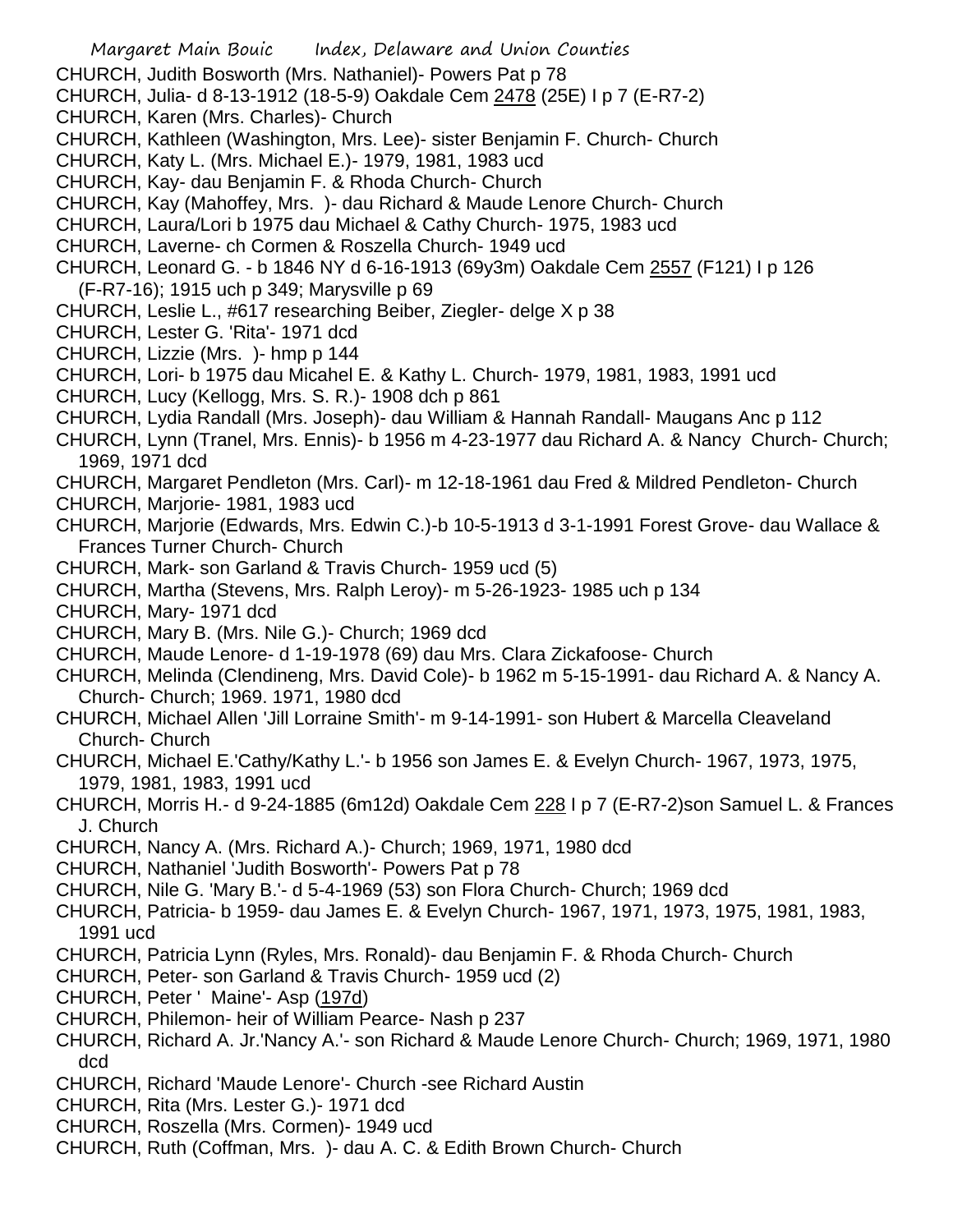Margaret Main Bouic Index, Delaware and Union Counties CHURCH, Ruthie- b 1976 dau Richard A. & Nancy A. Church- 1980 dcd CHURCH, Sally (Mrs. Herbert H.)- Church CHURCH, Samuel L.- b 1848 Spencerford NY d 5-23-1914 (65y5m) Oakdale Cem 2659 I p 7 (C-25) CHURCH, Sara A.- (Mrs. Wallace)- d 6-4-1980 (56) bur Calif.- Church CHURCH, Sarah (Stewart, Mrs. William)- m 5-15-1713 d 3-2-1745- Asp p 105 CHURCH, Sharon- dau Walter Edward Church- Church CHURCH, Sherri (Miller, Mrs. )- dau Benjamin F. & Rhoda Church- Church CHURCH, Sherry- dau Lester G. & Rita Church- 1971 dcd CHURCH, Sophia (Finley, Mrs. Samuel)- b 1-19-1792 m 8-23-1839 dcm d 10-28-1854 Maugans Anc p 162 CHURCH, Stephanie- b 1957 dau Richard A. & Nancy A. Church- engaged to Daniel Brian Turner-Church; 1969, 1971, 1980 dcd CHURCH, Stephen Pressley- d 1945 son Arnold & Elizabeth W. Reid Church- Church CHURCH, Steven F.- engaged to julie Ward- son Mr. & Mrs. Hubert Cleaveland- Church CHURCH, Tammy- b 1980 ch Michael E. & Kathy L. Church- 1981, 1991 ucd CHURCH, Travis (Mrs. Garland)- 1959 ucd CHURCH, Verdella (Mrs. William M.)- 1961, 1969, 1971 dcd CHURCH, Verdella- dau William M. & Verdella Church- 1961 dcd (5), 1969 dcd CHURCH, Virginia- dau Cormen & Roszella Church- 1949 ucd CHURCH, Wallace 'Frances Turner'- Church CHURCH, Wallace 'Sara A.'- son Wallace & Frances Turner Church- Church CHURCH, Wallace III- son Wallace & Sara A. Church- Church CHURCH, Walter Edward 'Flossie V. Norris' -m 5-31-1923 d 12-11-1960 bur Meigs Co- son Lorena Church- Church CHURCH, Wanda Aldena (Taylor, Mrs. Lowell Dean)- m 12-11-1955- Genther p a6; Taylor (111231); Mitchell (112181231) CHURCH, William M.- 1883 uch IV p 521 CHURCH, William M. 'Verdella'- 1961, 1969, 1971 dcd CHURCH, William- son William M. & Verdella Church- 1961 dcd (2), 1969, 1971 dcd CHURCH, Wilma- dau Cormen & Roszella Church- 1949 ucd CHURCHENS, Doris (Edwards, Mrs. Harold T.)- Graham 14475; Tossey CHURPECK, Carol Jean (Bennett, Mrs. David)- m 7-18-1964- Bennett CHURCHILL, --family of Betty Palmisano #365, unec XII p 13 CHURCHILL, Anna (Mrs. Levi)- unec V p 53 CHURCHILL, David- 1840C Marysville 841 (30-40) CHURCHILL, Dorothy Marie Barry (Mrs. )- b 9-20-1927 dau William Bryan & Mary Pauline Sterling Barry- Maugans Anc p 20 CHURCHILL, Elizabeth Foote (Mrs. Joseph)- b about 1616 m 1638 d 9-1700 dau Nathaniel & Elizabeth Deming Foote- Powers Pat p 85, 86 CHURCHILL, Elizabeth (Mrs. Sylvester)- 1850C Radnor Tp 181 p 181 (35, Vt) CHURCHILL, Frances D. Cowley (Mrs. Norman W.)- m 1-31-1866, delge X p 32 CHURCHILL, Francis- son Dr. Sylvester & Elizabeth Churchill- 1850C Radnor Tp 181 p 181 (2,O) CHURCHILL, Grace H. (Cammann, Mrs. Henry Lorillard)- m 6-8-1989- Weiser p 209 CHURCHILL, Jane C. (Smithson, Mrs. )- dau Dr. Stephen P. & Jane Churchill- Chirchill CHURCHILL, Jane (Gear/Geer, Mrs. Joseph)- m 3-20-1823 ucm 45; 1883 uch III p 284m 4-6-1823 unec II p 17 CHURCHILL, Jane (Mrs. Dr. Stephen P.)- b 7-10-1909 Okla d 3-20-1989 (79) bur Kenton- Churchill CHURCHILL, John- son Dr. Sylvester & Elizabeth Churchill- 1850C Radnor Tp 181 p 181 (9,O) CHURCHILL, Joseph/Josiah 'Elizabeth Foote'- m 1638- Powers Pat p 85, 86 CHURCHILL, Laura (Graves, Mrs. Harmon)- 1880 dch p 842 CHURCHILL, Levi- 1840C Marysville 823 p 38 (30-40)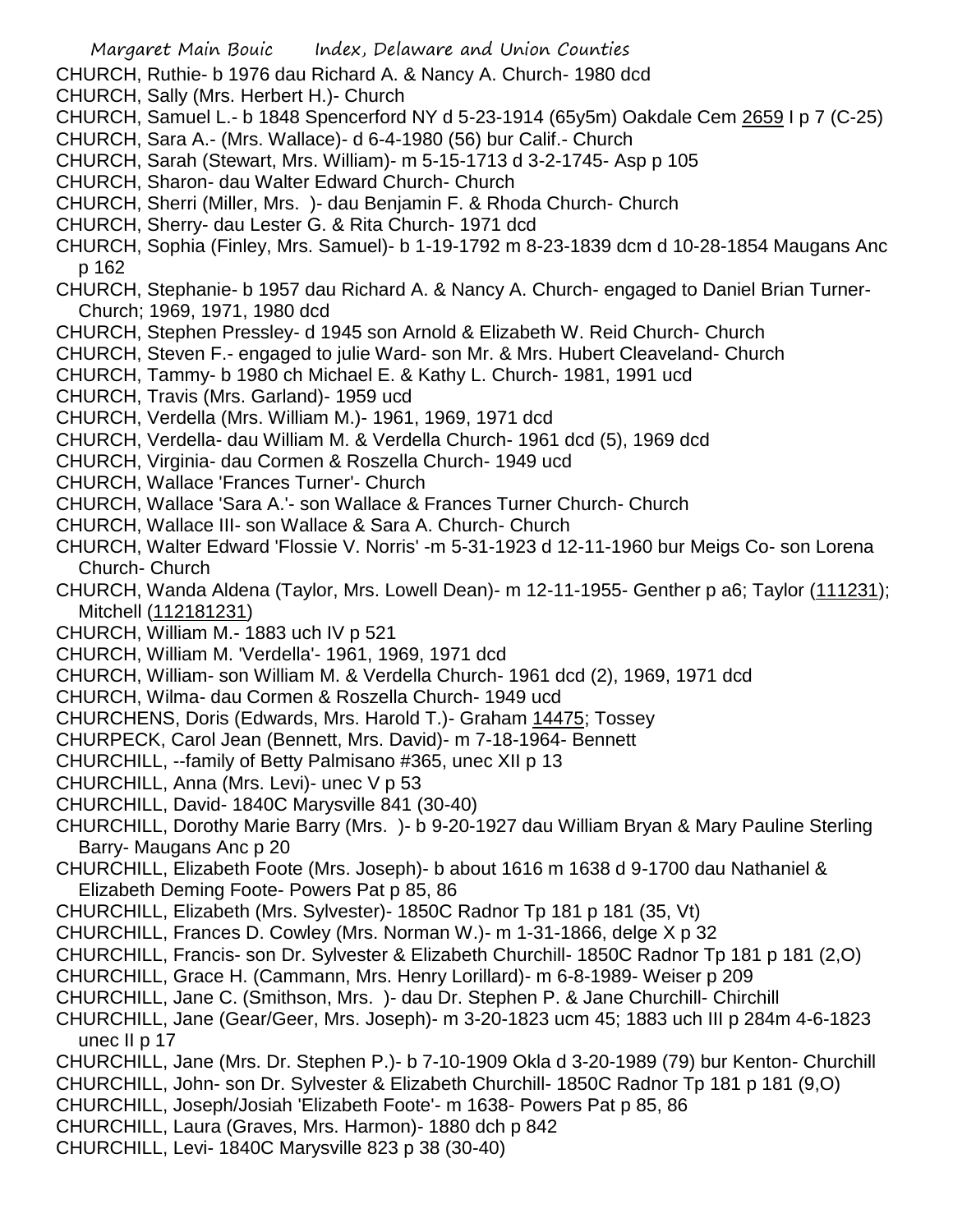Margaret Main Bouic Index, Delaware and Union Counties CHURCHILL, Levi- 1840C Marysville 837 p 38 (70-80) CHURCHILL, Levi'Anna'- 1820C Union Tp 113 (26-45); 1883 uch III p 318, V p 178, 198; unec III p 12, V p 53, X p 72, XI p 42, XII p 50, 53 CHURCHILL, Levi, Jr.- dcga p 59- Ohio State Gaz. 11-22-1832; uccp p 16 CHURCHILL, Lorenzo 'Nancy M. Wright'- m 4-22-1838 dcm CHURCHILL, Lucy- dau Dr. Sylvester & Elizabeth Churchill- 1850C Radnor Tp 181 p 181 (12,O) CHURCHILL, Lydia- dau Dr. Sylvester & Elizabeth Churchill- 1850C Radnor Tp 181 p 181 (7,O) CHURCHILL, Nancy M. Wright (Mrs. Lorenzo)- m 4-22-1838 dcm CHURCHILL, Norman W. 'Frances D. Cowley'- m 1-31-1866, delge X p 32 CHURCHILL, Sandra B. (Mrs. Stephen P.)- 1971, 1980 dcd CHURCHILL, Dr. Stephen P. 'Jane'- Churchill CHURCHILL, Stephen P. Jr.- son Dr. Stephen P. & Jane Churchill- Churchill CHURCHILL, Stephen P. 'Sandra B.'- 1971, 1980 dcd CHURCHILL, Stephen- b 1975 son Stephen P. & Sandra B. Churchill- 1980 dcd CHURCHILL, Susan- b 1969 dau Stephen P. & Sandra B. Churchill- 1980 dcd CHURCHILL, Dr. Sylvester 'Elizabeth'- 1850C Radnor Tp 181 p 181 (35, Conn) CHURCHMAN, Annis (Witter, Mrs. William)- dau or sister of Hugh Churchman- Powers Pat p 316 CHURCHMAN, E. C. - 1883 uch V p 278 CHURCHMAN, Edward S.- hjt p 198; uca p 60 CHURCHMAN, E. P.- 1883 uch IV p 511 CHURCHMAN, George- d 12-24-1848 (47-4-12) Plain City Cem unec VII p 64 CHURCHMAN, Hugh- Powers Pat p 316 CHURCHMAN, John- Powers Pat p 13, 22 CHURCHMAN, N. S.- 1880C Jerome Tp p 151A CHURCHMAN, Peter- Powers Pat p 22 CHURCHMAN, Sarah (Gatchel, Mrs. David)- b 3-25-1758 d 2-8-1822 dcc Herbert Eaton 27 CHURCHWELL, William E.- delge VII p 9, IX p 18, 1854 CHUSLVILLE, George- unclaimed letter 1845- unec XI p 29 CHUTE, Christopher Michael- son Steven Chute- Chute CHUTE, Elizabeth Rachel- b 5-22-1980 dau Steven & Dawson Chute- Chute CHUTE, Steven- son Mrs. Evelyn Chute CIACOLA?, Nursey?- 1880C Claibourne Tp 155-65 p 15 (-,O,O,O) Ciacola CIANFLONA, Henry- 1969, 1971, 1980 dcd CIAROCHI, Frank A. 'Kathy'- b 7-5-1947- Ciarochi- city manager, Delaware- Ciarochi CIAROCHI, Kathy (Mrs. Frank A.)- Ciarochi CIASCA, Arthur David- 1980 dcd- engaged to Nancy Elaine Belville CICANESE, Geraldine Patricia Evans (Mrs. Roland Joseph)- b 3-26-1940 m 12-5-1959 dau Gerald Evans- Cicanese; Cowgill p 44 CICANESE, John Joseph 'Kimnberly Ann Whitworth'- b 1-4-1964 m 9-15-1984 son Roland Joseph & Geraldine Patricia Evans Cicanese- Cowgill p 45 Cicanese, John 'Katherine Leah Benson'- Cowgill p 45; Cicanese CICANESE, Katherine Leah Benson (Mrs. John)(Shiera, Mrs. Henry)- Cicanese; Cowgill p 45 CICANESE, Kimberly Ann Whitowrth (Mrs. John Joseph)- m 9-15-1984- Cowgill p 45 CICANESE, Roland Joseph 'Geraldine Patricia Evans'- m 12-5-1959 son John & Katherine Leah Benson Cicanese - Cicanese CICANESE, Teresa Leigh (Roan, Mrs. Charles Davis)- b 4-11-1961 m 5-22-1982 dau Roland Joseph & Geraldine Patricia Evans Cicanese- Cowgill p 45 CICERO, Albert 'Antoinette'- Cicero CICERO, Angeline (Tseko, Mrs. )- dau Albert & Antoinette Cicero- Cicero CICERO, Antoinette (Mrs. Albert)- b 8-5-1896 Italy d 1-14-1988 (91) bur Marion- Cicero CICERO, Mary (Gattuso, Mrs. )- dau Albert & Antoinette Cicero- Cicero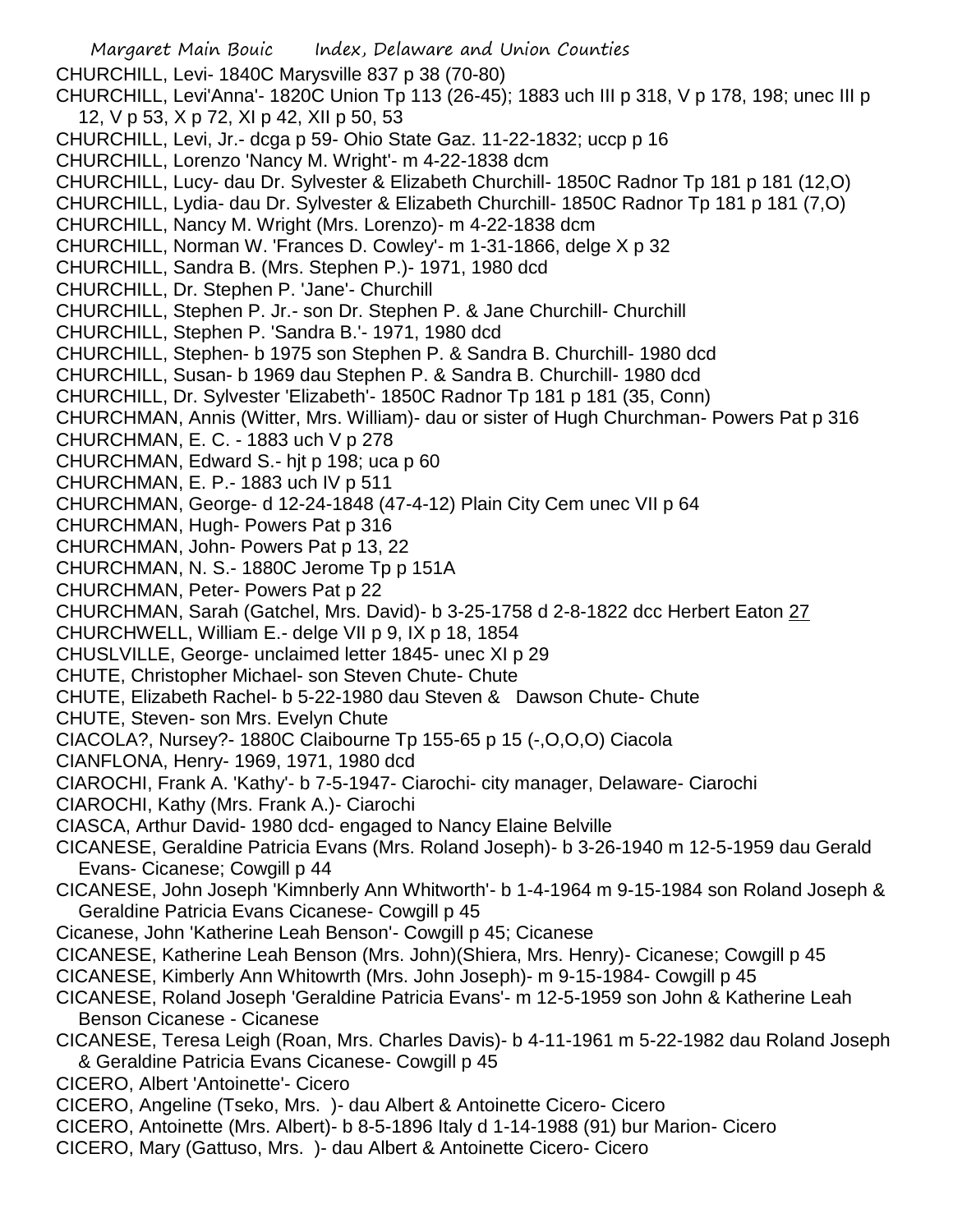Margaret Main Bouic Index, Delaware and Union Counties CICERO, Virginia (Richards, Mrs. )- dau Albert & Antoinette Cicero- Cicero CICIGOI, Katherine Anne- b 9-23-1990 dau Michael & Lee Ann Crawford Cicigoi- Crawford CICO, Carol (Mrs. Stephen L.)- 1971 dcd CICO, Irene (Mrs. Steve)- 1969 dcd CICO, Stephen L. 'Irene''Carol'- 1969, 1971 dcd CICO, Stephen- b 1971 son Stephen L. & Carol Cico- 1971 dcd CIDER, Mary (Flint, Mrs. Jerry)- ped Donna Fowler #70 21 unec VI p 22 CIGAR, Mary (Mrs. P.)- d 9-22-1861 (90) Mt. Herman Cem djlm p 13 CIGAR, P. 'Mary'- djlm p 13 CILLEY, Augustus D. 'Mary Jane Silverwood'- m 12-8-1859 dcm CILLEY, Mary Jane Silverwood (Mrs. Augustus D.)- m 12-8-1859 dcm CILO, Alex G.- 1971 dcd CILO, Alicia- dau Alex G. Cilo- Colo engaged to Robert M. Mitchell CILLON, Nellie Augusta b 6-6-1873 berlin Tp dau John & Anna Heidden D(C)illon- dcb CIMINELLO, Amy Rhea- b 2-23-1986 dau Louis Charles Jr. & Beth Ann Boerger Ciminello- Ciminello; Rausch 1483232, 1915232; St. Paul p 68, 108 CIMINELLO, Beth Ann Boerger (Mrs. Louis Charles Jr.)- b 2-11-1959 m 6-7-1980 dau Melvin & Louella Huchens Boerger- Rausch 148323, 191523 III p 290 ; St. Paul p 68, 108; 1991 ucd CIMINELLO, Christine (Mrs. Louis C.)- 1979 ucd CIMINELLO, Joshua Louis- b 3-3-1983 son Louis Charles Jr. & Beth Ann Boerger Ciminello-Ciminello; Rausch 1483231, 1915231; St. Paul p 68, 108; 1983 ucd CIMINELLO, Louis Charles Jr.'Beth Ann Boerger'- b 6-10-1959 m 6-7-1980- son Louis C. & Christine Ciminello- Ciminello; Rausch (148323), (191523); St. Paul p 68, 108; 1983, 1991 ucd CIMINELLO, Louis C. 'Christine'- 1975, 1979 ucd CIMINELLO, Martha Marie (Miller, Mrs. Richard Noel, Jr.)- m 5-3-1975 dau Louis C. & Christine Ciminello- Ciminello CIMINELLO, Michele A.- b 1956 dau Louis C. & Christine Ciminello- Ciminello- 1975 ucd engaged to Thomas T. Townsend CIMINELLO, Richard- b 1963 son Louis C. & Christine Ciminello- 1979 ucd CIMINO, Anita Sharon- dau Tony & Beatrice Webb Cimino- Cimino CIMINO, Beatrice Webb (Mrs. Tony. A.)- b 3-6-1924 d 1-6-1991 (66) bur Union Cem- dau Rev. Wiliam & Mina Ash Webb- Cimino; 1980 dcd CIMINO, Cheryl Ann- b 6-12-1978 dau Vincent Cimino- Cimino CIMINO, Conrad D.- 1980 dcd CIMINO, Daniel John- b 8-10-1979 son Rev. Dwight & Loretta Perry Cimino- Cimino CIMINO, Debra Cooke (Mrs. Patrick)- Cimino CIMINO, Rev. Dwight 'Loretta Perry'- m 7-13-1968 son Tony & Beatrice Webb Cimino- Cimino CIMINO, Johnathan- son Patrick & Debra Cooke Cimino- Cimino CIMINO, Loretta Perry (Mrs. Rev. Dwight)- m -13-1968- Cimino CIMINO, Michal- son Patrick & Debra Cooke Cimino- Cimino CIMINO, Patrick 'Debra Cooke'- son Tony A. & Beatrice Webb Cimino- Cimino CIMINO, Patrick A.,Jr- b 3-26-1974 d 5-29-1992 (18) Oak Grove Cem- son Patrick & Debra Cooke Cimino- Cimino CIMINO, Saundra Faye- dau Tony A. & Beatrice Webb Cimino- Cimino CIMINO, Steven- son Tony A. & Beatrice Webb Cimino- Cimino CIMINO, Tony A. 'Beatrice Webb'- Cimino; 1971, 1980 dcd CIMINO, Vincent- son Tony A. & Beatrice Webb Cimino- Cimino CINDER, Rev. C. F.- 1880 dch p 498 CINKY, Mrs. Powers p 219 CINNAMON, Susan Lynn (Amato, Mrs. Joseph)- m 10-6-1979- Amato CINRG, Caroline (White, Mrs. Nick) m 4-30-1853 dcm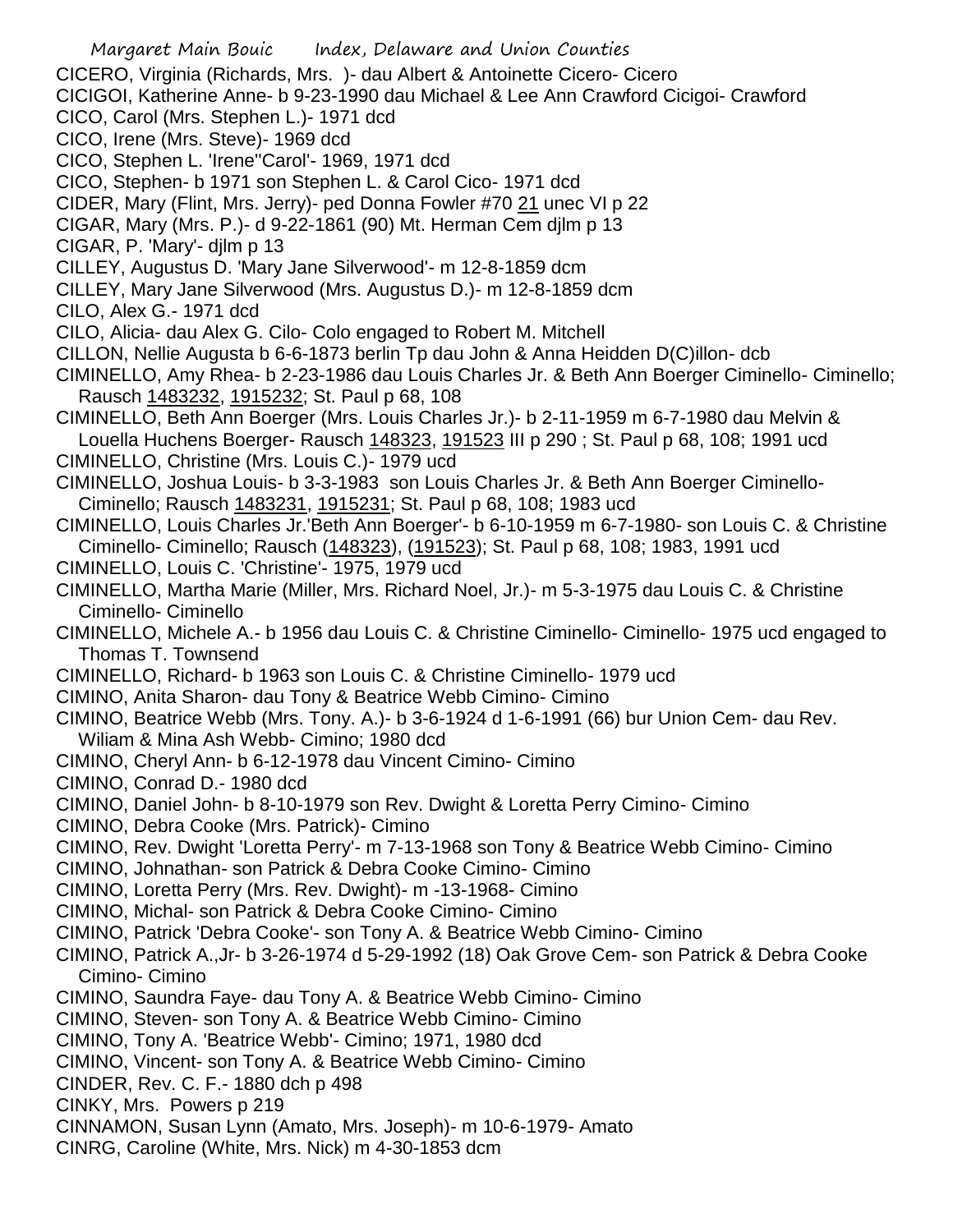- Margaret Main Bouic Index, Delaware and Union Counties CINTURA, Arnulf B. 'Eliza Eugenia Maier'- Weiser p 33 CINTURA, Eliza Eugenia Maier (Dougherty, Mrs. George W.)(Mrs. Arnulf B.)- dau Peter & Eliza Willey Maier- Weiser p 33 CIOFFI, Frederick T.- son Mary L. Cioffi- Cioffi CIOFFI, Helena (Stoffel, Mrs. Albert)- dau Mary L. Cioffi- Cioffi CIOFFI, Lya (Snider, Mrs. James R.)- dau Mary L. Cioffi- Cioffi CIOFFI, Mary L.- b Italy d 7-15-1982 bur Rochester, NY- Cioffi CIOTOLA, Carmine- 1980 dcd CIOTOLA, Nicholas 'Rita Von Ville'- Ciotola CIOTOLA, Phillip John- b 4-20-1985 son Nicholas & Rita Von Ville Ciotola- Ciotola CIOTOLA, Rita Von Ville (Mrs. Nicholas)- dau Phil & Fran Von Ville- Ciotola CIPPARRONE, Ruth Roxanna Hornaday (Dyer, Mrs. Thomas Perry) div (Mrs. Stanley Victor)- b 11-15-1922 m(1) 2-16-1941 dau Paul Waldorf & Constance Clark Hornaday- Maugans Anc p 149, 150 CIPPARRONE, Stanley Victor 'Ruth Roxana Hornaday'- b 10-21-1921 m 9-18-1952- Maugans Anc p 150 CIPPARRONE, Valentine Constance- b 9-20-1953 dau Stanley Victor & Ruth Roxana Hornaday Cipparrone- Maugans Anc p 150 CIPPARRONE, Victor Paul- b 12-9-1954 son Stanley Victor & Ruth Roxana Hornaday Cipparrone-Maugans Anc p 150 CIPPONERI, Gerald J. 'Sandy'- 1980 dcd CIPPONERI, Nicole- b 1969 dau Gerald J. & Sandy Cipponeri- 1980 dcd CIPPONERI, Sandy (Mrs. Gerald J.)- 1980 dcd CIPPONERI, Tammy- b 1971 ch Gerald J. & Sandy Cipponeri- 1980 dcd CIPPONERI, Tracie- b 1974 ch Gerald J. & Sandy Cipponeri- 1980 dcd CIPPONERI, Vince- b 1970 ch Gerald J. & Sandy Cipponeri- 1980 dcd CIPPS, Sarah Write (Mrs. Thomas)- m 1-18-1818 Madison Co unec IV p 30 CIPPS, Thomas 'Sarah Write'- m 1-18-1818 Madison Co unec IV p 30 CIRCLE, Alison- dau John & Charlotte Circle- Circle CIRCLE, Charlotte (Mrs. John)- Circle CIRCLE, John 'Charlotte'- Circle CIRCLE, John E 'Wanda J.'- 1980 dcd CIRCLE, John- b 1978 son John E. & Wanda J. Circle- 1980 dcd CIRCLE, John Jr.- son John & Charlotte Circle- Circle CIRCLE, Joseph- b 1979 son John E. & Wanda J. Circle- 1980 dcd CIRCLE, Malanie- dau John & Charlotte Circle- Circle CIRCLE, Wanda J. (Mrs. John E.)- 1980 dcd CIRCOSTA, Carmela (Price, Mrs. James Westlake)- m 6-18- Price CIRIEGIO, James Mitchell 'Julia Ann Hanby'- m 1-10-1973 Hawaii, son Joseph Ciriegio- Ciriegio CIRIEGIO, Julia Ann Hanby (Mrs. James Mitchell)- m 1-10-1973 Hawaii- granddau of Irene Hanby-**Ciriegio** CIRINCIONI, Andrew P. 'Terry L.'- 1980 dcd CIRINCIONI, Debra- b 1977 dau Andrew P. & Terry L. Cirincioni- 1980 dcd CIRINCIONI, Lisa- b 1972 dau Andrew P. & Terry L. Cirincioni- 1980 dcd CIRINCIONI, Terry L. (Mrs. Andrew P.)- 1980 dcd CIRIVELLO, Anne (Hewett, Mrs. Stephen)- dau Vincenzo & Fannie Dinovo Cirivello- Cirivello CIRIVELLO, Carrie- dau Sharon Dean Cirivello- Cirivello CIRIVELLO, Eleanor (Yaihas, Mrs. Robert)- dau Gus & Gertrude V. Breece Cirivello- Cirivello CIRIVELLO, Fannie Dinovo (Mrs. Vincenzo)- Cirivello CIRIVELLO, Frank 'Jeanette'- son Vincenzo & Fannie Dinovo Cirivello- Cirivello
- CIRIVELLO, Freda Wintringham (Simmons, Mrs. Francis)(Mrs. Samuel S.)- b 12-601911 Marion d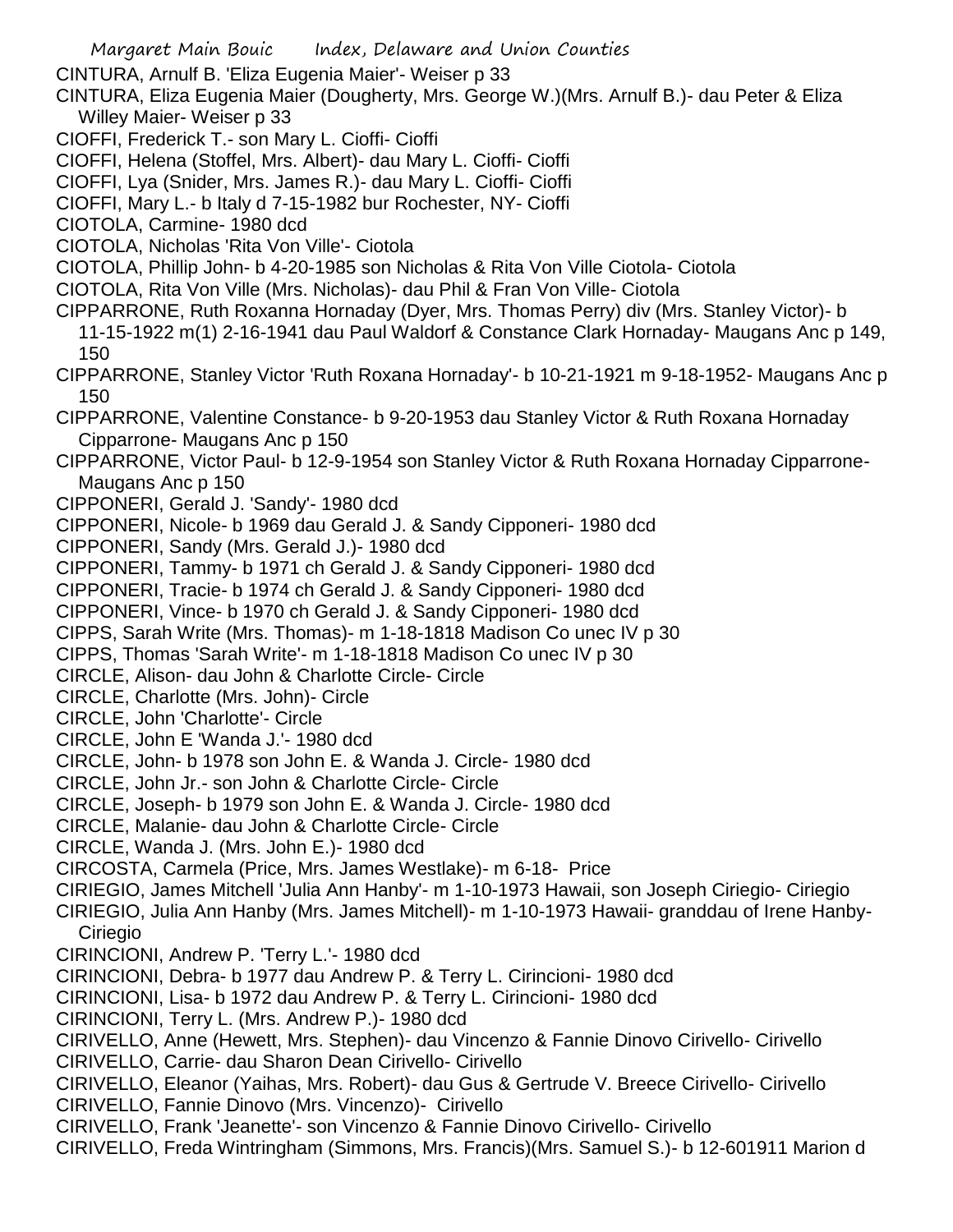Margaret Main Bouic Index, Delaware and Union Counties 3-29-1988 (76) bur Marion- Cirivello CIRIVELLO, Gertrude Breece (Mrs. Gus)- b 2-9-1912 d 11-18-1994 (82) dau Lewis & Beswsie P. Firman Breece - Cirivello CIRIVELLO, Gus 'Gertrude Breece'- d 2-17-1978 (70) bur St. Marys'- brother James Anthony Cirivello- Cirivello CIRIVELLO, Helen (Mrs. James Anthony)- Cirivello CIRIVELLO, James Anthony 'Helen'- d 8-3-1972 (71) bur Tuscon, Ariz.- Cirivello CIRIVELLO, James ' Dean'- son Gus & Gertrude Breece Cirivello- Cirivello CIRIVELLO, James Vincent- son James Anthony & Helen Cirivello- Cirivello CIRIVELLO, Jeanette (Mrs. Frank)- Cirivello CIRIVELLO, Joseph- brother James Anthony Cirivello- Cirivello CIRIVELLO, Josephine (Schillaci, Mrs. Joseph)- sister James Anthony Cirivello- Cirivello CIRIVELLO, Mary F.- d 8-28-1979 (61) bur St. Marys' sister James Anthony Cirivello- Cirivello CIRIVELLO, Michael Brian- b 2-25-1975 son James & Dean Cirivello- Cirivello CIRIVELLO, Michael- son Vincenzo & Fannie Dinovo Cirivello- Cirivello CIRIVELLO, Samuel J.'Freda Ruth Wintringham'- b 12-21-1908 son Vincenzo & Fannie DinovoCirivello- Cirivello CIRIVELLO, Sharon Dean- bur Cincinnati- dau William & Eleanor Dean- Cirivello CIRIVELLO, Sharon K. (Mrs. James L.)- b 1-21-1948 Pa d 2-23-1989- Cirivello CIRIVELLO, Vincenzo 'Fannie Dinovo'- Cirivello CIRONE, Barbara A. (Mrs. William)- 1980 dcd CIRONE, William 'Barbara A.'- 1980 dcd CISCO, James L. 'Sharon K.'- Cisco CISCO, Joe M.- b 1970 son Trimble H. & Lula Cisco- 1979, 1981, 1983, 1991 ucd CISCO, Lula (Mrs. Trimble H.)- 1979, 1981, 1983 ucd CISCO, Mary (Mrs. John)- d 1-10-1867 (77-9-5) Shoup Cem Powell p 264 CISNA, Sharon K. (Mrs. James L.)- b 1-21-1948 Pa d 2-23-1989- Cisco CISCO, Robert- b 1966 son Trimble H. & Lula Cisco- 1979, 1981, 1983 ucd CISCO, Terry- b 1968 ch Trimble H. & Lula Cisco- 1979, 1981, 1983 ucd CISCO, Trimble H. 'Lula'- 1979, 1981, 1983, 1991 ucd CISLER, Marge- 1969 dcd CISLER, Marianna (Mrs. Robert J.)- 1961 dcd CISLER, Marjorie- dau Robert J. & Marianna Cisler0 1961 dcd CISLER, Robert J. 'Marianna'- 1961, 1969, 1971 dcd CISNA, David 'Rebecah Sifret'- m 5-14-1829 Madison Co unec V p 39 CISNA, Elizabeth- 1850C Millcreek Tp 2034-2055 (23,O) CISNA, James- 1850C Millcreek Tp 2034-2055 (14,O) CISNA, Mary Barton (Mrs. Samuel)- m 5-10-1854 dcm; 1850C Millcreek T[p 2034-2055 (71, Pa) CISNA, Rebecah Sifret (Mrs. David)- m 5-14-1829 Madison Co- unec V p 39 CISNA, Robert 'Sarah S.'- 1850C Millcreek Tp 2030-2051 p 295 (38,O) CISNA, Samuel J.- 1850C Millcreek Tp 2034-2055 (17,O) CISNA, Samuel 'Mary Barton'- m 5-10-1854 dcm CISNA, Sarah S. (Mrs. Robert)- 1850C Millcreek Tp 2030-2051 p 295 (38,O) CISNO, Elizabeth Ann Bird (Mrs. James)- m 12-24-1829 Madison Co unec V p 39 CISNO, James 'Elizabeth Ann Bird'- m 12-24-1829 Madison Co unec V p 39 CISSEL, O. B.- unec XI p 41 CISSEL, Phebe (Mrs. Osborn B.)- d 9-7-1835 (20) Berkshire Cem Powell p 8 CISSNA, Margaret Hall (Mrs. William)- m 3-19-1815 Madison Co unec VII p 10 CISSNA, Susannah E. (Burchnell, Mrs. James)- m 11-16-1849 Madison Co unec XI p 45 CISSNA, William 'Margaret Hall'- m 3-19-1815 Madison Co VII p 10 CIULUIK, Gregory- ped Janice Gerold Daugherty #157 10- unec IX p 44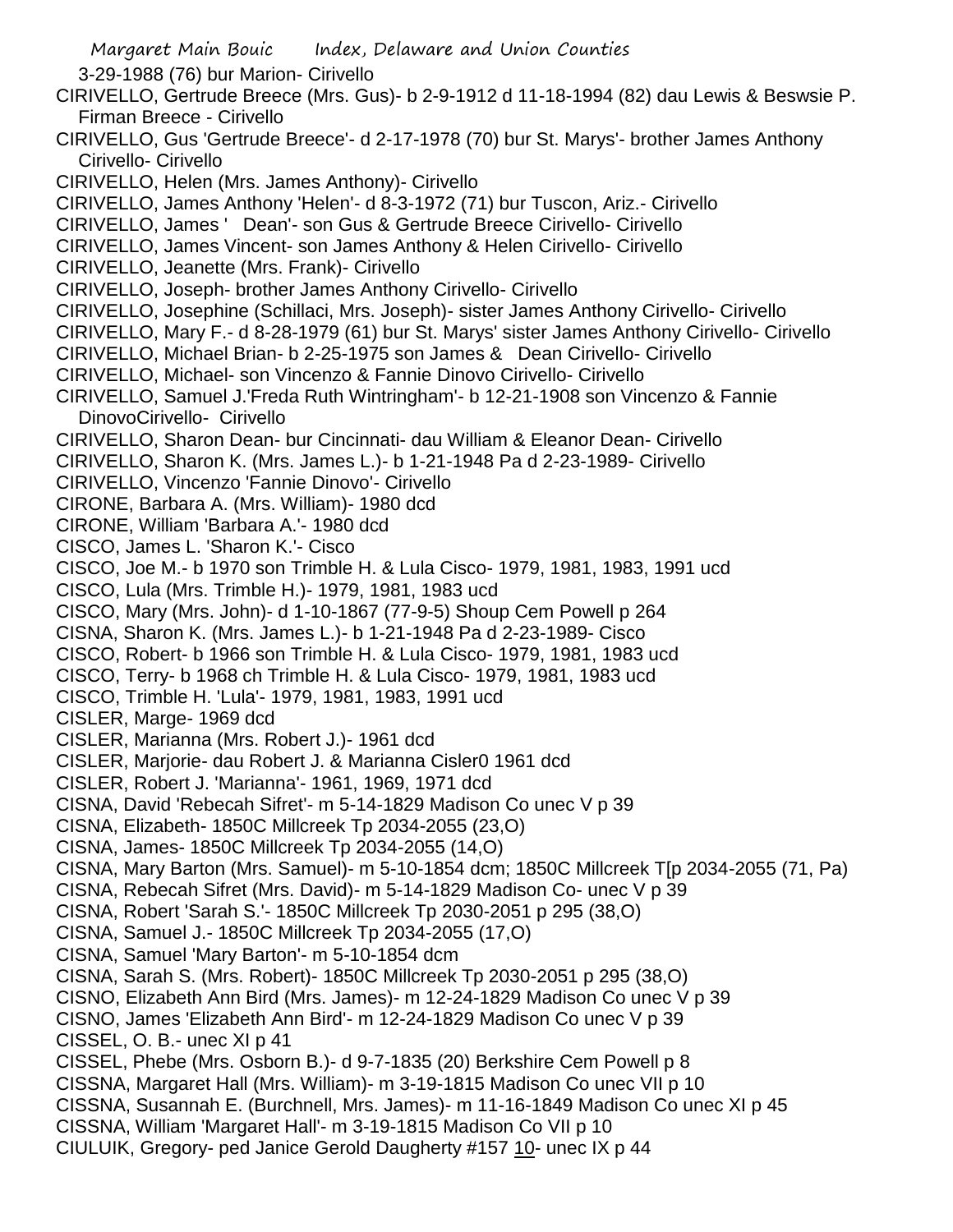- CLAAR, Barbara Ann Steinbrecher (Mrs. Richard Wallace II)- m 1-24-1970- dau Paul & Inez Steinbrecher- Claar
- CLAAR, Beatrice (Steele, Mrs. Jack W.)- dau Herbert & Margaret A. Cary Claar- Claar

CLAAR, Betty J. (Mrs. Rick)- Claar

- CLAAR, Clara Birt (Mrs. Richard W.)- Birt; 1980 dcd; Claar
- CLAAR, Clarence Alvin 'Emma Kandel'- b 3-30-1899 m 11-17-1920 d 8-6-1972 Oakdale Cem II p 120 (K-R6-24)- son William & Sereppa Marine Claar- 1985 uch p 85; 1949, 1959 ucd
- CLAAR, Connie G. Yates (Mrs. Gary Donald)- m 4-21-1990 dau James R. Yates- Rausch (11313113); St. Paul p 74
- CLAAR, Donald D.'Doris Chandler'- b 8-17-1921 d 2-9-1945 Germany WW II Oakdale Cem II p 120 (K-R6-21); son Clarence Alvin & Emma Kandel Claar- 1985 uch p 85
- CLAAR, Doris Chandler (Mrs. Donald D.)(Feenstra, Mrs. John)- m 11-22-1945; Claar; Feenstra
- CLAAR, Doris Marie Fickle (Stinemetz, Mrs. Howard) (Mrs. Gerald W.)- b 5-1-1932 d 5-22-1991 (59) Oakdale Cem dau John & Ethel Spurgeon Fickle- Claar; 1975, 1979, 1981, 1983, 1991 ucd
- CLAAR, Emma C. Kandel (Mrs. Clarence Alvin)- b 10-29-1900 m 11-17-1920 d 12-14-1975 Oakdale Cem II p 120- dau Peter & Katherine Hofmann Kandel- 1985 uch p 85; Claar; 1949 ucd
- CLAAR, Evelyn (Snively, Mrs. Morris)- dau Herbert & Margaret A. Cary Claar- Claar
- CLAAR, Gary Donald 'Karen Easton Hoover''Connie G. Yates'- b 11-4-1955 m 3-26-1983 m(2) 4-21- 1990 son Gerald & Joan Rausch Claar- Claar; Rausch 1131313; St. Paul p 74; 1959 ucd
- CLAAR, Gerald W. 'H. Joan Rausch''Doris M.'- b 5-17-1928 Oakdale Cem II p 120- son Clarence Alvin & Emma Kandel Claar- 1985 uch p 85; Rausch (113131); St. Paul p 74; 1959, 1967, 1971, 1973, 1975, 1979, 1981, 1983, 1991 ucd
- CLAAR, Glenna (Bell, Mrs. Steve)- b 11-4-1955 m 8-11-1976 dau Gerald & Joan Ruasch Claar- St. Paul p 74
- CLAAR, Glenna Jo- b 12-29-1953- dau Gerald & Joan Rausch Claar- 1959 ucd; Rausch 1131312; Claar
- CLAAR, Herbert A. 'Margaret Ann Cary'- b 6-28-1893 Vinton Co d 10-7-1947 Oakdale Cem II 93 (H-R24-1) - Claar; Sbc p 33
- CLAAR, H. Joan Rausch (Mrs. Gerald W.)(Tucker, Mrs. John)- b 8-11-1928 m 6-6-1948 m(2) 7-19- 1969 Oakdale Cem II p 120 (K-R6-22)- dau William & Anna Jenny Rausch- Rausch 113131; St. Paul p 74; 1959 ucd; Claar
- CLAAR, Karen Easton Hoover (Mrs. Gary Donald)- m 3-26-1983 dau Ray Easton- Claar; St. Paul p 74
- CLAAR, Leo- b Vinton Co 4-7-1902 d 11-8-1908 (6y6m) Oakdale Cem 2154 (322E) I p 50
- CLAAR, Margaret Ann Cary (Mrs. Herbert A.)- b 12-3-1889 Un Co d 3-23-1979 Oak Grove Cem II p 93 (H-R24-1) dau Lafayette & Lora Ream Cary- Claar
- CLAAR, Mary Elizabeth (Mrs. Richard W.)- d 9-28-1972 (54)- Claar
- CLAAR, Marylin- sister Richard Claar- Claar
- CLAAR, Mildred (Campbell, Mrs. Murl)- dau Herbert & Margaret A. Cary Claar- Claar
- CLAAR, Rachel Katherine- b 12-16-1994 dau Gary Donald & Connie G. Yates Claar- Claar
- CLAAR, Richard W. 'Clara Birt''Mary Elizabeth'- Claar; 1969, 1971, 1980 dcd
- CLAAR, Richard Wallace II 'Barbara Ann Steinbrecher''Betty J.'-m 1-24-1970 son Richard W. & Mary Elizabeth Claar- Claar; 1969 dcd
- CLAAR, Roy Eugene, Sr.- d 1-6-1989 (72) bur Sunset Cem- Claar
- CLAAR, Ruth (Amrine, Mrs. )- dau William & Sereppa Marine Claar- Claar
- CLAAR, Ruth G.- Sbc p 33
- CLAAR, Sarepta M.- b 1871 Un Co d 7-8-1936 Oakdale Cem I p 50 (E[R49-6) Sbc p 33
- CLAAR, Vicki Lynn- b 3-8-1950 d 5-18-1962 Oakdale Cem II p 120 (K-R6-23) dau Gerald & Joan Rausch Claar- Claar; Rausch 1131311; St. Paul p 74
- CLAAR, William A. b 1863 Un Co d 3-27-1935 Oakdale Cem I p 50 (E-R49-6); Sbc p 33
- CLABAUGH, Cyndia- dau Raymond & Helen Chambers Clabaugh- Maugans Anc p 124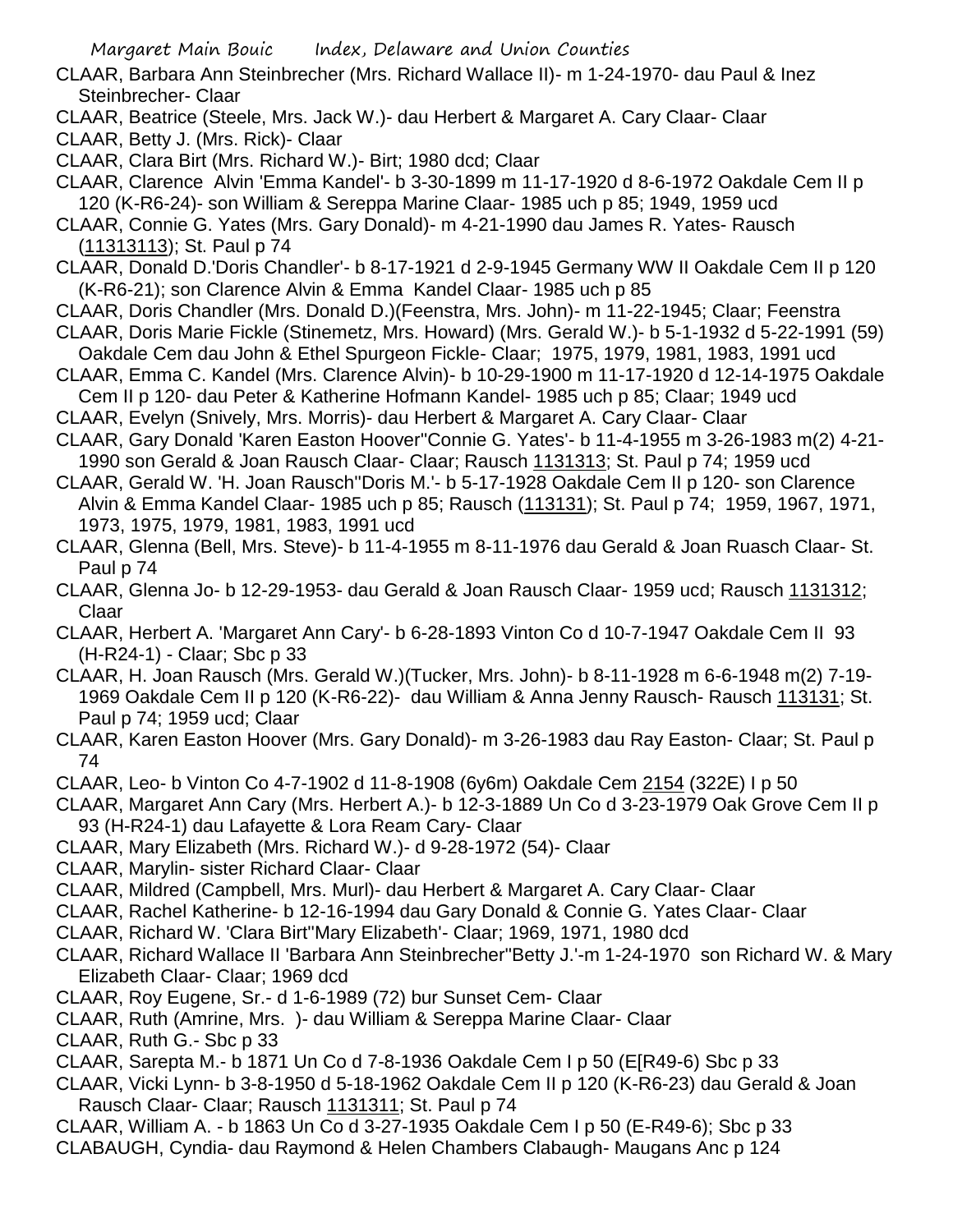- CLABAUGH, Helen Chambers (Mrs. Raymond)- dau Walter & Florence Bell Chambers- Maugans Anc p 124
- CLABAUGH, Helen Rae- dau Raymond & Helen Chambers Clabaugh- Maugans Anc p 124
- CLABAUGH, Raymond 'Helen Chambers'- Maugans Anc p 124
- CLABOURN, B.. unec XII p 52, 1834
- CLACHAN, Kathleen Elizabeth McKittrick (Mrs. Scott)- dau James Limond & Noel Blair McKittrick-McKitrick p 464
- CLACHAN, Scott 'Kathleen Elizabeth McKittrick'- McKitrick p 464
- CLACY, Phoebe C. (McKittrick, Mrs. Charles A.)- m 12-2-1885- McKitrick p 294, 295
- CLADWELL, Don- lived with Roy Jr. & Virginia Siders- 1961 dcd (12)
- CLADY, Donna Jean Jolliff (Mrs. Robert Allen)- m 8-15-1976- dau Donald Jolliff- Genther p a7; Taylor (1112(10)1), Mitchell (1121812(10)1); 1979, 1981, 1983, 1991 ucd
- CLADY, Heather/Heath- b 1983 dau Robert Allen & Donna Jean Jolliff Clady- 1983, 1991 ucd
- CLADY, Holli Christiana- b 7-31-1980 dau Robert Allen & Donna Jean Jolliff Clady- Taylor 1112(10)12; Mitchell 1121812(10)12; 1981, 1983, 1991 ucd
- CLADY, Lorrie Lynn- stillborn 7-19-1979 Hopewell Cem djlm p 91- dau Robert Allen & Donna Jean Jolliff Clady- Taylor 1112(10)11; Mitchell 1121812(10)11
- CLADY, Raymond Gene 'Ruth Ellen Taylor'- b 10-24-1927 m 9-1-1946- Genther p a7; Taylor(1112(10); Mitchell (1121812(10); 1959, 1967, 1971, 1973, 1975, 1979, 1983, 1991 ucd
- CLADY, Regina Elaine (Evans, Mrs. Wayne Eugene) b 11-12-1958 m 6-2-1979 dau Raymond E. & Ruth Ellen Taylor Clady- Genther p a7; Taylor 1112(10)2 Mitchell 1121812(10)2;1959 ucd (9m); 1967, 1971, 1973, 1975 ucd
- CLADY, Robert Allen 'Donna Jean Jolliff'- b 11-8-1952 m 8-15-1976 son Raymond Eugene & Ruth Ellen Taylor Clady- Genther p a7; Taylor 1112(10)1, Mitchell 1121812(10)1;1959 ucd (7); 1967, 1971, 1973, 1975, 1979, 1983, 1991 ucd
- CLADY, Ruth Ellen Taylor (Mrs. Raymond Gene)- b 2-12-1928 m 9-1-1946 dau Arthur Andrew & Bertha Bell Parish Taylor- Taylor 1112(10); Mitchell 1121812(10); Genther p a7; 1959, 1967, 1971, 1973, 1975, 1979, 1983, 1991 ucd
- CLAEYS, Jean (Bogardus, Mrs. Egbert Hall)- b 8-19-1933 m 9-10-1953 Weiser p 100
- CLAFFERY, Daniel- Franklin Co- delge V p 55
- CLAFFEY, Harry J.- b 5-1888 lived with Henry Livingston 1900C Richwood 9-10-p 1A (12,O,O,O)
- CLAFFEY, Rosap. Sine- b 1891 d 1911 Claibourne Cem p 80
- CLAFFEY, infant son 1911 Claibourne Cem p 80
- CLAFFIN, Curtis C.- b 10-28-1886 Scioto Tp son Robert & Delia Schaff Claffin- dcb
- CLAFFIN, Edith B.- b 7-10-1881 Scioto Tp dau Robert M. & Delah Schapp Claffin- dcb
- CLAFFIN, Hosea M.- b 11-15-1888 Delaware Tp son Robert & Della Schaff Claffin- dcb
- CLAFFIN, Thursey- b 1-13-1883 Radnor Tp dau R. & Della Shaft Claffin- dcb
- CLAFFORD, Joseph- 1870C Marysville-Paris Tp 315-325 p 36 (21, Tenn)-black
- CLAFLIN, Amos 'Rose'- 1880C Scioto Tp 25 p 297C (72, Penn, Mass, Mass)
- CLAFLIN, Amos 'Ruth'- 1860C Leesburg Tp 467 (50, Pa)
- CLAFLIN, Helen- dau Amos Claflin- 1860C Leesburg Tp 467 (20,O)
- CLAFLIN, Henry S.- 1883 uch IV p 535; uca p 97
- CLAFLIN, Julia (Wilcox, Mrs. Barnum,)- dumch p 228
- CLAFLIN, L. M.- uca p 23, 75
- CLAFLIN, Paula Sue Ballinger (Mrs. Peter R.)- m 7- 1960- dau Dale Ballinger- Ballinger
- CLAFLIN, Peter R. 'Paula Sue Ballinger'- m 7-1960 son William Claflin- Ballinger
- CLAFLIN, Polly Brainard (Hager, Mrs. Simeon Daniel)- b 1785 m 1805 d 1847 bur Plaine City-Genther p 169
- CLAFLIN, R. M.- son Amos Claflin- 1880C Scioto Tp 25 (28,O,Pa,O)
- CLAFLIN, Robert- son Amos Claflin- 1860C Leesburg Tp 467 (12,O)
- CLAFLIN, Rose (Mrs. Amos)- 1880C Scioto Tp 25 (61,O,O,O)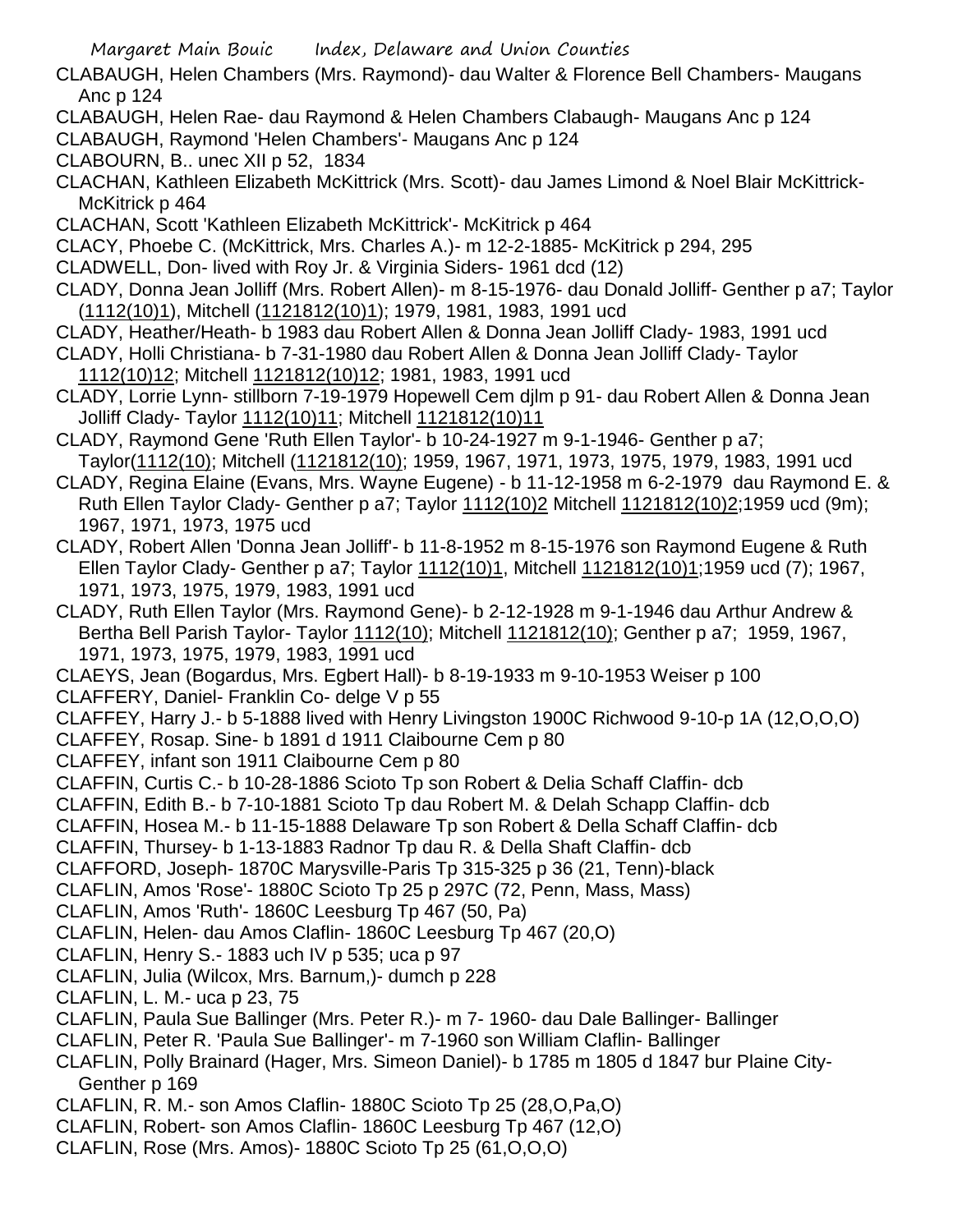Margaret Main Bouic Index, Delaware and Union Counties CLAFLIN, Ruth (Mrs. Amos)- 1860c Leesburg Tp 467 (45, Pa) CLAFLIN, Sanford- son Amos Claflin- 1860C Leesburg Tp 467 (18,O) CLAFSON, infant b 9-29-1867 Genoa Tp son Burns Clafson- dcb CLAGAGE, J.- uca p 65 CLAGET, A.- Powers Pat p 89 CLAGETT, Alexander- Powers p 44, 46, 49 CLAGETT, Annie J. (Lakin, Mrs. Samuel W.)- m 10-20-1858 dau Samuel G. & Elizabeth Drill Clagett-Powers p 142 CLAGETT, Elizabeth Drill (Mrs. Samuel G.)- Powers p 142 CLAGETT, Michael- b 1965 son Walter L. & Vonnie Clagett- 1971, 1973 ucd CLAGETT, Michelle- b 1968 dau Walter L. & Vonnie Clagett- 1971, 1973 ucd CLAGETT, Samuel G. 'Elizabeth Drill'- Powers p 142 CLAGETT, Vonnie (Mrs. Walter L.)- 1971, 1973 ucd CLAGETT, Walter L. 'Vonnie'- 1971, 1973 ucd CLAGGETT, Amelia Muffler (Mrs. Fred)- d 5-9-1972 (87) bur Marion- Claggett CLAGGETT, Fred 'Amelia Muffler'- Claggett CLAGGETT, Larry W. 'Nancy'- 1980 dcd CLAGGETT, Nancy (Mrs. Larry W.)- 1980 dcd CLAGHORN, Jerry- b 1967 lived with Rodger O. & Betty S. Morey- 1983 ucd CLAIBORNE, William- Nash p 171 CLAIBOURNE, Buller- 1883 uch V p 561, 563, 565, 567; uca p 87; unec XI p 11, XII p 68 CLAIBOURNE, B. C.- unec XIV p 7 CLAIBOURNE, George- Claibourne CLAIBOURNE, Jane Maxey (Mrs. Lovell D.)- Nash p CLAIBOURNE, John- son Levell D. & Jane Maxey Claibourne - Claibourne CLAIBOURNE, Juanita (Stabler, Mrs. )- sister Lovell D. Claibourne- Claibourne CLAIBOURNE, Lovell D. 'Jane Maxey'- d 12-25-1972 (49) bur Hillsboro- son George Claibourne - **Claibourne** CLAIBOUNRE, Richard- 1883 uch V p 561; uca p 87 CLAIR, Gerald 'Joan'- 1949 ucd CLAIR, Harriet (Thomas, Mrs. Peleg)- m 12-1855- Asp (1312) CLAIR, Joan (Mrs. Gerald)- 1949 ucd CLAISON, Richard 'Viney Riness'- m 7-4-1822 Genoa dcga p 6 Del Pat & Fr Chron CLAISON, Viney Riness (Mrs. Richard)- m 7-4-1822 Genoa- dcga p 6 Del Pat. & Fr Chron/ CLAMINEN, James 'Kate'- 1870C Allen Tp 239-231 p 15 (30, Irel) CLAMINEN, Kate (Mrs. James)- 1870C Allen Tp 239-231 p 15 (35, Irel.) CLAMINEN, Maggie- dau James & Kate Claminen- 1870C Allen Tp 239-231 p 15 (12, Irel) CLAMINEN, Martin- son James & Kate Claminen- 1870C Allen Tp 239-231 p 15 (8, Irel) CLAMINEN, Mary- dau James & Kate Claminen- 1870C Allen Tp 239-231 p 15 (14, Irel) CLAMINEN, Patrick- dau James & Kate Claminen- 1870c Allen Tp 239-231 p 15 (3, Irel) CLAMO, Elizabeth (Sadisky, Mrs. John)- m 4-2-1812 Madison Co unec IV p 21 CLANBRSSIL, Lady- McKitrick p 220 CLANCEY, Gloria Gene (Hughes, Mrs. Francis Charles)- b 3-21-1927 m 7-21-1945 div- Weiser p 90 CLANCY, Dan- Freshwater p 199 (Dispatch writer) CLANCY, Eliza (Mrs. Patrick)- 1880C Union Tp 33 p 7 (29,Irel,Irel,Irel) CLANCY, James- son Patrick & Eliza Clancy- 1880C Union Tp 33 p 7 (7,O,Irel,Irel) CLANCY, John F.- son Patrick & Eliza Clancy- 1880C Union Tp 33 p 7 (6,O,Irel,Irel) CLANCY, Patrick 'Eliza'- 1880C Union Tp 33p 7 (27,Irel,Irel,Irel) p 0067 CLANCY, William- uca p 100 CLANCY, Willie- 1880C Allen Tp 136-146 p 15 (9,O, Canada,Can) p 0057 CLANTON, Frances M. Lee (Mrs. )- d 10-27-1982 (74)- Oak Grove Cem- Clanton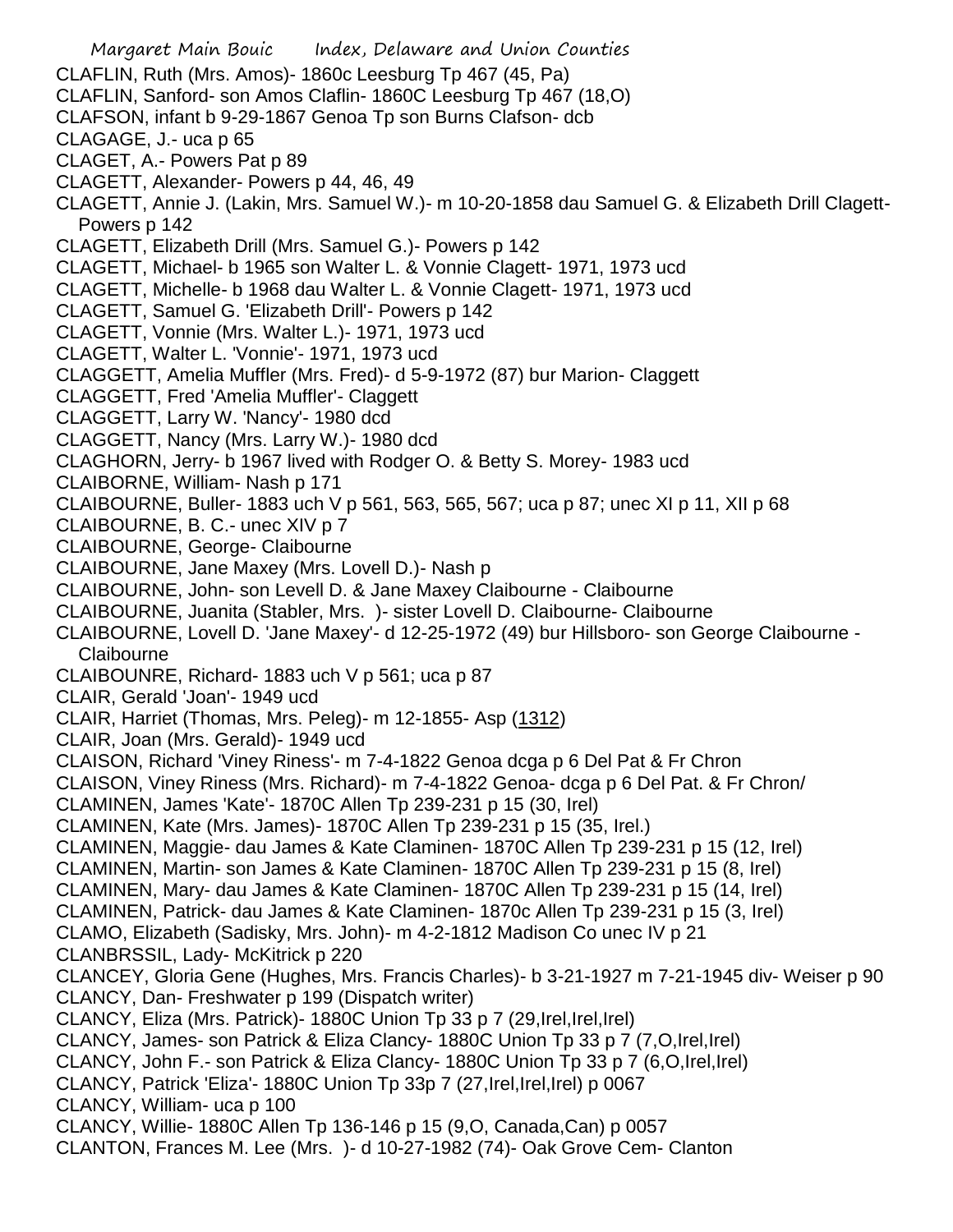- CLAP, Jane (Weekes, Mrs. George)- dcc Maxson Greene 3205
- CLAPEN, Gusta Williams (Mrs. )- dau Jacob & Mary Fairchilds Clapen- dumch p 267
- CLAPHAM,--family of Lisa J. Porter Burt #620, delge X p 38
- CLAPHAM, Albert O. 'Madelyn Smith'- m 7-16-1960- son Clarence & Nellie I. Draper Clapham-Clapham; 1959 ucd
- CLAPHAM, Alice Ford (Mrs. Dana LeRoy)- m 1948- Clapham
- CLAPHAM, Alpheus 'Rachel Ballard'- b 1861 d 1941 son George & Malvina Coe Clapham- ped Larry Newhouse #151 12- unec IX p 22
- CLAPHAM, Amy Louise Turner (Mrs. Howard J.)- b 1880 d 1958 dau Martin & Angelina Lavina Brown Turner- ped Larry Newhouse #151 7- unec IX p 22
- CLAPHAM, Barbara- b 1969- dau Levitte & Dorothy M. Clapham- Clapham; 1971, 1980 dcd
- CLAPHAM, Bill- b 1953 son Herman W. & Helah J. Clapham- 1967, 1971 ucd
- CLAPHAM, Blanche- 1975 ucd
- CLAPHAM, Cathy- b 1956 dau Curtis C. & Mary M. Clapham- 1969, 1971 dcd
- CLAPHAM, Charles Leslie- b 12-9-1890 Harlem tp son albert & Stella Gantz Clapham- dcb
- CLAPHAM, Chris- ch curt & Jean Clapham- 1961 dcd (1)
- CLAPHAM, Clarence 'Nellie I. Draper'- d 1951- 1915 uch p 539; Clapham; 1949 ucd
- CLAPHAM, Curtis C. 'Mary M.'- 1961, 1969, 1971, 1980 dcd
- CLAPHAM, Cynthia- dau Dana LeRoy & Alice Ford Clapham- Clapham
- CLAPHAM, Dana LeRoy 'Alice Ford'- b 7-17-1922 m 1948 d 7-8-1969 bur Marion- son Clarence & Nellie Draper Clapham- Clapham
- CLAPHAM, Doris (Morse, Mrs. )- dau Clarence & Nellie I. Draper Clapham- Clapham
- CLAPHAM, Dorothy A. (Mrs. Levitte H.)- 1971 dcd
- CLAPHAM, Dorothy M.- 1980 dcd
- CLAPHAM, Essie Murel- b 10-13-1890 Harlem Tp dau Alpheus & Rachael Ballard Clapham- dcb
- CLAPHAM, Esther M.- b 5-22-1893 dau Alpheus & Rahael Ballard Clapham- dcb
- CLAPHAM, Ettah (Barnhard, Mrs. )- sister Glenn S. Clapham- Clapham
- CLAPHAM, Eunice- b 12-25-1876 Harlem tp dau James & L. A. Williams Clapham- dcb
- CLAPHAM, Frank- 1915 uch p 327
- CLAPHAM, Gary- son Dana LeRoy & Alice Ford Clapham- Clapham
- CLAPHAM, George- Pabst 0
- CLAPHAM, George 'Malvina Coe'- b 1818 d 1894 ped Larry Newhouse #151 24- unec IX p 22
- CLAPHAM, G. L. Genoa Tp- Powell p 119
- CLAPHAM, Glenn- b 1970 son Levitte & Dorothy M. Clapham- Clapham; 1971, 1980 dcd
- CLAPHAM, Glennie- b 1-20-1887 Genoa Tp twin son G. L. & Mary Ulrey Clapham- dcb
- CLAPHAM, Glenn S. 'Nellie A.'- d 5-5-1963 bur Fancher Cem Clapham; 1961 dcd
- CLAPHAM, Gui- b 1-20-1887 Genoa Tp twin son G. L. & Mary Ulrey Clapham- dcb
- CLAPHAM, Harold- son Dana LeRoy & Alice Ford Clapham- Clapham
- CLAPHAM, Helah/Lelah J. (Mrs. Herman W.)- 1967, 1971, 1973, 1975, 1979, 1981, 1983 ucd
- CLAPHAM, Herman W. 'Helah/Lelah Fawn J.'-b 9-4-1917 m 5-22-1961 d 4-15-1988 Oakdale Cem son Clarence & Nellie I. Draper Clapham- Clapham; 1967, 1971, 1973, 1975, 1979, 1981, 1983 ucd
- CLAPHAM, Howard J. 'Amy Louise Turner'- b 1886 d 1956 son Alpheus & Rachel Ballard Claphamped Larry Newhouse #151  $6$ ; unec IX p 22; de;ge V p 47
- CLAPHAM, Ivy Maxine (Newhouse, Mrs. Guy)- b 1910 dau Howard J. & Amy Louise Turner Clapham- ped Larry Newhouse #151 3- unec IX p 22; delge V p 47
- CLAPHAM, Jackie- ch Dana LeRoy & Alice Ford Clapham- Clapham
- CLAPHAM, Jacob- b 9-11-1878 Harlem tp son J. L. & H. E. Williams Clapham- dcb
- CLAPHAM, James- b 1954 son Herman W. & Helah J. Clapham- 1967, 1971 ucd
- CLAPHAM, Jean (Mrs. Curt)- 1961 dcd
- CLAPHAM, Jonathan- 1983 ucd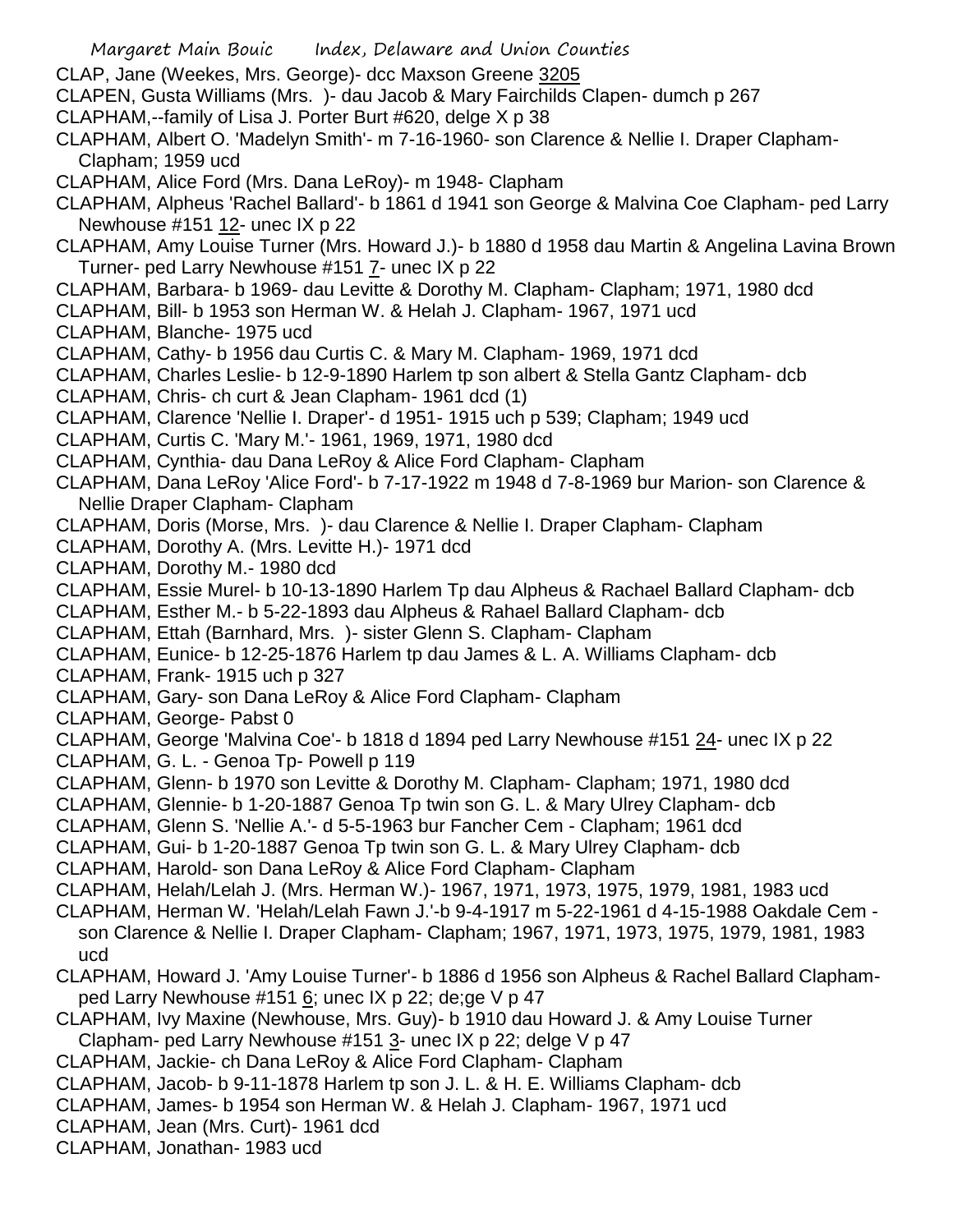- CLAPHAM, Judith (Wood/Woods, Mrs. )- dau Clarence & Nellie I. Draper Clapham- Clapham; 1949 ucd
- CLAPHAM, Kay- b 1967 dau Curtis C. & Mary M. Claphan- 1969, 1971, 1980 dcd
- CLAPHAM, Kevin- son Curt & Jean Clapham- 1961 dcd (2)
- CLAPHAM, Kimberly- b 1967 dau Curtis C. & Mary M. Clapham- 1969, 1971, 1980 dcd
- CLAPHAM, Lesel- b 2-18-1889 Harlem Tp son Albert Clapham- dcb
- CLAPHAM, Leslie- son Glenn S. Clapham- Clapham
- CLAPHAM, Levitte/Leavitt H. 'Dorothy M.'- son Glenn S. & Nellie A. Clapham- Clapham; 1961, 1971 dcd
- CLAPHAM, Lois- 1969 dcd
- CLAPHAM, Madelyn Smith (Simpson, Mrs. Franklin)(Mrs. Albert O.)- b 3-2-1926 m(2) 7-16-1960 d 12-8-1990 bur St. Mary's- dau Carl E. & Gladys M. Smith- Clapham
- CLAPHAM, Malvina Coe (Mrs. George)- b 1825 d 1888 ped Larry Newhouse #151 25- unec IX p 22
- CLAPHAM, Martha (Green, Mrs. William)- m 9-5-1861 dcm
- CLAPHAM, Marvin- b 1955 son Herman W. & Helah J. Clapham- 1967, 1971 ucd
- CLAPHAM, Mary Helen- b 1971 d 2-24-1975 (3) bur Fancher Cem- dau Levitte & Dorothy M.
- Clapham- Clapham; 1971, 1980 dcd
- CLAPHAM, Mary M. (Mrs. Curtis C.)- 1969, 1971, 1980 dcd
- CLAPHAM, Mildred Lois- dau Glenn S. Clapham- Clapham; 1961 dcd
- CLAPHAM, Mina- b 7-8-1887 Harlem Tp dau Alpheus Clapham- dcb
- CLAPHAM, Nellie A. (Mrs. Glenn S.)- d 1-30-1965 bur Fancher Cem- Clapham; 1961 dcd
- CLAPHAM, Nellie I. Draper (Mrs. Clarence)- b 11-22-1891 d 7-1-1974 (82) Oakdale Cem -dau John & Cynthia Stall Draper- Clapham; Draper; 1949, 1959 ucd
- CLAPHAM, Odis/Otis- son Clarence & Nellie Draper Claphamn- Clapham; 1949 ucd
- CLAPHAM, Patricia- b 1951 dau Herman W. & Helah J. Clapham- 1967, 1971 ucd
- CLAPHAM, Pearl- b 12-17-1896 Berkshire Tp dau Alpheus & Rachel Ballard Clapham- dcb
- CLAPHAM, Rachel Ballard (Mrs. Alpheus)- b 5-9-1864 m 2-11-1885 d 12-13-1950 dau John Mercer & Elizabeth Haughn Ballard- ped Larry Newhouse #151 13 unec IX p 22; delge V p 47; unec IX p 22
- CLAPHAM, Randy- b 1960- son Curtis C. & Mary M. Clapham- 1969, 1971 dcd
- CLAPHAM, Rex Allen- b 1958- son Herman W. & Helah J. Clapham- 1967, 1971, 1975, 1979 ucd
- CLAPHAM, Richard- b 1953 son Curtis C. & Mary M. Claham- 1969, 1971 dcd
- CLAPHAM, Steven- son Dana LeRoy & Alice Ford Clapham- Clapham
- CLAPHAM, Teresa- b 1959 dau Curtis C. & Mary M. Claham- 1969, 1971 dcd
- CLAPHAM, Thomas- b 1974 son Levitte & Dorothy M. Clapham- Clapham; 1980 dcd
- CLAPHAM, William- 1980 dcd
- CLAPHAM, William H.- 1980 dcd
- CLAPHAN, Carl L. 'Norma Jean Osborne'- m 8-4-1963 son Robert L. Claphan- Claphan; 1969, 1971 dcd
- CLAPHAN, Catherine Davis (Mrs. George Washington)- b 1838 d 1909 ped Jerry Barber #220 31 unec X p 68
- CLAPHAN, George Washington 'Catherine Davis'- b 1838 d 1918- ped Jerry Barber #203 30- unec X p 68
- CLAPHAN, Leora Luella (Colliflower, Mrs. William Herschel)- b 1867 d 1950 dau George Washington & Catherine Davis Claphan- ped Jerry Barber #220 15 unec X p 68
- CLAPHAN, Matthew- b 1969 son Carl L. & Norma J. Claphan- 1971 dcd
- CLAPHAN, Norma Jean Osborne (Mrs. Carl L.)- m 8-4-1963 dau Grover Osborne- Claphan; 1969, 1971 dcd
- CLAPHORN, Joseph- 1880C Genoa Tp p 402B
- CLAPOLE, Harry- 1835 men 44 #16 p 79 Oxford Tp
- CLAPOLE, John- 1835 men 44 #14 p 79 Oxford Tp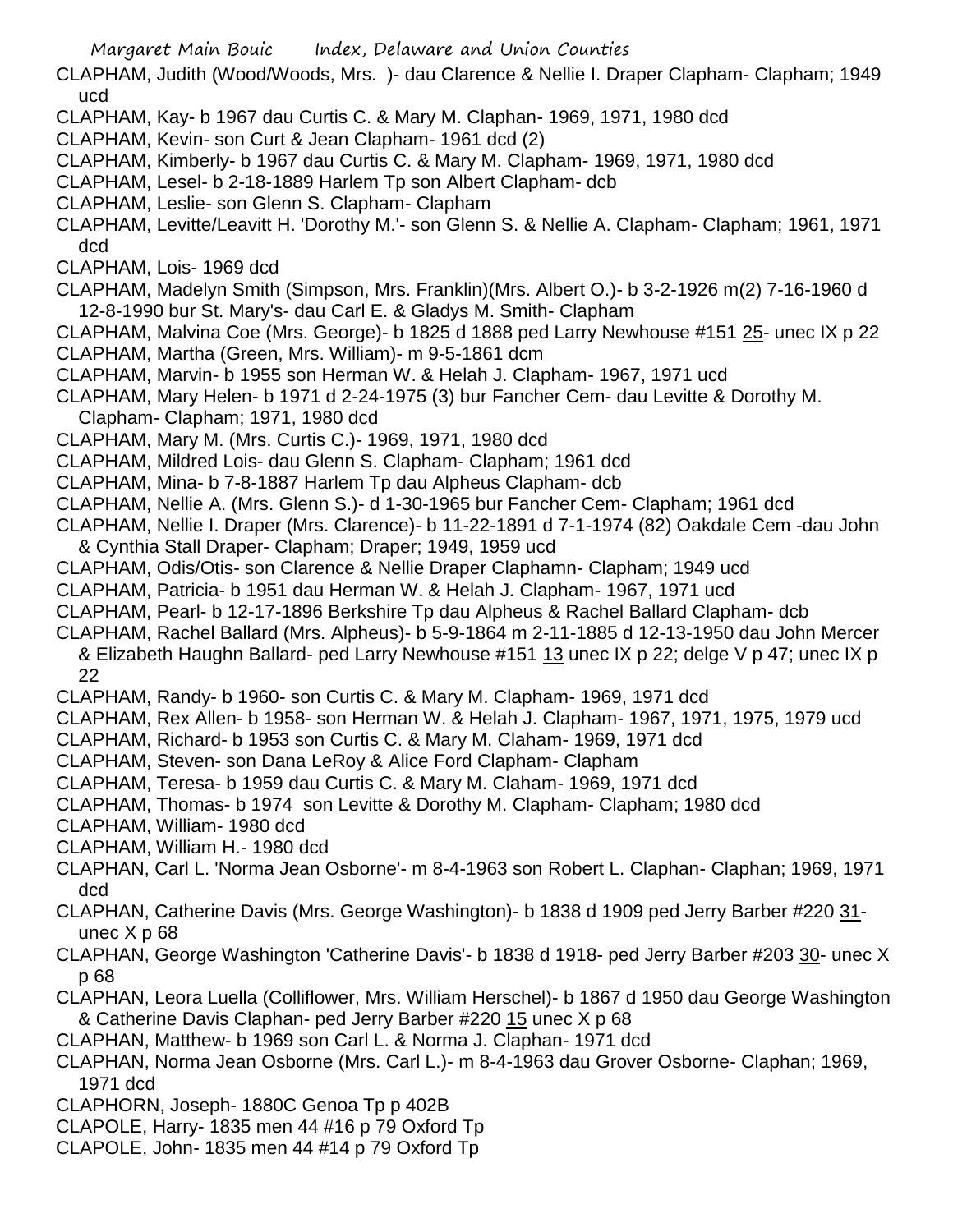- CLAPOLE, William- 1835 men 44 #15 p 79 Oxford Tp
- CLAPP, Dr.- btp p 9; Fowler p 69
- CLAPP, Candace Sue Geyer (Mrs. Mark Douglas)- m 4-23-1988 dau Thomas & Connie Wells Geyer-Clapp; Gregory
- CLAPP, Cody Irvin- b 2-13-1995 son Mark & Julie Clapp- Clapp
- CLAPP, Mark Douglas'Candace Sue Geyer'- m 4-23-1988 son Richard Clapp- Clapp
- CLAPP, Diana (Hunt, mrs. David)- dumch p 228
- CLAPP, Edward- dcc Maxson Greene 4724
- CLAPP, Elmus 'Emma'- 1880C Milford Centre 33 pp 32 (27,O,O,O) p 0080
- CLAPP, Emma (Mrs. Elmus)- 1880C Milford Centre 33 p 32 (27,O,O,O)
- CLAPP, Fanny F.- dau Elmus & Emma Clap- 1880C Milford Centre 33 p 32 (1,O,O,O)
- CLAPP, Georgania- dau Elmus & Emma Clapp- 1880C Milford Centre 33 p 32 (4,O,O,O)
- CLAPP, James A. 'Phebe E. Fontanell'- m 8-20-1863 dcm
- CLAPP, Julia Sewell (Kennett, Mrs. William Covington)- McKitrick p 370
- CLAPP, LuAnn Mohler (Mrs. Richard Jr.)- m 12-19-1987 dau Max Mohler- Clapp
- CLAPP, Phebe E. Fontanell (Mrs. James A.)- m 8-20-1863 dcm
- CLAPP, Redegon (Capen, Mrs. John)- m 10-20-1637 d 12-10-1645- dcc Maxson Greene 1281
- CLAPP, Richard A.- Clapp
- CLAPP, Richard Jr. 'LuAnn Mohler'- m 12-19-1987 son Richard A. Clapp- Clapp
- CLAPPER, Brandi- b 1976 dau Willis & Dixie Travis Clapper- Clapper; 1979, 1981 ucd
- CLAPPER, Dixie Travis (Mrs. Willis T.)- dau Neil Travis, Sr.- Clapper; 1979, 1981 ucd
- CLAPPER, Donald E.- Clapper
- CLAPPER, Florence Amanda (Hankinson, Mrs. Arthur Garfield)- b 1885 d 1974 dau Llewellyn & Sarah Elizabeth McLees Clapper- ped Mary Hankinson Crimmel #68 5, unec VI p 21
- CLAPPER, George Harrison 'Olive M. Coleman'- b 1832 d 1904 ped Mary Hankinson Crimmel #68 20 unec VI p 21
- CLAPPER, Howard- Clapper
- CLAPPER, Llewellyn 'Sarah Elizabeth McLees'- b 1853 d 1928 son George Harrison & Olive M. Coleman Clapper- ped Mary Hankinson Crimmel #68 10;unec VI p 21
- CLAPPER, Martha (Barnett, Mrs. Kenneth)- dau Howard Clapper- Clappper
- CLAPER, Olive M. Coleman (Mrs. George Harrison)- b 1834 d 1861 ped Mary Hankinson Crimmel #68 21; unec VI p 21
- CLAPPER, Pamela (Buckley, Mrs. Robert)- d 3-3-1978 (30) bur Mt. Gilead- dau Howard Clapper-Clapper
- CLAPPER, Patricia- dau Howard Clapper- Clapper
- CLAPPER, Sarah Elizabeth McLees (Mrs. Llewellyn)- b 1856 d 1893 dau Thomas & Elizabeth Starret McLees- ped Mary Hankinson Crimmel #68 11 unec VI p 21
- CLAPPER, Stacy- b 1973 ch Willis T. & Dixie Travis Clapper- 1979, 1981 ucd
- CLAPPER, Timothy- Clapper
- CLAPPER, Willis T.'Dixie Travis'-son Donald E. Clapper- Clapper; 1979, 1981 ucd
- CLAPSADDLE, Ada- b 11-11-1878dauJulia Clapsaddle; granddau Rosanna Clapsaddle- 1880C Washington Tp 111-115 - 12 (1,O,O,O); unec XIV p 23, unco births
- CLAPSADDLE, Addie Hatcher (Mrs. George)- Clapsaddle
- CLAPSADDLE, Anita (Woodruff, Mrs. Earl)- b 1957 dau Donald & Leona Downs Clapsaddle- 1959, 1967 ucd.
- CLAPSADDLE, Annis Grubbs( Mrs. Jacob)- Clapsaddle
- CLAPSADDLE, Anitta- b 1957 dau Donald E. & Leona Downs Clapsaddle- 1971, 1973 ucd
- CLAPSADDLE,Arthur 'Imogene Comer'- b 2-18-1920 m 4-28-1944 d 10-27-1991 (71) son Roy & Lula Arthur Clapsaddle- Clapsaddle
- CLAPSADDLE, Becky (Lease, Mrs. Thomas)- dau Donald & Leona Downs Clapsaddle- Clapsaddle, 1959 ucd (12), 1967 ucd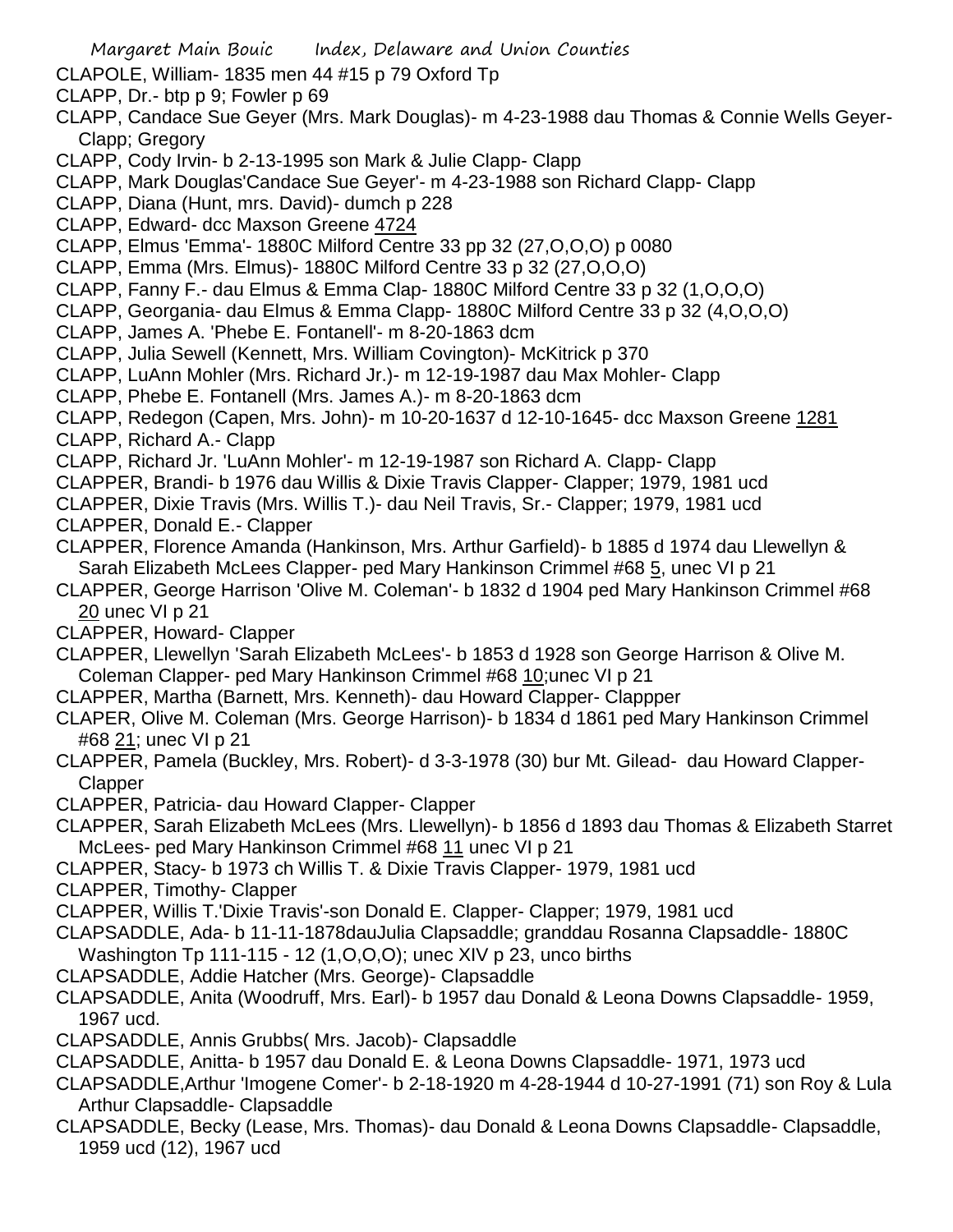- CLAPSADDLE, N. Blanche Moore (Mrs. James R.)- b 11-24-1894 m 11-27-1912 d 5-29-1993 (98) Byhalia Cem- dau Jonathon Asbury & Emma Josephine Griffin Moore- Clapsaddle; 1949, 1959, 1967, 1971, 1973, 1979, 1983, 1991 ucd
- CLAPSADDLE, Carole Sue (Greene, Mrs. Kenneth)- m 7-26-1970 dau George F. & Helen Drake Clapsaddle- Clapsaddle; 1959 ucd (12), 1967, 1971 ucd
- CLAPSADDLE, Charles- son Jacob & Rosanna Clapsaddle- 1870C Washington Tp 18 p 3 (7,O); 1880C Washington Tp 111-115 p 12 (17,O,O,O)
- CLAPSADDLE, Christopher- b 1973 son Paul R. & Junis Clapsaddle- 1979, 1981, 1983 ucd
- CLAPSADDLE, Connie Beth- dau Dr. Gerals L. & Sara Ester Sprinkle Clapsaddle- Clapsaddle
- CLAPSADDLE, Day- b 1983 son Norman R. & Mary A. Clapsaddle- 1983 ucd
- CLAPSADDLE, Donald E. 'Leona Downs'- b 1-31-1919 d 5-16-1982 Byhalia Cem lptw p 120- son Harley G. & Gertie Moore Clapsaddle- Clapsaddle; 1949, 1959, 1967, 1971, 1973, 1975, 1979, 1981 ucd
- CLAPSADDLE, Earl- 1884 New Millcreek Cem Liberty Tp lptw p 15
- CLAPSADDLE, Edwin- son George Clapsaddle- Clapsaddle
- CLAPSADDLE, Elnora- dau Syvester & Jennie Clapsaddle- 1880C Washington Tp 105-109 p 12  $(1, 0, 0, 0)$
- CLAPSADDLE, Emma Dell (Wiley, Mrs. Charles)(Lingo, Mrs. )- dau Harley & Gertie Moore Clapsaddle- Clapsaddle
- CLAPSADDLE, Eva Dell Bird (Mrs. James)- Clapsaddle
- CLAPSADDLE, Estella Mae Burbaugh (Mrs. Forest)- Clapsaddle; 1949, 1959 ucd
- CLAPSADDLE, G. Forest 'Estella Mae Burbaugh'- b 1-16-1889 d 4-18-1964 bur Larue Cem- son George & Addie Hatcher Clapsaddle- Clapsaddle; 1949, 1959 ucd
- CLAPSADDLE, Frankie (male) cousin Syvester- 1880C Washington Tp 105-109 p 12 (11,O,O,O)
- CLAPSADDLE, Fred 'Lesta Bowersmith'- m 10-14-1925 d 1935- Clapsaddle
- CLAPSADDLE, Gary- son Donald & Leona Downs Clapsaddle- Clapsaddle; 1949, 1959 ucd (14)
- CLAPSADDLE, George- son Roy & Lula Arthur Clapsaddle- Clapsaddle
- CLAPSADDLE, Dr. Gerald L. 'Sara Ester Sprinkle'- m 1939 son Harley C. & Gertie Moore Clapsaddle- Clapsaddle
- CLAPSADDLE, George 'Addie Hatcher'- Clapsaddle
- CLAPSADDLE, George F. 'Helen Drake'- b 2-8-1913 m 5-10-1936 d 2-13-1985 bur Larue Cem- son Forest & Estella Mae Burbaugh Clapsaddle- Clapsaddle; 1959, 1967, 1971, 1973, 1975, 1979, 1983 ucd
- CLAPSADDLE, George 'Lottie'- b 12-4-1843 d 2-3-1937 NM Liberty Tp Cem lptw p 15
- CLAPSADDLE, George- son Roy & Lula Arthur Clapsaddle- Clapsaddle
- CLAPSADDLE, Gertie Moore (Mrs. Harley)- b 1891 m 5-21-1910 d 1948 Byhalia Cem lptw p 123- Clapsaddle
- CLAPSADDLE, Harley C.'Gertie Moore'- b 12-4-1887 m 5-21-1910 d 7-19-1960 Byhalia Cem lptw p 123- son James & Eva Dell Bird Clapsaddle- Clapsaddle; 1949 ucd
- CLAPSADDLE, Harry- son James & Eva Dell Bird Clapsaddle- Clapsaddle
- CLAPSADDLE, Helen M. Drake (Mrs. George F.)- m 5-10-1936- Clapsaddle; 1959, 1967, 1971,
- 1973, 1975, 1979, 1983, 1991 ucd
- CLAPSADDLE, Imogene Comer (Mrs. Arthur)- m 4-28-1944- Clapsaddle
- CLAPSADDLE, Jacob 'Annis Grubbs'- 1883 uch IV p 541; Clapsaddle
- CLAPSADDLE, Jacob 'Rosanna'- d 8-31-1862 (39-3-3) NM Liberty Tp Cem lptw p 17
- CLAPSADDLE, James- b 12-6-1850 d 2-22-1884 NM Liberty Tp lptw p 15
- CLAPSADDLE, James 'Eva Dell Bird'- Clapsaddle
- CLAPSADDLE, James- son James & Eva Dell Bird Clapsaddle- Clapsaddle
- CLAPSADDLE, James N. 'Blanche Moore'- m 11-27-1912 d 3-7-1965- Clapsaddle; 1949, 1959 ucd
- CLAPSADDLE, James 'Rachel'- d 3-9-1879 (56-2-27) Southardtown Cem York Tp Cem p 12
- CLAPSADDLE, James Raymond 'Nellie Blanche'- b 1890 d 1965 Byhalia Cem lptw p 120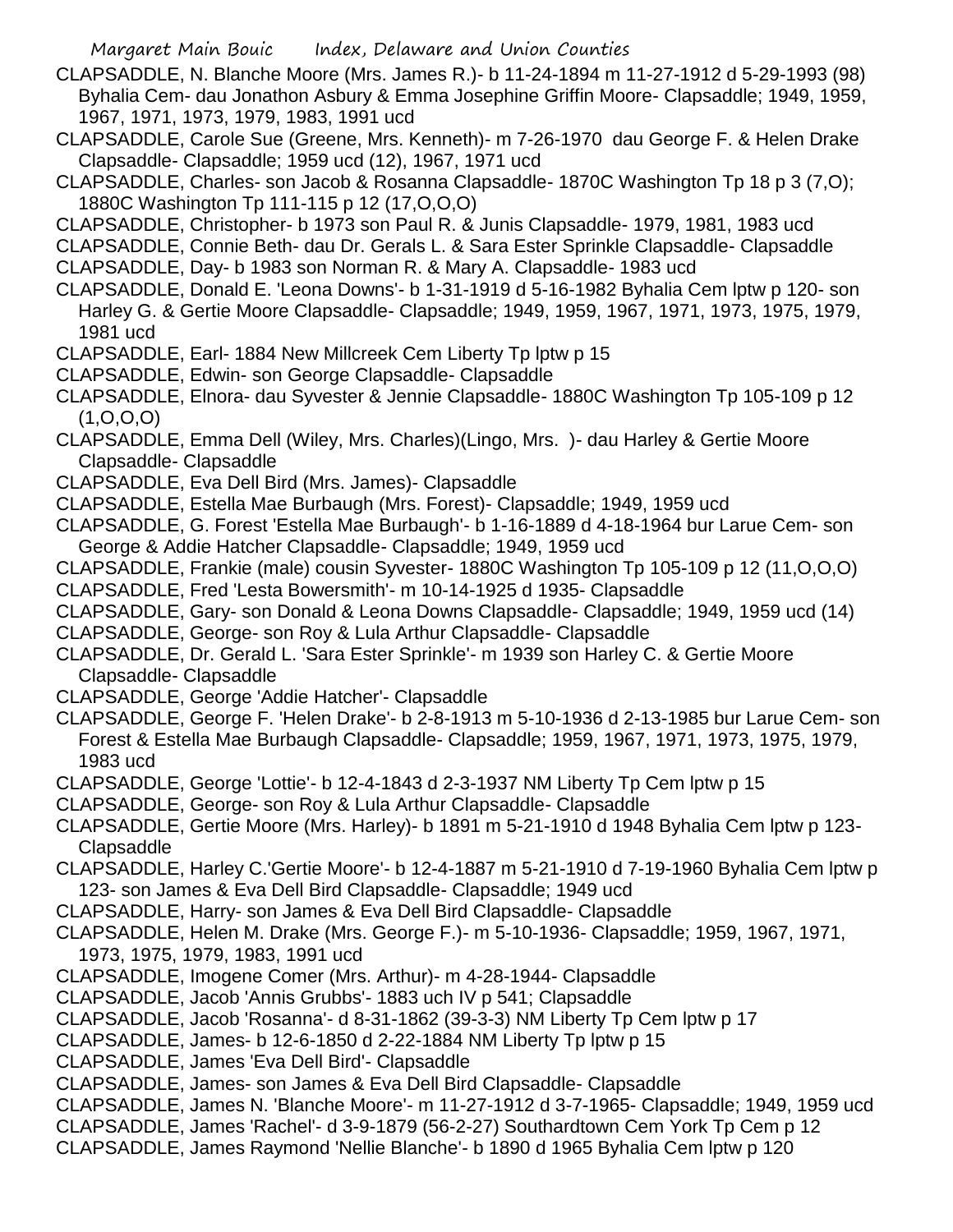- CLAPSADDLE, James- son Jacob & Rosanna Clapsaddle- 1870C Washington Tp 18 p 3 (9,O); 1880C Washington Tp 111-115 p 12 (18,O,O,O)
- CLAPSADDLE, Janet (Crevison, Mrs. Charles)-dau Arthur & Imogene Comer Clapsaddle-Clapsaddle
- CLAPSADDLE, Jennie (Mrs. )- 1880C Washington Tp 105-109 p 12 (19,O,O,O)
- CLAPSADDLE, John- son James & Blanche Moore Clapsaddle- 1949 ucd
- CLAPSADDLE, Jonathan James son James R. & Blanche Moore Clapsaddle- Clapsaddle; 1979, 1981, 1991 ucd
- CLAPSADDLE, Joseph Merrill- son Dr. Gerald L. & Sara Ester Sprinkle Clapsaddle- Clapsaddle
- CLAPSADDLE, Juanita (Coats, Mrs. Thurman)- dau Harley C. & Gertie Moore Clapsaddle-Clapsaddle
- CLAPSADDLE, Julia- dau Jacob & Rosanna Clapsaddle- 1870C Washington Tp 18 p 3 (11,O); 1880C Washington Tp 111-115 p 12 (21,O,O,O); unec XIV p 23
- CLAPSADDLE, Junis (Mrs. Paul R.)- 1979, 1981, 1983, 1991 ucd
- CLAPSADDLE, Leona E. Downs (Mrs. Donald)- b 10-5-1923 Byhalia Cem lptw p 120- Clapsaddle; 1949, 1959, 1967, 1971, 1973, 1975, 1979, 1981 ucd
- CLAPSADDLE, Lesta Bowersmith (Mrs. Fred)- b 4-12-1899 m 10-14-1925 d 9-30-1964 bur Greenlawn Cem W. Mansfield- dau Porter & Elizabeth Lowe Bowersmith- Clapsaddle
- CLAPSADDLE, Lois (Williams, Mrs. Pearl R.)- Clapsaddle; Williams
- CLAPSADDLE, Lottie (Mrs. George)- b 7-10-1845 d 8-31-1884 NM Liberty Tp lptw p 15
- CLAPSADDLE, Lowell- b 1918 d 1919 Byhalia Cem lptw p 120
- CLAPSADDLE, Lula Arthur (Mrs. Roy)- Clapsaddel
- CLAPSADDLE, Madlyn (Houser, Mrs. Waid)- dau Ralph Atwell & Opal Riley Clapsaddle- Clapsaddle
- CLAPSADDLE, Margaret Myers (Mrs. )- dau John H. & Barbara Maugans Myers- raised by Abraham Maugans- Maugans Anc p 75
- CLAPSADDLE, Mary Ann (Mrs. Norman R.)- 1981, 1983, 1991 ucd
- CLAPSADDLE, Mary Alice (Treese, Mrs.Melvin)- dau Forest & Estella Mae Burbaugh Clapsaddle-Clapsaddle, 1949 ucd
- CLAPSADDLE, Mary E. (Mrs. Sylvestor)- b 1866 d 12-23-1947 York Tp Cem p 29
- CLAPSADDLE, Nellie Blanche (Mrs. James Raymond)- b 1894 lptw p 120 Byhalia Cem
- CLAPSADDLE, Norman R. 'Mary A.'- son Arthur & Imogene Comer Clapsaddle- Clapsaddle; 1979, 1981, 1983, 1991 ucd
- CLAPSADDLE, Opal Riley (Mrs. Ralph Atwell)- m 1919- Clapsaddle
- CLAPSADDLE, Paul R. 'Junis'- 1979, 1981, 1983 ucd
- CLAPSADDLE, Pauline (McCollough, Mrs. )- dau James R. & Blanche Moore Clapsaddle-Clapsaddle
- CLAPSADDLE, Pearl- 1884 New Millcreek Cem Liberty Tp lptw p 15
- CLAPSADDLE, Rachel (Mrs. James)- d 2-10-1904 (74-11-25) Southardtown Cem York Tp Cem p 12
- CLAPSADDLE, Ralph Atwell 'Opal Riley'- b 6-28-1896 m 1919 d 2-29-1968 son Jacob & Annis Grubbs Clapsaddle- Clapsaddle
- CLAPSADDLE, Raymond- brother Ralph Atwell Clapsaddle- Clapsaddle
- CLAPSADDLE, Rebecca- dau Donald & Leona Downs Clapsaddle- 1949 ucd
- CLAPSADLE, Robert/Bob- son Arthur & Imogene Comer Clapsaddle- Clapsaddle
- CLAPSADDLE, Robert Earl- son Ralph Atwell & Opal Riley Clapsaddle- Clapsaddle
- CLAPSADDLE, Rosanna (Mrs. Jacob)- d 3-21-1894 (70-8-4) New Millcreek Cem Liberty Tp lptw p
	- 17; 1870C Washington Tp 18 p 3 (45, Md); 1880C Washington Tp 111-115 p 12 (54,O,O,O) p 101A; lptw p 17
- CLAPSADDLE, Ross Willard- son Ralph Atwell & Opal Riley Clapsaddle- Clapsaddle
- CLAPSADDLE, Roxanna- uca p 101
- CLAPSADDLE, Roy'Lula Arthur'- Clapsaddle
- CLAPSADDLE, Samantha (Rea, Mrs. Abel)- m 4-10-1872 ucm 5064 dau Jacob & Rosanna